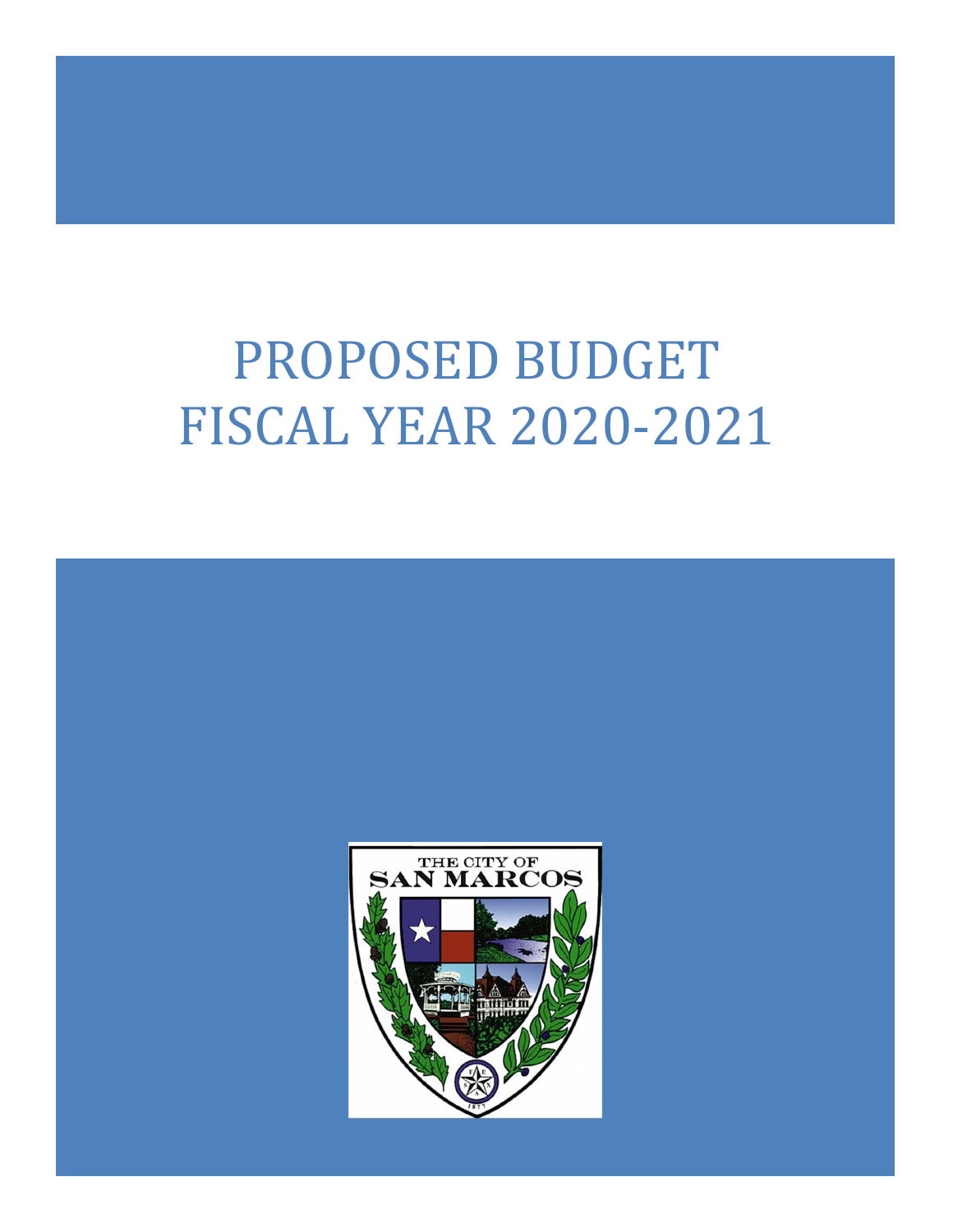THIS BUDGET WILL RAISE MORE TOTAL PROPERTY TAXES THAN LAST YEAR'S BUDGET BY \$2,714,724 OR 7.9%, AND OF THAT AMOUNT \$1,494,301 IS TAX REVENUE TO BE RAISED FROM NEW PROPERTY ADDED TO THE ROLL THIS YEAR.

| <b>TAX RATE</b>                | Proposed | Adopted | Adopted |
|--------------------------------|----------|---------|---------|
|                                | FY 2021  | FY 2020 | FY 2019 |
| <b>Property Tax Rate</b>       | .5930    | .6139   | .6139   |
| No New Revenue Tax Rate        | .5650    | .5886   | .5899   |
| No New Revenue M&O Rate        | .6450    | .6315   | .6406   |
| <b>Voter Approval Tax Rate</b> | .6122    | .6217   | .6596   |
| <b>Debt Rate</b>               | .1736    | .3685   | .2262   |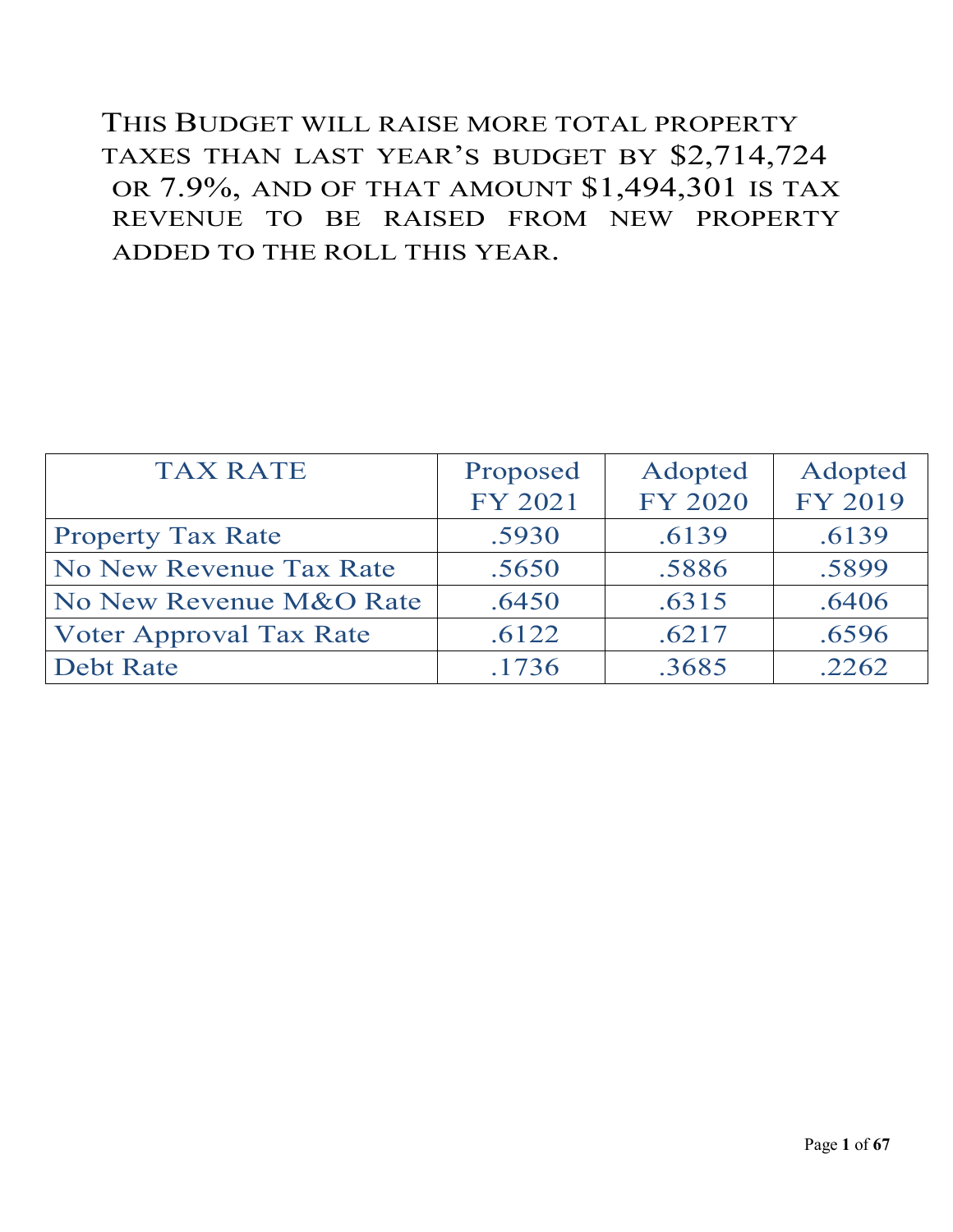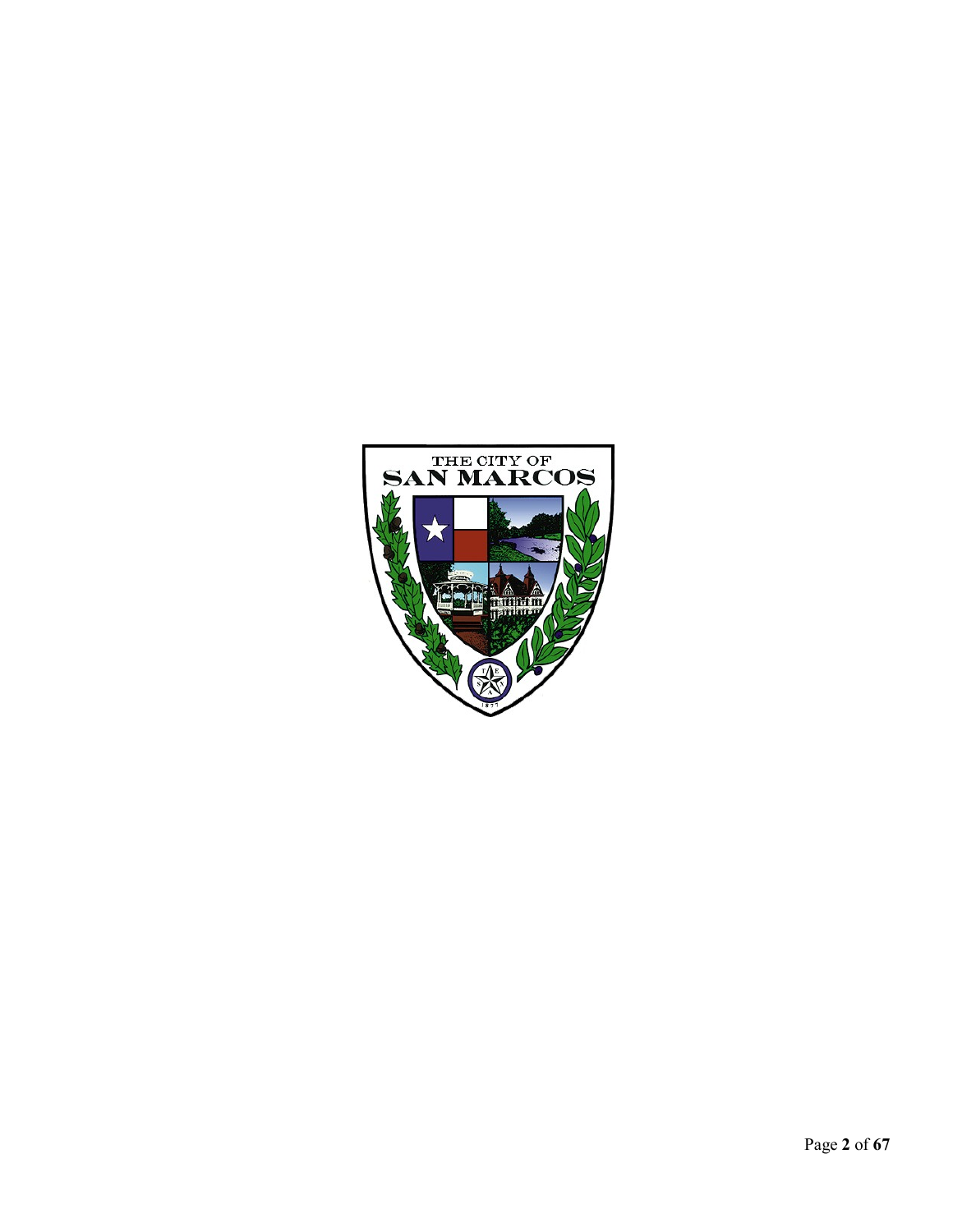2020-21ANNUAL BUDGET CITY COUNCIL

#### APPOINTED OFFICIALS

#### CITY MANAGER'S OFFICE

CHASE STAPP.....................................................................DIRECTOR OF PUBLIC SAFETY

#### BUDGET DOCUMENT PREPARATION

MELISSA ANN NEEL................................................ASSISTANT DIRECTOR OF FINANCE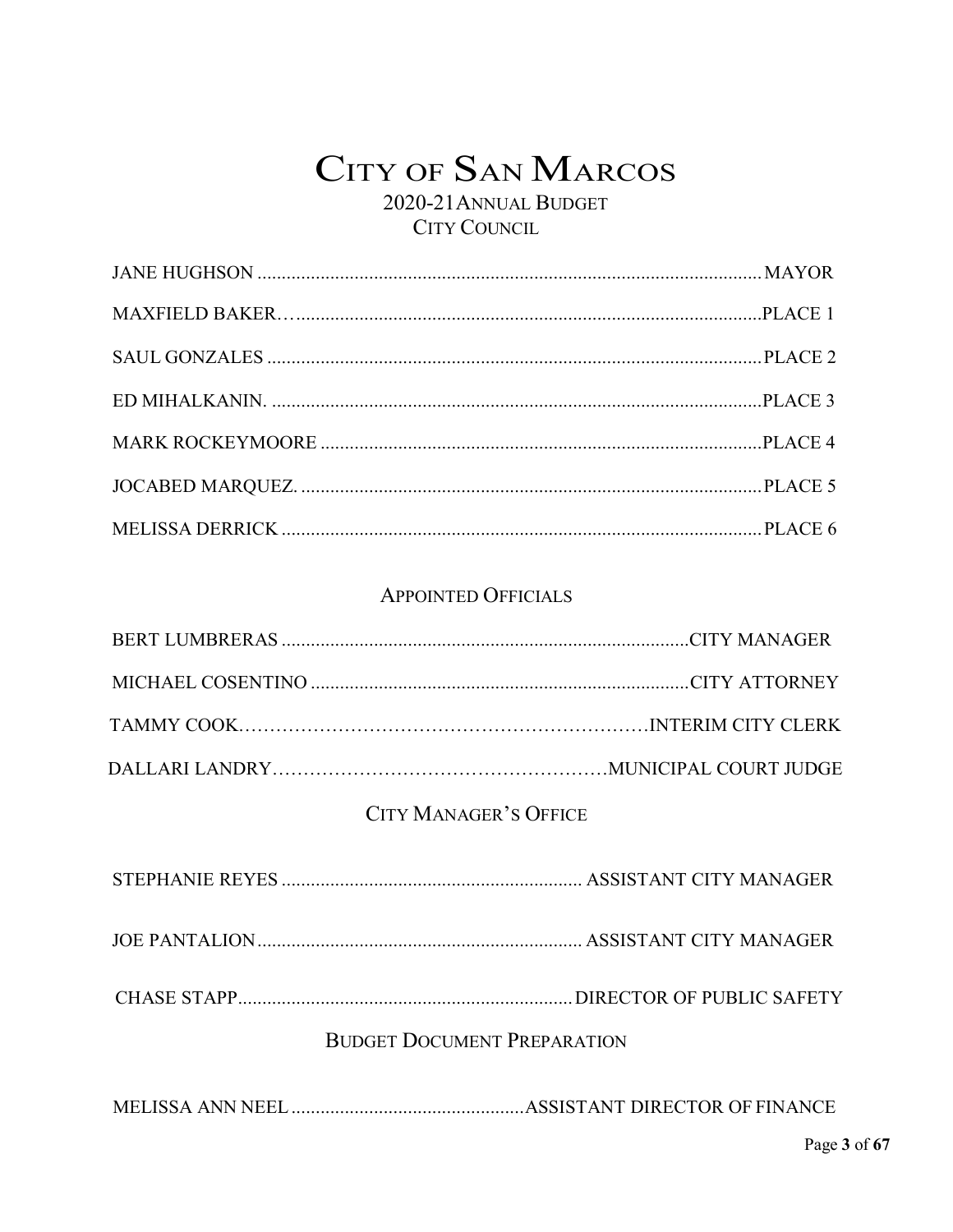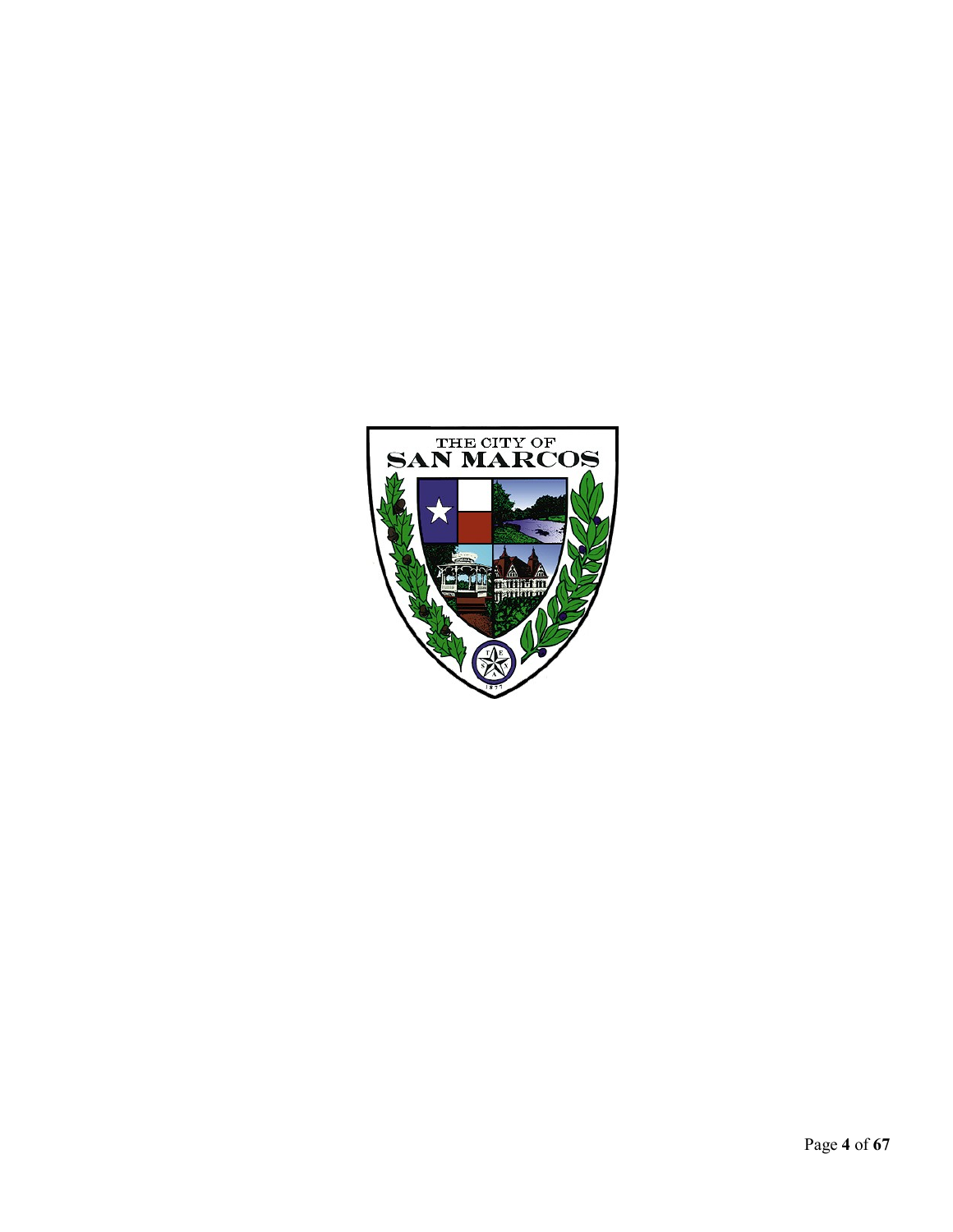### TABLE OF CONTENTS

#### **INTRODUCTION**

| <b>Mission Statement</b>            |  |
|-------------------------------------|--|
| <b>Executive Summary</b>            |  |
| City of San Marcos Financial Policy |  |

#### **BUDGET SUMMARY**

| <b>Consolidated Fund Balance Statement</b>              |    |
|---------------------------------------------------------|----|
| Consolidated Summary of Major Revenues and Expenditures | 32 |
| <b>Consolidated Revenue Comparison</b>                  | 34 |
| Consolidated Expense Comparison                         | 35 |
| <b>Consolidated Fund Balance Comparison</b>             | 36 |
| Property Tax Valuation and Revenue                      | 37 |
|                                                         |    |

#### **GENERAL FUND**

#### **DEBT SERVICE FUND**

| Debt Service Fund |  |
|-------------------|--|
|                   |  |

#### **SPECIAL REVENUE FUNDS**

| Hotel Occupancy Tax Fund            | 48  |
|-------------------------------------|-----|
| Municipal Court Technology Fund     | 49  |
| Municipal Court Security Fee Fund   | 50  |
| Municipal Court Juvenile Fee Fund   | 51. |
| Municipal Court Efficiency Fee Fund |     |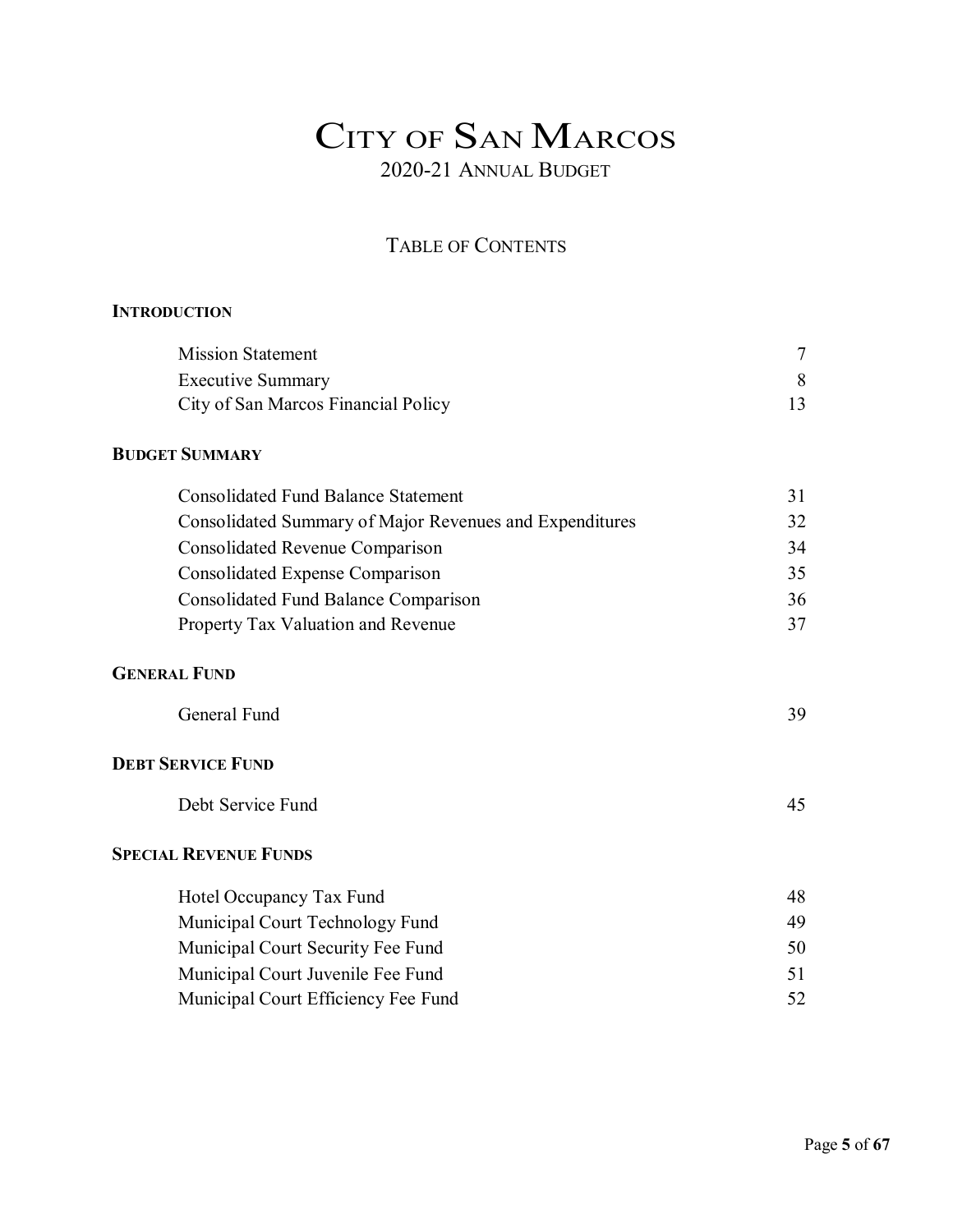#### **SPECIAL REVENUE FUNDS CONT'D**

| Seized Assets Fund                                    | 53. |
|-------------------------------------------------------|-----|
| <b>Community Development Block Grant Program Fund</b> | 54  |
| Women, Infant And Children Program Fund               | 55. |
| <b>Cemetery Operations Fund</b>                       | 55. |
| Tax Increment Reinvestment Zone (TIRZ, TIZ, TRZ)      | 56  |
| Public Education Governmental Fund (PEG)              | 60  |

#### **ENTERPRISE FUNDS**

| Electric Utility Fund         | 62 |
|-------------------------------|----|
| Water/Wastewater Utility Fund | 63 |
| Drainage Utility Fund         | 64 |
| Municipal Airport Fund        | 65 |
| Resource Recovery Fund        | 66 |
| <b>Transit Fund</b>           | 67 |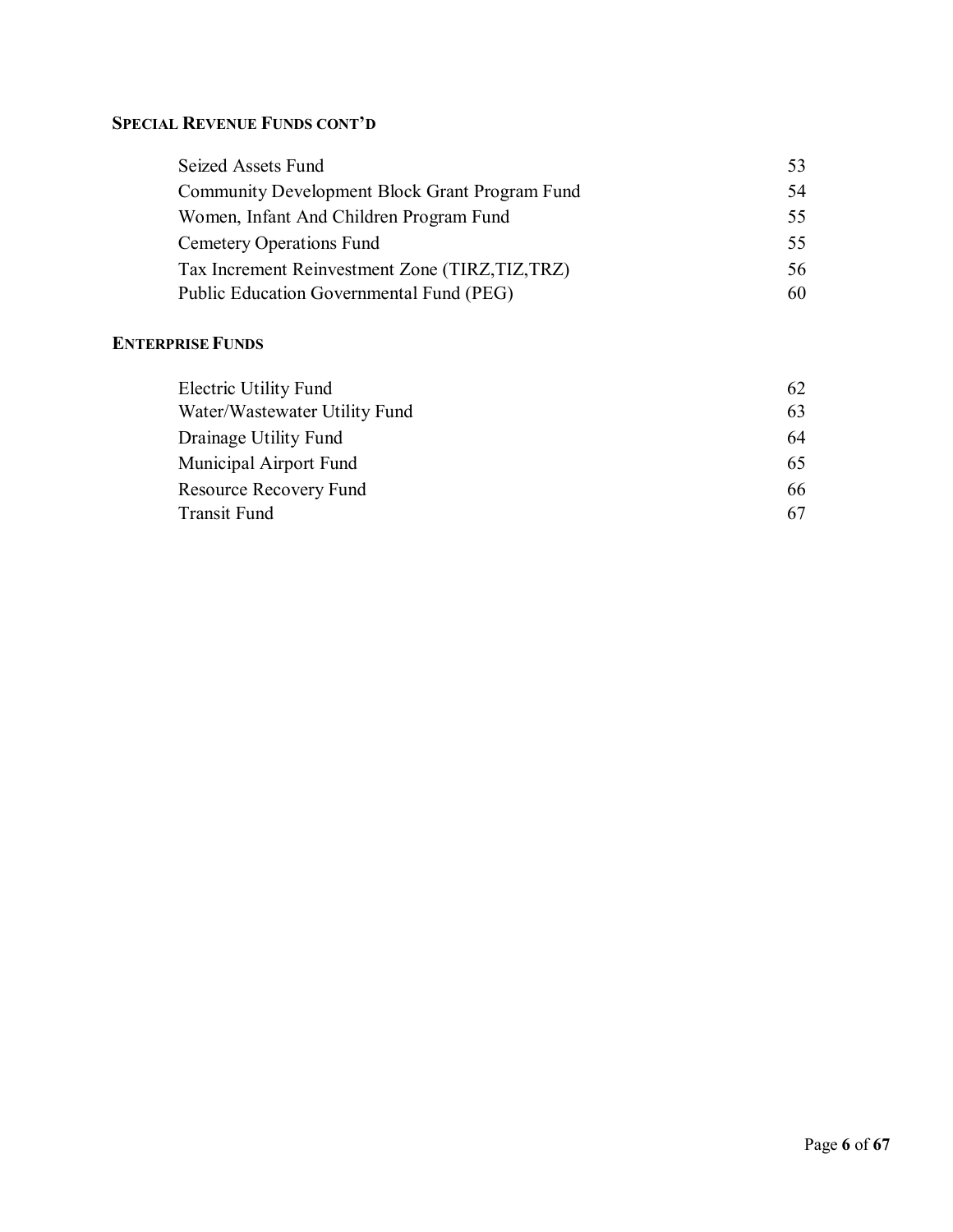# The Mission of the City of San Marcos

The goals of the City Government are to safeguard the health, safety and welfare of the City's residents, provide for a high quality of life, foster intergovernmental liaison and communication, encourage responsible citizenship, promote sound community and economic development, conserve and protect the City's natural resources and environment.

*– San Marcos City Charter*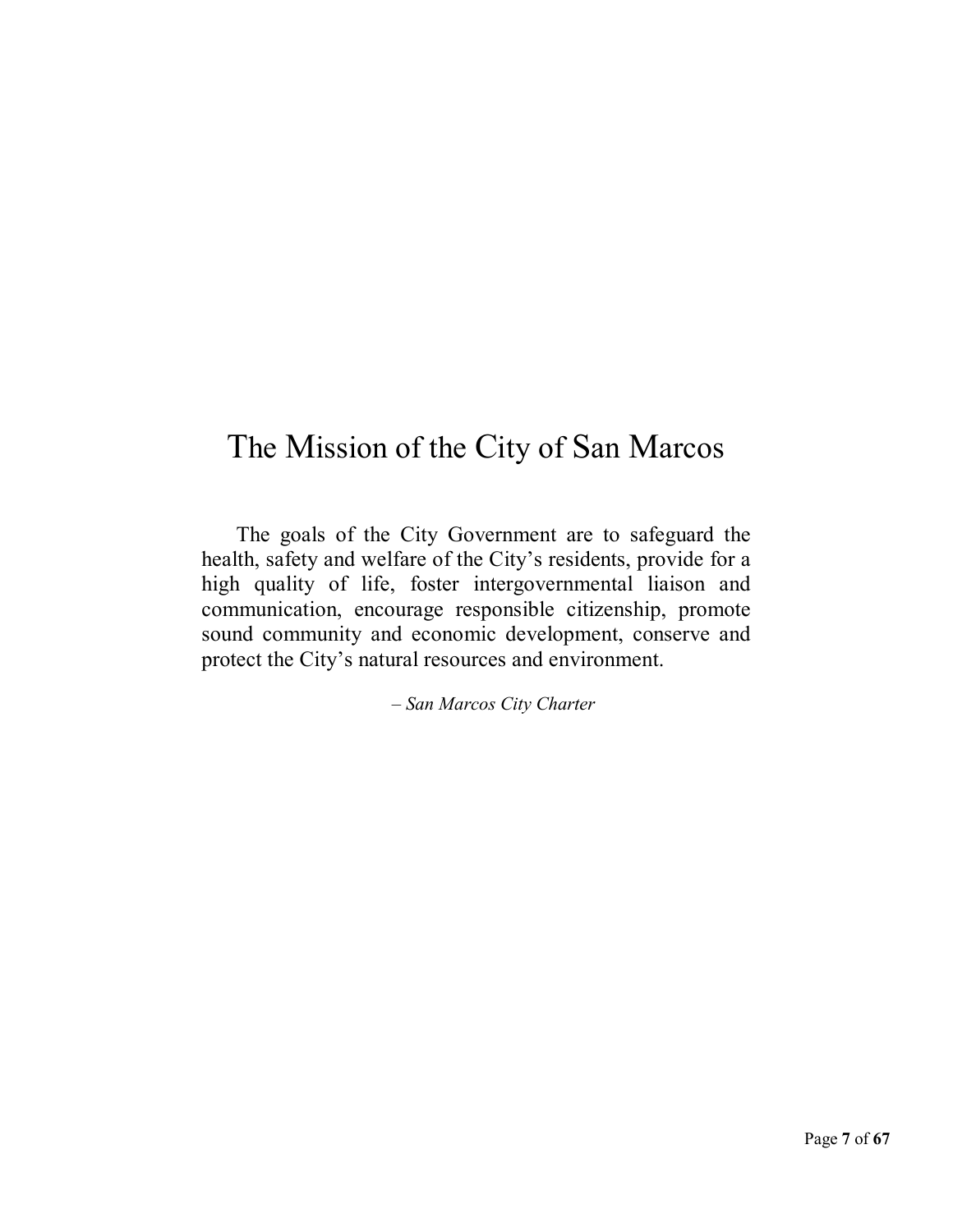# Executive Summary

The fiscal year 2021 proposed budget totals \$258,714,410 and meets the highest standards in budgeting as expected by the community. The budget represents a partnership between City Council and staff responding to the Council's vision for the community.

Staff used the City Council's Budget Policy Statement and Strategic Initiatives as a guide for developing the proposed budget. These Strategic Initiatives are:

- Workforce Housing
- $\triangleright$  Multi Model Transportation
- Workforce Development
- $\triangleright$  Downtown Vitality
- $\triangleright$  City Facilities

The Executive Summary explains the key choices and decisions made during the budget process to meet the priorities and guidelines established by City Council for the major City funds.

### General Fund

#### *Revenues*

Property Tax-The property tax rate is proposed to remain at 59.30 cents per \$100 valuation for fiscal year 2021. This rate reflects the increase of 7.9 cents per \$100 valuation adopted in fiscal year 2020. The taxable property base increased by \$655M and new improvements were \$251.9M of that total. This budget will raise \$2.7M more in total property tax revenue than last year'sbudget, and of that \$1.4K is due to new construction.

Sales Tax-The sales tax revenue of \$39M includes a 5% decrease to the base sales taxes (\$1M), 10% decrease to the sales taxes attributed to the Tanger and Prime Outlet Malls (\$800K), and other misc. sales tax revenue decrease of 12% (\$2M). Percentages from FY20 year-end projections.

Franchise Fees-Franchise fee revenue includes revenue produced by the 8% in the franchise fees collected from the City owned electric and water/wastewater utilities.

All Other Revenues-All fees will be increased by the annual CPI calculated at 2.3% for FY21. New fees based on Cost Recovery assessments for Parks and Recreation programs and services will be effective January 1, 2021. Fee adjustments will be proposed to Council after budget adoption in accordance to the City's Fee Policy.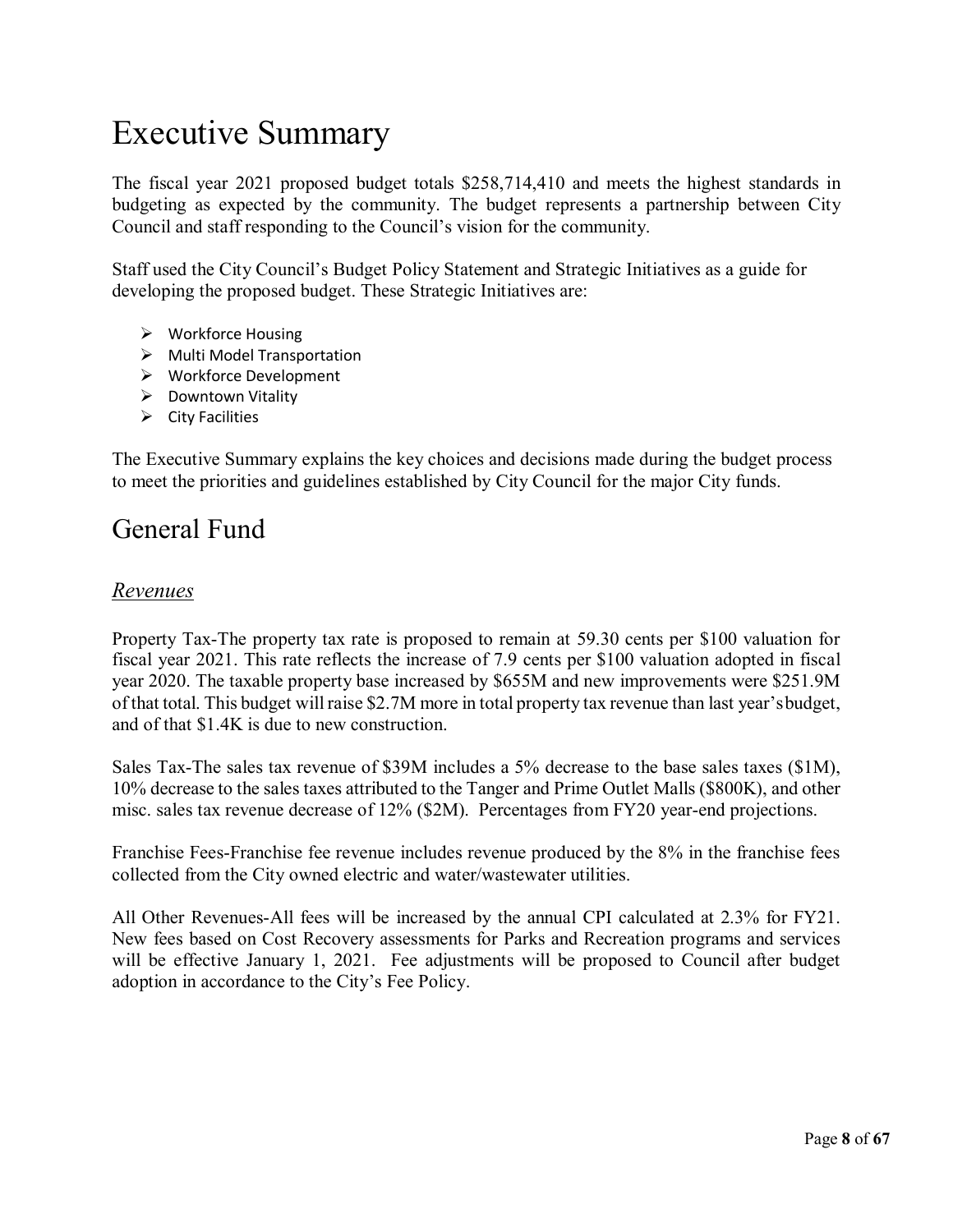#### *Expenses*

Expenses were increased by \$9.4M including:

- \$500K to sworn Fire and Police as agreed upon in the FY19 Meet & Confer
- 2.5% FY21 Merit/COLA increase for all non-civil service employees effective Oct. 1st
- EMS annual funding and expansion of service increase of \$533K
- Annual contracted services increase
- Economic development incentive and TIRZ payments increase \$7.9M \$5.7M for 75% of sales taxes generated by the Best Buy call center.

New expenses included:

- Three Captains and one Firefighter to complete staffing of new station No.6 funded by voter approved bond proceeds
- Two Community Enhancement Technicians and Horticultural Specialist funded by Community Enhancement Fee
- HVAC Service Technician
- Financial Analyst

### Electric Fund

#### *Revenues*

The current year rate modeling does not indicate a need for any rate adjustment so no rate adjustment is recommended by the Citizens Utility Advisory Board (CUAB) for the electric rates. Revenues are budgeted based on system and customer anticipated growth and historical trends.

#### *Expenses*

The current rate supports the addition of \$485K in operating expenses and \$296K in capital expenses including:

- Complex Meter Technician
- Senior Electrical Engineer
- Electrical Engineering Technician
- Utility Financial Analyst
- Contract Services
- Additional vehicles lease and equipment for new positions
- Professional Development
- Bucket Truck
- Transformer and substation test equipment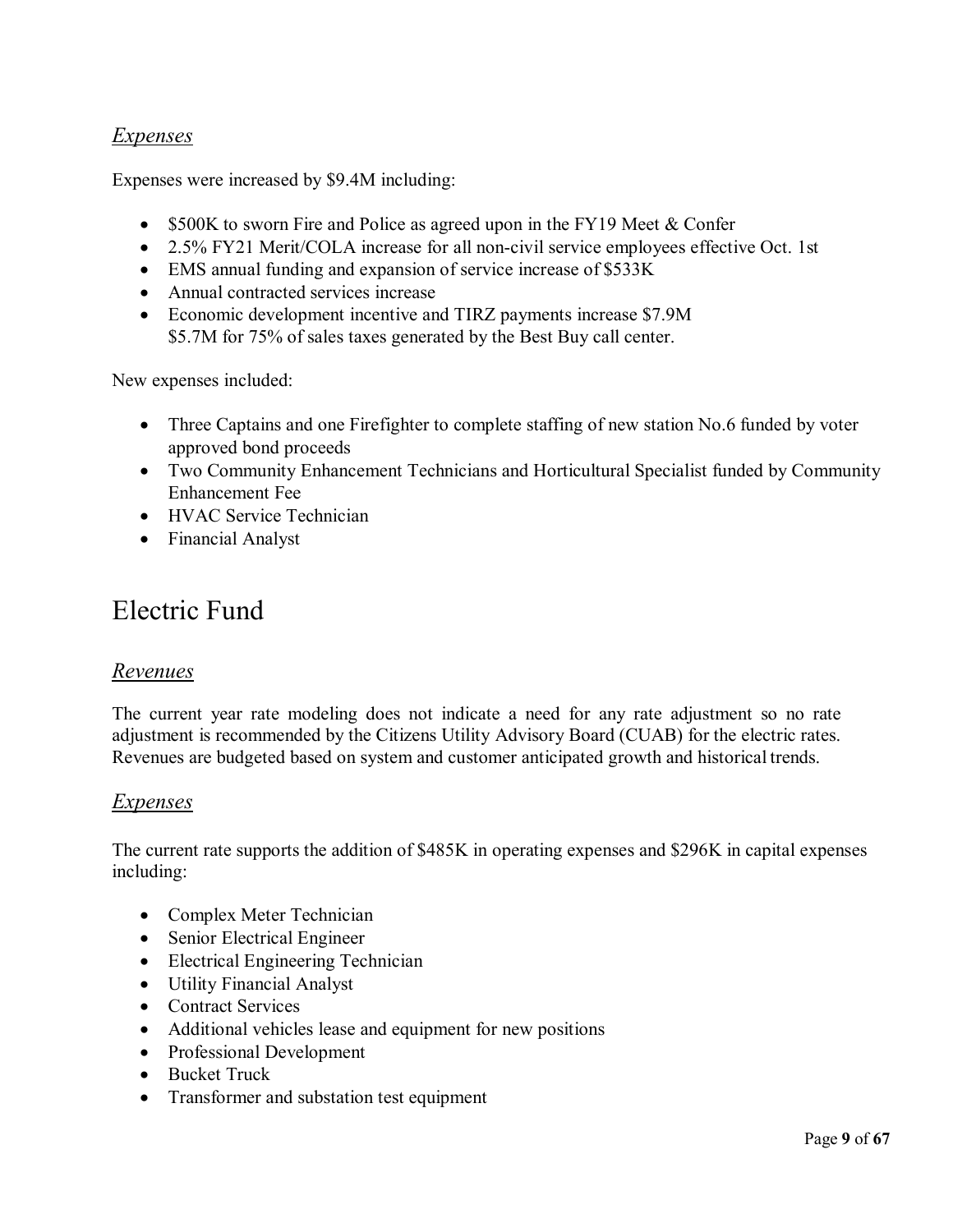Expenses also include 8% franchise fee paid to the General Fund.

### Water/Wastewater Fund

#### *Revenues*

The current year rate modeling indicates a need for a 5% rate adjustment for Water and a 3% rate adjustment for Wastewater. Thisrate adjustment is recommended by the Citizens Utility Advisory Board (CUAB) and is consistent with the anticipated small steady increase in rate to support efforts to secure future water supplies through the year 2060 as a member of Alliance Regional Water Authority (ARWA). Revenues are budgeted based on system and customer anticipated growth and historical trends.

#### *Expenses*

The current rate supports the addition of \$270K in operating expenses and \$470K in capital expenses including:

- Water Collection Crew Leader
- Conservation Irrigation Inspector
- Contract Services
- Additional vehicle lease for new positions
- SCAD system upgrades and maintenance
- Tilt camera
- Maintenance skid
- Jet/vacuum truck
- Hydro excavator

Expenses also include 8% franchise fee paid to the General Fund.

### Stormwater Fund

#### *Revenues*

A comprehensive rate study resulted in restructured rates with a rate increase of 6.5% has been recommended for adoption. Revenues are budgeted based on system and customer anticipated growth and historical trends.

#### *Expenses*

The proposed rate supports the addition of \$81K in capital expenses including: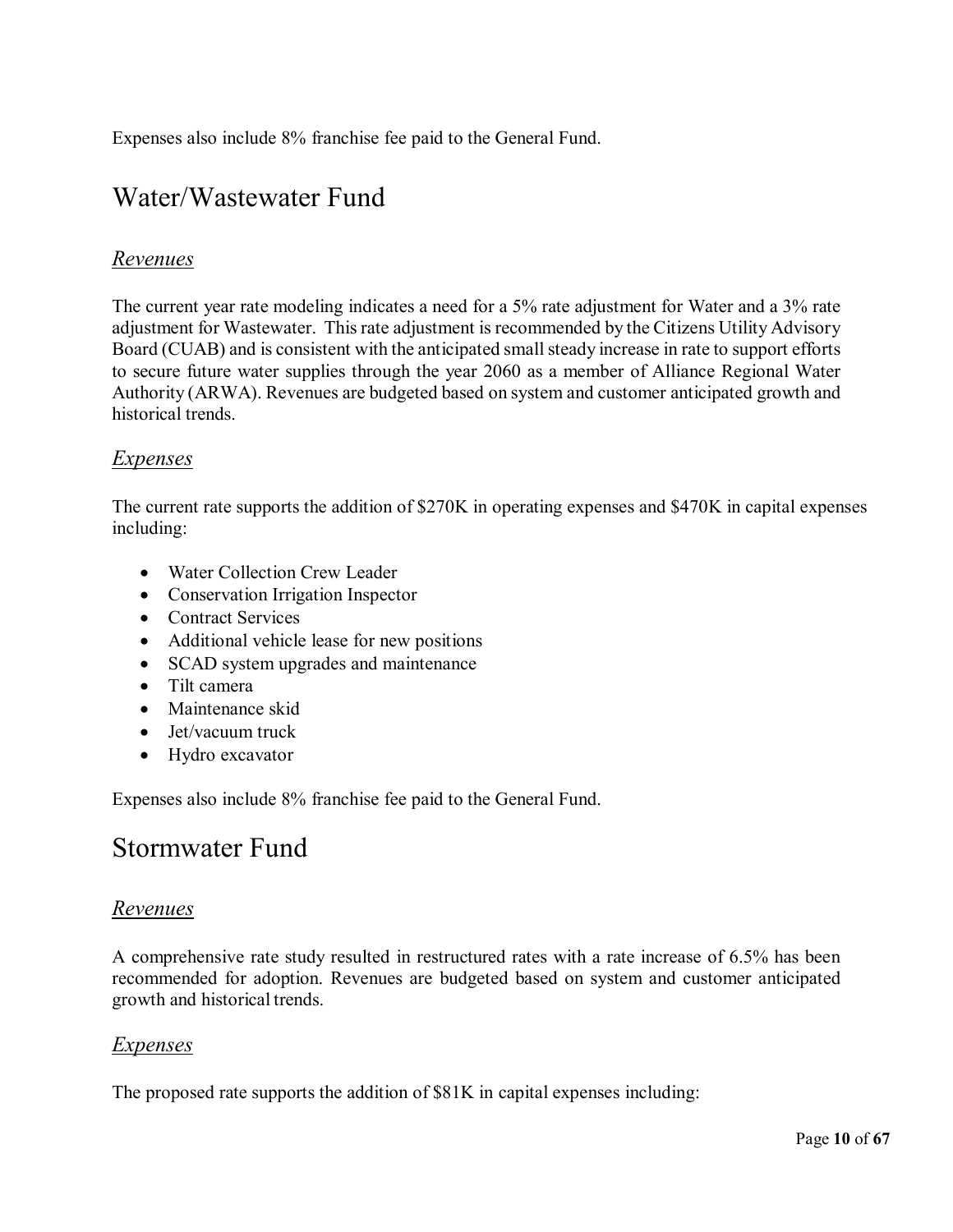- Street sweeper
- Dump truck
- Track hoe

### Hotel Motel Fund

#### *Revenues*

Revenues are budgeted to decrease \$900K from the FY20 budget. Of the total \$3M in revenue collected, \$1.1M is dedicated to the debt service for the debt issued to fund the construction of the City of San Marcos Conference Center.

#### *Expenses*

Expenses totaling \$3.3M includes 13% budget reduction from prior year budget.

Tourism Programs Funded:

- Tanger Marketing \$50K
- Downtown Marketing Coop \$30K
- Eco Tourism \$14.5K
- Arts Programs \$185K with prior year reserves to fund projects
- Building Repairs \$10K

### Resource Recovery

#### *Revenues*

The current year rate modeling indicates a need for a 3% rate adjustment for Resource Recovery. Revenues are budgeted based on customer anticipated growth and historical trends. Revenues are budgeted at \$5M

#### *Expenses*

Current rates support \$5.1M of expenses. No additional expenses have been recommended.

### Transit

.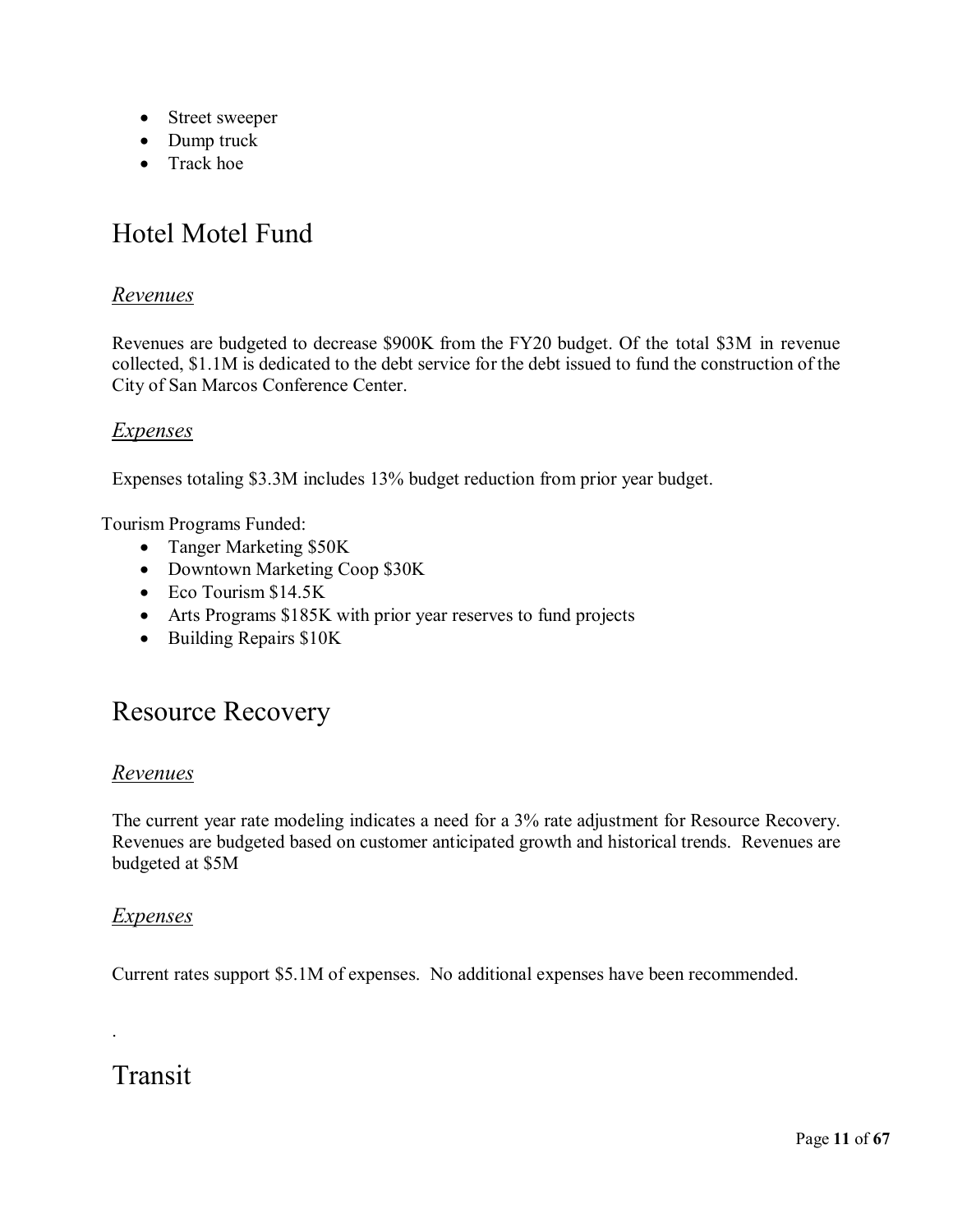### *Revenues*

Total sources of funding \$2.7M.

### *Expenses*

Total increases to transit \$924K due to increase cost of service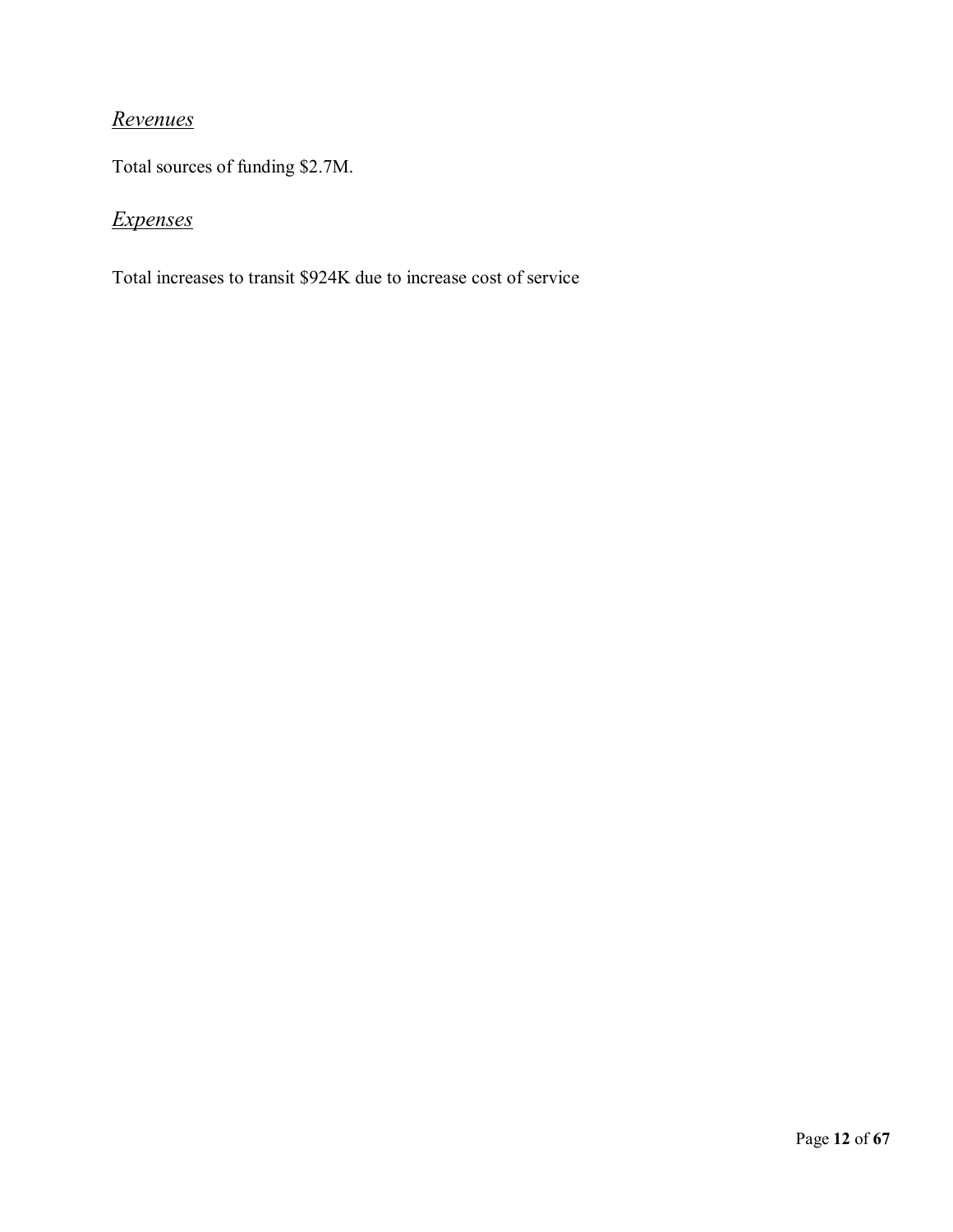# City of San Marcos Financial Policy

### I. Purpose

The broad purpose of this policy is to enable the City to achieve and maintain a long-term stable and positive financial condition through the use of sound financial management practices. The watchwords used to epitomize the City's financial management include integrity, prudent stewardship, planning, accountability, full disclosure and communication.

The more specific purpose of this policy is to provide guidelines to the Director of Finance in planning and managing the City's daily financial affairs and in developing recommendations to the City Manager and CityCouncil.

The City Council will annually review and approve this policy as part of the budget process.

The scope of this policy covers the operating budget, revenues, expenditures, capital improvements program, financial planning, accounting, auditing, financial reporting, treasury management, debt management, and financial condition and reserves, in order to:

A. Present fairly and with full disclosure the financial position and results of the financial operations of the City in conformity to generally accepted accounting principles (GAAP).

B. Determine and demonstrate compliance with finance-related legal and contractual issues in accordance with provisions of the City's Charter, the City's Code ofOrdinances, the Texas Local Government Code and other pertinent legal documents and mandates.

# II. Operating Budget

A. Preparation – Budgeting is an essential element of the financial planning, control, and evaluation process of municipal government. The "budget" is the City's annual financial operating plan. The budget includes all of the operating departments of the governmental funds, special revenue funds, enterprise funds, and permanent funds of the City. The budget includes expenditures for personnel, contracted services, materials and supplies, other charges, operating transfers, social services, indirect costs, capital outlay and debt service. The budget is prepared by the City Manager and Director of Finance with the participation of all the City's Department Directors within the provisions of the City Charter, on a basis that is consistent with GAAP.

B. Multi-Year Planning – The Director of Finance will prepare a multi-year financial forecast of the General Fund. This forecast is an integral part of developing the adopted budget.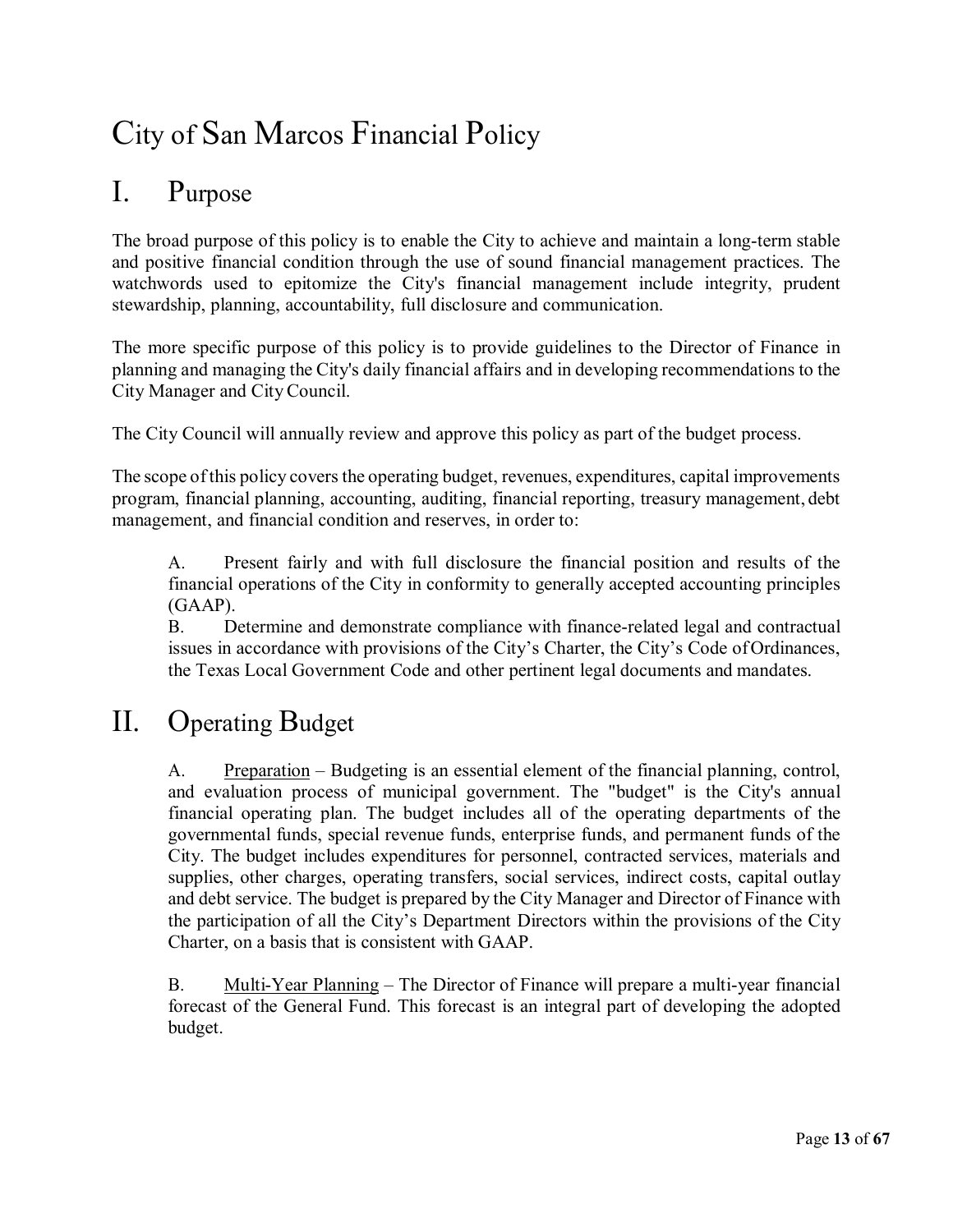1. Adopted Budget – The City Manager presents a budget to the CityCouncil. The budget provides a complete financial plan for the ensuing fiscal year, and shall contain a budget message explaining the budget, containing an outline of the adopted financial policies of the City for the ensuing fiscal year, setting forth the reasons for salient changes from the previous fiscal year in expenditure and revenue items, and explaining any major changes in financial policy.

- a) The budget should include four basic segments for review and evaluation. These segments are: (1) actual revenue and expenditure amounts for the last completed fiscal year, (2) original revenue and expenditure amounts budgeted for the current fiscal year, (3) revenue and expenditure amounts estimated for the current fiscal year, and (4) revenue and expenditure amounts for the ensuing fiscal year.
- b) The City Manager, not less than 30 days prior to the time the City Council makes its tax levy for the current fiscal year, shall file with the City Clerk the adopted budget.

2. Adoption – The City Council shall call and publicize a public hearing to allow for citizen participation. The City Council will subsequently adopt by Ordinance such budget, as it may have been amended, as the City's annual budget effective for the fiscal year beginning October  $1<sup>st</sup>$ . The budget should be adopted by the City Council no later than the expiration of the fiscal year.

C. Balanced Budget – The operating budget will be balanced with current revenues, which may include beginning fund balances less required reserves as established by City Council, greater than or equal to current expenditures.

D. Planning – The budget process will be coordinated so as to identify major policy and financial issues for City Council consideration several months prior to the budget adoption date. This will allow adequate time for appropriate decisions and analysis of financial impacts.

E. Reporting – Financial reports will be made available to Department Directors to manage their budgets and to enable the Director of Finance to monitor the overall budget. The Director of Finance will present summary financial and budgetary reports to the City Council to disclose the overall budget and financial condition of the City. The financial and budgetary reports will include comparisons of actual to budget, actual to prior year, appropriate ratios, and graphs to ensure full disclosure and present meaningful information.

F. Control and Accountability – Department Directors will be responsible to ensure that their department budgets will not exceed budgeted amounts. Department Directors will be responsible to ensure revenues generated by activities of their departments meet budgeted amounts.

G. Contingent Appropriation  $- A$  provision shall be made in the budget for a contingent appropriation of no more than three percent of total expenditures to be used in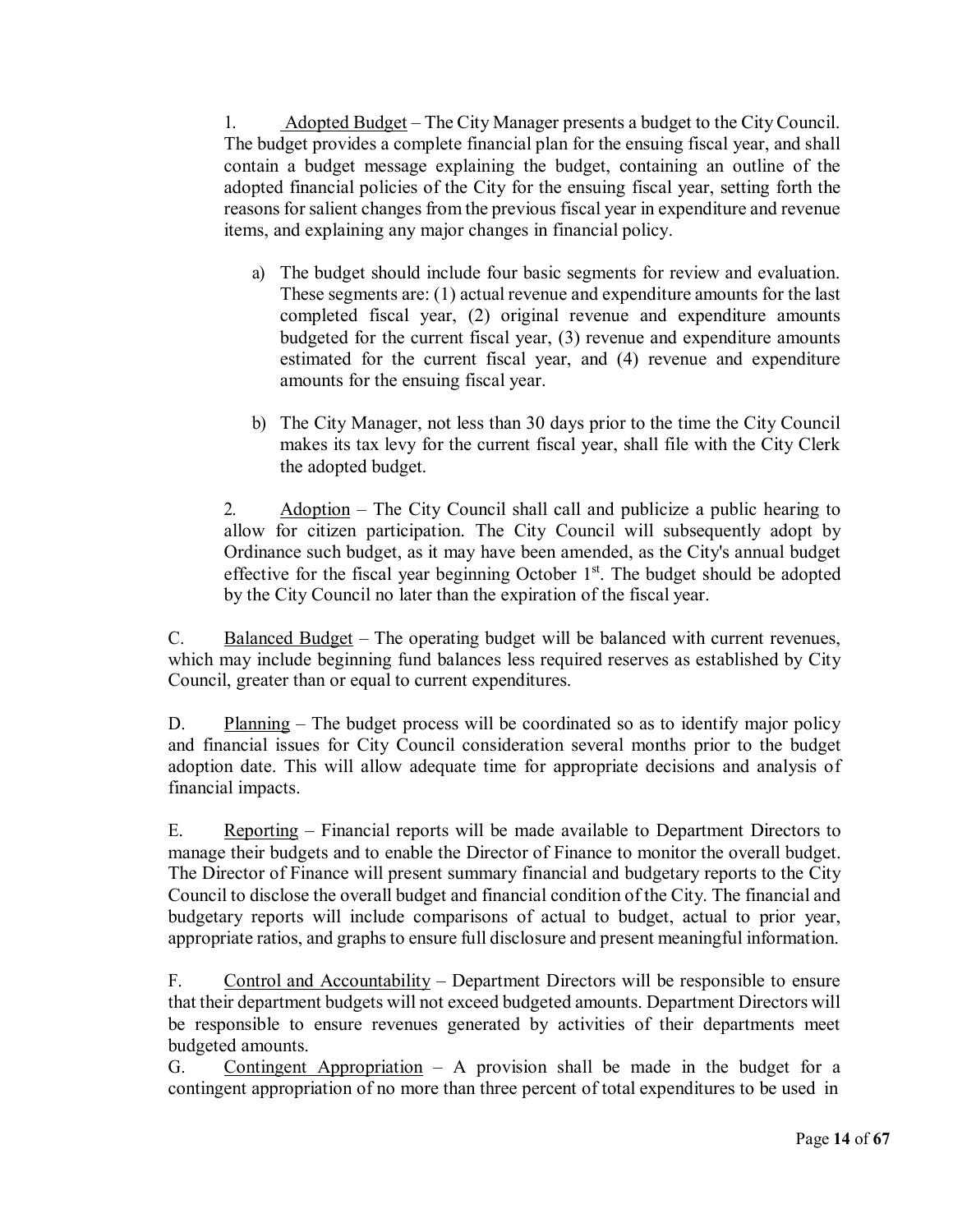case of emergencies or unforeseen circumstances. The contingent appropriation shall be under the control of and distributed by the City Manager after approval of the CityCouncil. A detailed account of contingent appropriation expenditures shall be recorded and reported.

All expenditures of the contingent appropriation will be evaluated using the following criteria:

- Is the request of such an emergency nature that it must be made immediately?
- Why was the item not budgeted in the normal budget process?
- Why the transfer cannot be made within the division or department?

### III. Revenue Policies

A. Characteristics – The City Finance Department will strive for the following optimum characteristics in its revenue system:

1. Simplicity – Where possible and without sacrificing accuracy, the revenue system will be kept in simple order to reduce compliance costs for the taxpayer or service recipient.

2. Certainty – There will be a thorough knowledge and understanding of revenue sources to increase the reliability of the revenue system. Consistent collection policies will be enacted to provide assurances that the revenue base will materialize according to budgets and plans.

3. Equity – Equity will be maintained in the revenue system structure; i.e., subsidization between entities, funds, services, utilities, and customer classes will be minimized or eliminated.

4. Revenue Adequacy – There will be a balance in the revenue system; i.e., the revenue base will have the characteristics of fairness and neutrality as it applies to cost of service, willingness to pay, and ability to pay.

5. Administration – The benefits of a revenue source should exceed the cost of levying and collecting that revenue. The cost of collection should be reviewed annually for cost effectiveness as a part of the indirect cost of service analysis. Where appropriate, the administrative processes of state, federal or local governmental collection agencies will be used in order to reduce administrative cost.

6. Diversification and Stability – A diversified revenue system with a stable source of income should be maintained. This will help avoid instabilities in similar revenue sources due to factors such as fluctuations in the economy and variations in the weather.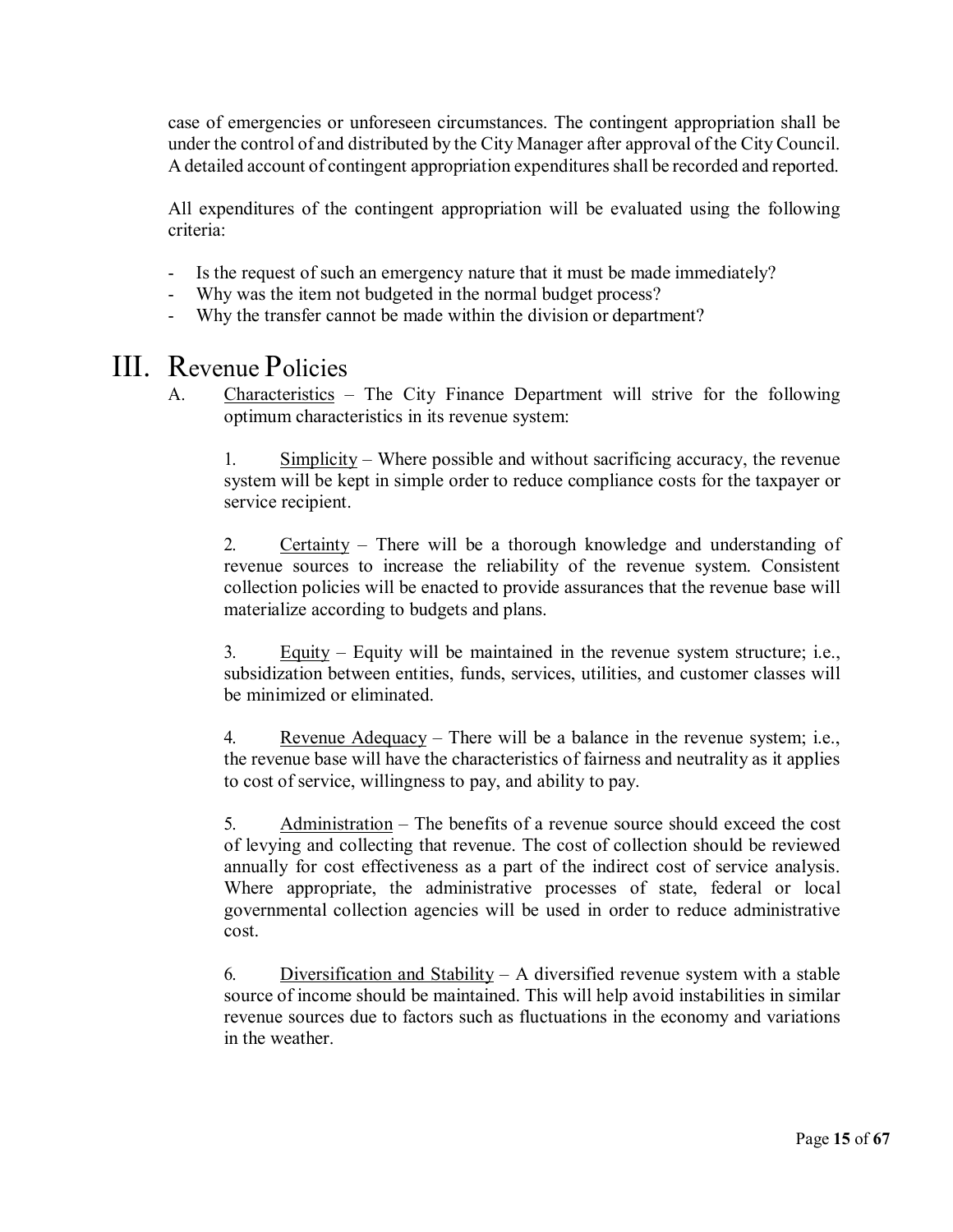B. Issues – The following considerations and issues will guide the City Finance Department in its revenue policies concerning specific sources of funds:

1. Cost/Benefit and Financial Impact Analysis for Tax and Fee Abatements – A cost/benefit and financial impact analysis should be performed to assess tax or fee abatement economic development incentives.

2. Accounts Receivable – Accounts receivable procedures will target collection for a maximum of 30 days from service. Accounts past due more than 120 days may be sent to a collection agency. The Director of Finance is authorized to write-off non-collectible accounts that are delinquent for more than 180 days.

3. Non-Recurring Revenues – One-time or non-recurring revenues should not be used to finance current ongoing operations. Non-recurring revenues should be used only for non-recurring expenditures and not be used for budget balancing purposes.

4. Deferrals or Short-Term Loans – Deferrals or short-term loans will not be used for budget balancing purposes.

5. Property Tax Revenues – All real and business personal property located within the City is valued at 100% of the fair market value for any given year based on the current appraisal supplied to the City by the Hays County Tax Appraisal District (HCTAD). A visual reappraisal and reassessment of all real and business personal property will be done every third year. The HCTAD reappraises real and business personal property every year as a standard practice.

Conservatism will be used to estimate property tax revenues. The Hays County Tax Assessor Collector will furnish an estimated property tax collection rate to the Director of Finance. The Finance Department will endeavor with the Tax Assessor Collector to collect one hundred percent (100%) of property taxes levied in each fiscal year.

6. Interest Income – Interest earned from investment of available monies, whether pooled or not, will be distributed to the funds in accordance with the equity balance of the fund from which monies were provided to be invested.

7. User Fees and Service Charges – For services associated with a user fee or service charge, the direct and indirect costs of that service will be offset by a user fee where possible. Department Directors will annually review user fees and service charges to ensure that the costs of services are recouped through user fees and service charges. The City Council will determine how much of the cost of a service should be recovered by fees and service charges.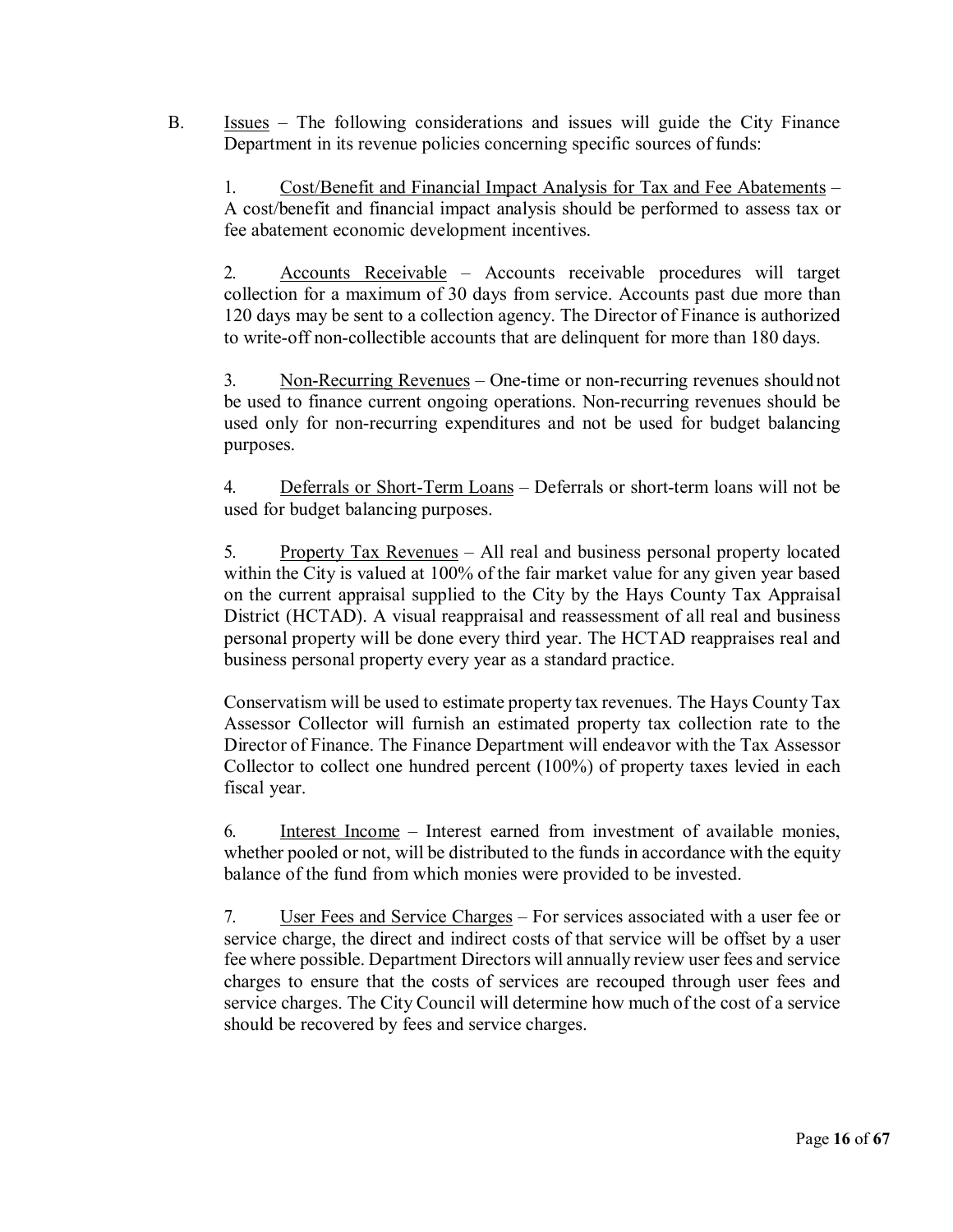8. Indirect Cost Allocation – All City funds will include transfers to and receive credits from other funds for general and administrative costs incurred. The most predominant fund that receives credits from other funds is the General Fund. The General Fund receives credits for bearing such costs as administration, legal counsel, finance, personnel, data processing, engineering and other costs. An independent third party will conduct an indirect cost allocation study annually to determine the credits received.

9. Enterprise Fund Rates – The Director of Finance and the Department Directors of each Enterprise Fund will review rates annually to ensure sufficient coverage of operating expenses, meet the legal restrictions of all applicable bond covenants, and provide for an adequate level of working capital.

10. Franchise Fees – The Electric Fund and Water and Wastewater Utility Fund will include franchise fees as a component of utility rates. A 7% Water and Wastewater Utility and a 7.5% moving to 7% Electric Utility Fund franchise fee is levied on gross sales. The City will aim to keep these franchise fees similar to those charged to investor-owned utility franchises operating within the City.

11. Intergovernmental Revenues (Federal/State/Local) - All potential grants will be examined for matching requirements and the source of the matching requirements. These revenue sources will be expended only for intended purpose of grant aid. It must be clearly understood that operational requirements set up asa result of a grant or aid could be discontinued once the term and conditions of the project have terminated.

12. Revenue Monitoring – Revenues actually received will be compared to budgeted revenues by the Director of Finance and variances will be investigated. This process will be summarized in the appropriate financial report and reported to the City Manager and City Council on a quarterly basis.

### IV. Budgetary Sales Tax Estimation

- A. The estimated percentage increase in sales tax revenue for the ensuing fiscal year budget will not exceed the actual percentage increase of the most recently completed fiscal year in which a sales tax increase was realized.
- B. The following example illustrates the limitation set by this policy.

| Fiscal Year 1 | Fiscal Year 2 | Percentage | Fiscal Year 3 | Fiscal Year 4 | Percentage |
|---------------|---------------|------------|---------------|---------------|------------|
| Actual        | Actual        | Increase   | Estimated     | Budget        | Increase   |
| \$10,000,000  | \$10,500,000  | $5.0\%$    | \$11,550,000  | \$12,127,500  | $5.0\%$    |

In the example above, the Fiscal Year 4 Adopted Budget is limited to a 5.0% increase, which is the actual percentage increase of the most recently completed fiscal year (Fiscal Year 2).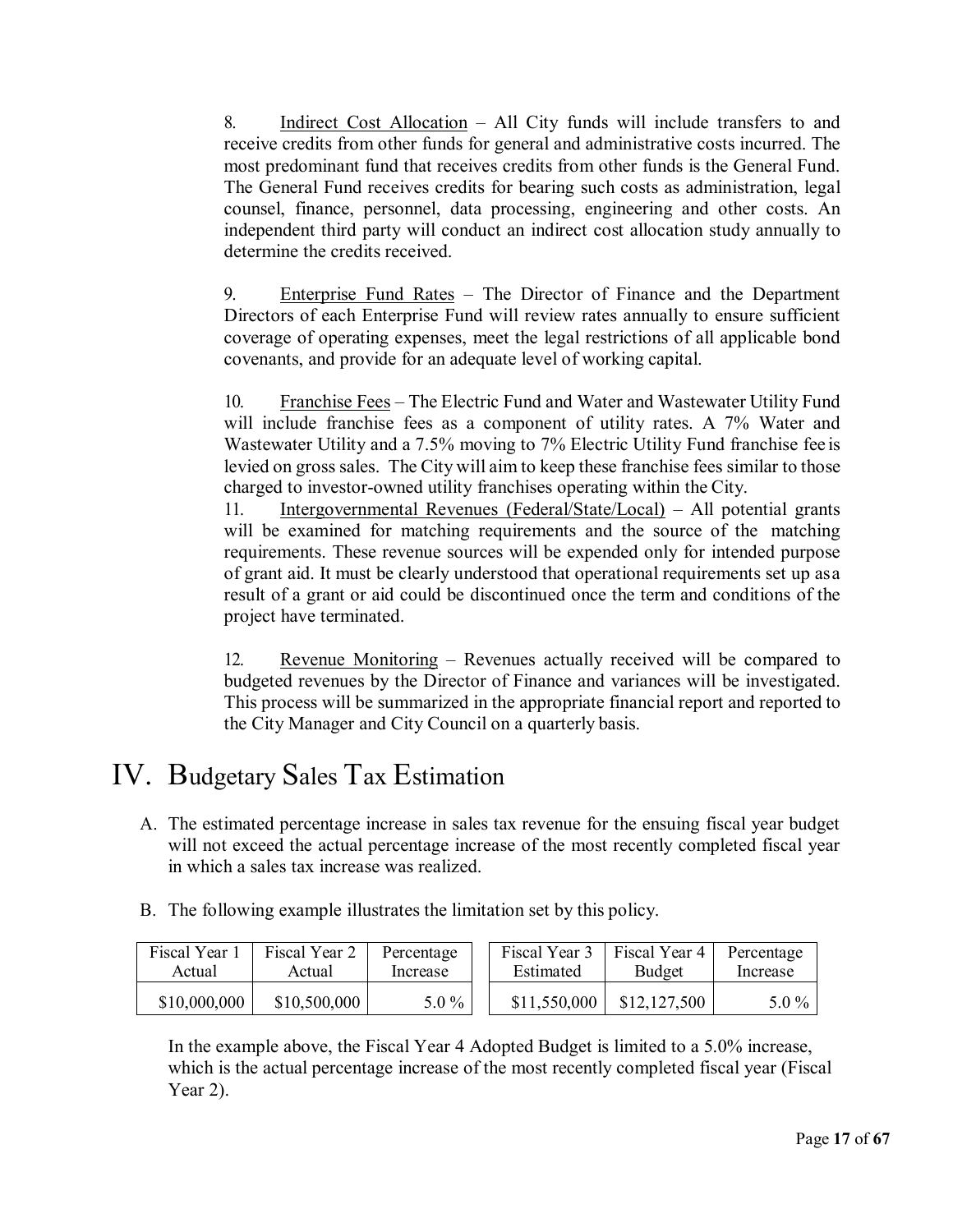C. This policy ensures that the ensuing fiscal year budget contains a sales tax revenue estimate based on actual completed fiscal years only.

### V. Budgetary Sales Tax Revenue Shortfall Contingency Plan

A. The City will establish a plan to address economic situations that cause sales tax revenue to be significantly less than the adopted budget sales tax revenue. The plan is comprised of the following components:

| Indicators - | Serve as warnings that potential budgetary sales tax revenue shortfalls are |
|--------------|-----------------------------------------------------------------------------|
|              | increasing in probability. Staff will monitor state and national economic   |
|              | indicators to identify recessionary or inflationary trends that could       |
|              | negatively impact consumer spending. Staff will develop a monthly report    |
|              | that compares the current month's sales tax revenue to the same month of    |
|              | the previous year. The report will show sales tax revenue by month for the  |
|              | last ten fiscal years.                                                      |
| $Phases -$   | Serve to classify and communicate the severity of the estimated budgetary   |
|              | sales tax revenue shortfall. Identify the actions to be taken at the given  |
|              | phase.                                                                      |
| Actions –    | Preplanned steps to be taken in order to prudently address and counteract   |
|              | the estimated budgetary sales tax revenue shortfall.                        |

- B. The actions listed in phases 1 through 3 are short-term in nature. In the event the underlying economic situation is expected to last for consecutive years, more permanent actions, such as phases 4 and 5, will be taken.
- C. Staff will apprise City Council at the regular City Council meeting immediatelyfollowing any action taken through this plan. Information such as underlying economic condition, economic indicators, estimated budgetary sales tax revenue shortfall, actions taken and expected duration will be presented to City Council.
- D. The CityCouncil may appropriate fund balance as needed to cover any estimated budgetary sales tax revenue shortfall. Appropriation of fund balance must be carefully weighted and long-term budgetary impacts must be considered in conjunction with the projected length of the economic downturn.
- E. Actions taken through this plan must always consider the impact on revenue generation. Actions taken should reduce expenses well in excess of resulting revenue losses.
- F. These are only guidelines of possible actions that may be taken in the event of sales tax revenue decreases. In the event of a catastrophic event, necessary measures will be taken by the City Manager that are in the best interest of the City.
- G. The following is a summary of phase classifications and the corresponding actions to be taken. Revenue will be monitored on a quarterly basis, with action being taken in the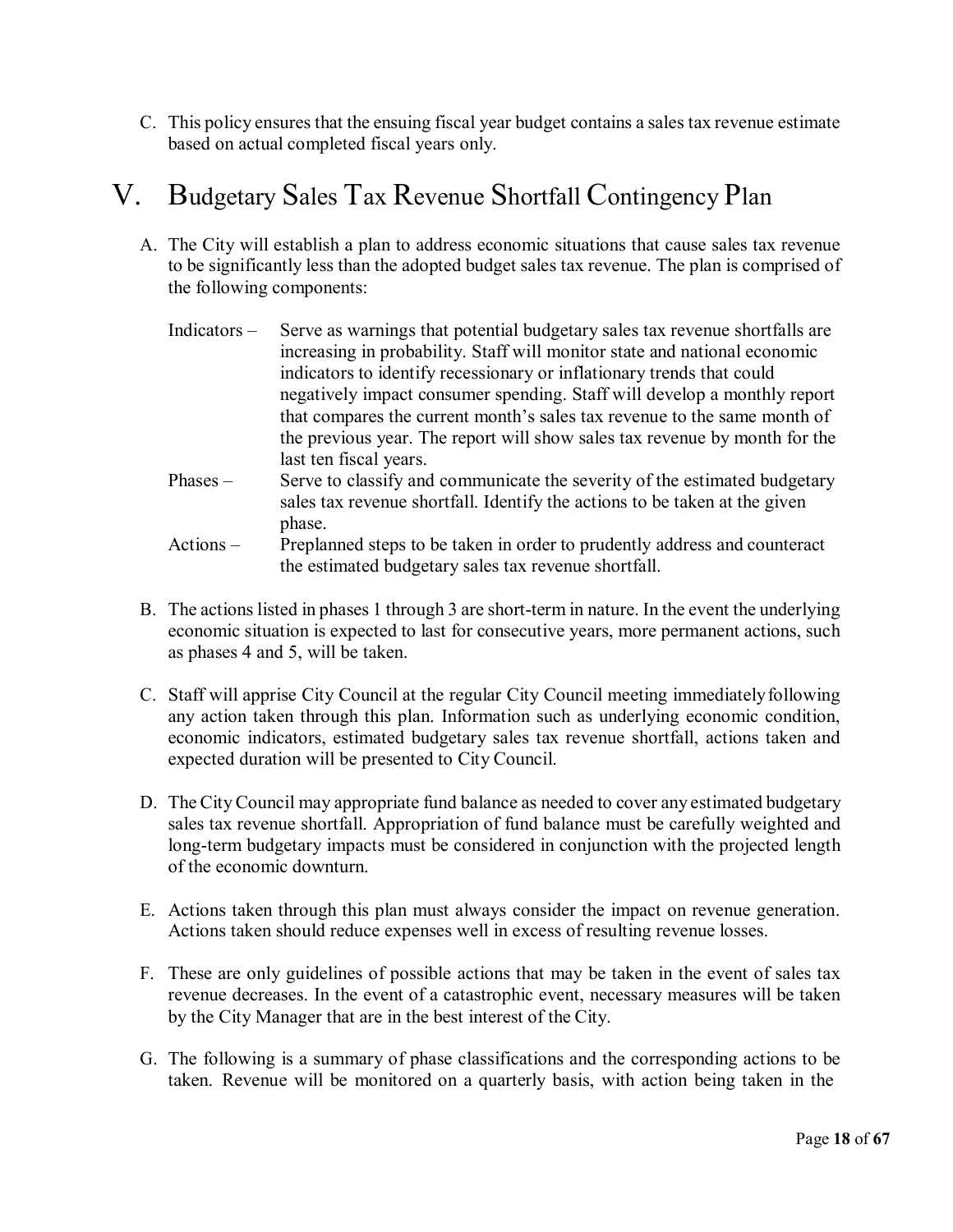month following the completed quarter that experiences the shortfall. Actions are cumulative, so each level will include all actions set forth in prior levels.

- 1. ALERT: The estimated annual sales tax revenue is 1.5% less than the adopted sales tax revenue budget.
	- a. Freeze newly created positions.
	- b. Implement a time delay for hiring vacant positions.
- 2. MINOR: The estimated annual sales tax revenue is 2.5% less than the sales tax revenue adopted budget.
	- a. Suspend funding of Capital Maintenance accounts.
	- b. Suspend capital outlay purchases.
	- c. Reduce the number of temporary workers.
- 3. MODERATE: The estimated annual sales tax revenue is 3.5% less than the sales tax revenue adopted budget.
	- a. Implement a managed hiring program for vacant positions.
	- b. Reduce travel and training budgets.
	- c. Reduce office supply budgets.
	- d. Scrutinize professional services expenses.
	- e. Implement a salary freeze and suspend mid-year merit increases if possible.
- 4. MAJOR: The estimated annual sales tax revenue is 4.5% less than the adopted sales tax revenue budget.
	- a. Scrutinize repairs and maintenance expense. Perform only critical maintenance and make only critical repairs.
	- b. Freeze all external printing and publication expenses, except for legally required notices.
	- c. Reduce overtime budgets.
	- d. Prepare a Reduction in Force Plan.
	- e. Defer payments to City-owned utilities for electricity, street lighting, water and wastewater services.
- 5. CRISIS: The estimated annual sales tax revenue is 5% less than the adopted sales tax revenue budget.
	- a. Service level reductions, elimination of specific programs, reductionin-force and other cost reduction strategies will be considered.
	- b. Reduce departmental budgets by a fixed percentage or dollaramount.
	- c. Departments will prioritize service levels and programs according to City Council goals and objectives.
	- d. Consider four-day work weeks to reduce personnel costs.
	- e. Reduce external program funding social service agencies.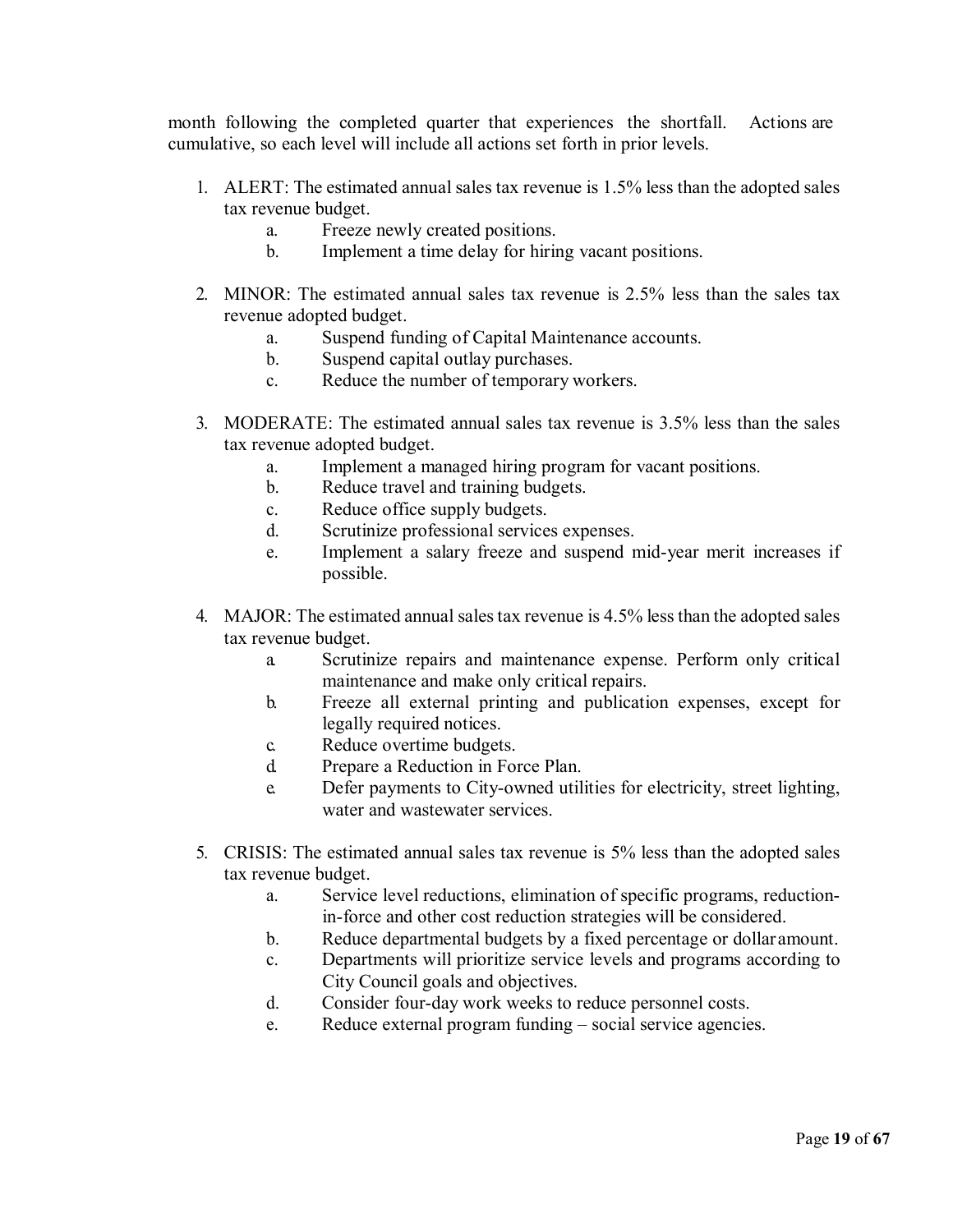### VI. Expenditure Policies

- A. Appropriations The point of budgetary control is at the department level budget for all funds. Following formal adoption, the budget is amended or adjusted as necessary.
	- 1. Amendment-. An amendment involves increasing the total expenditures of the funds over the original adopted budget or changes to the total approved FTE count. The budget is amended through a submission made by a Department Director to the City Manager. The Department Director prepares a budget amendment detailing the reason, line items and amounts to be effected which is approved by the City Finance Department after verification of available dollars. The amendment is given to theCity Manager or their designee for review for overall appropriate objectives and purposes. The amendment request is submitted to the City Council for formal adoption by ordinance.
	- 2. Adjustment-An adjustment involves moving expenses between line items, departments or funds, but does not increase total expenditures over the adopted budget. The budget is adjusted through a submission made by the Department Director. If the budget adjustment requires a transfer between funds, or involves the use of contingent appropriations, the adjustment is submitted to City Council for approval by a motion. If the budget adjustment requires a transfer between departments, it must be approved by the City Manager or their designee. All other adjustments may be approved by the City Finance Director.
- B. Encumbrance Accounting System An encumbrance accounting system will be used to alert Department Directors when their maximum budget limits have been reached. Encumbrances are expenditure estimates and will reduce budgeted appropriations in the same manner as an actual expenditure. Once the actual expenditure amount is paid or the encumbrance lapses, the encumbrance will be deleted. Department Directors should use the encumbrance accounting system for all purchases.
- C. Personnel Savings No recognized or significant personnel savings in any Department will be spent by the Department Director without the prior authorization of the City Manager. This control is used to realize personnel savings each year that will be recognized in the adopted budget as a reduction in the current fiscal year's personnel appropriations.
- D. Capital Outlay-Any previously budgeted capital outlay funds not expended at year end may be moved to a cash funded Capital Improvements Projects account for expenditure in a subsequent fiscal year. These funds may be used for a capital outlay item or for other designated purpose.
- E. Impact Fees Reserves-Funds may be used to support projects identified in the impact fee study, as adopted by City Council, for new growth projects. Authorization for use of impact fee funds will be provided by the City Manager or their designee.
- F. Purchasing All Department Directors will ensure their respective departments comply with the City's Purchasing Manual when purchasing goods or services.
- G. Prompt Payment All invoices approved for payment will be paid by the City Finance Department within thirty (30) calendar days of receipt in accordance with the provisions of State law.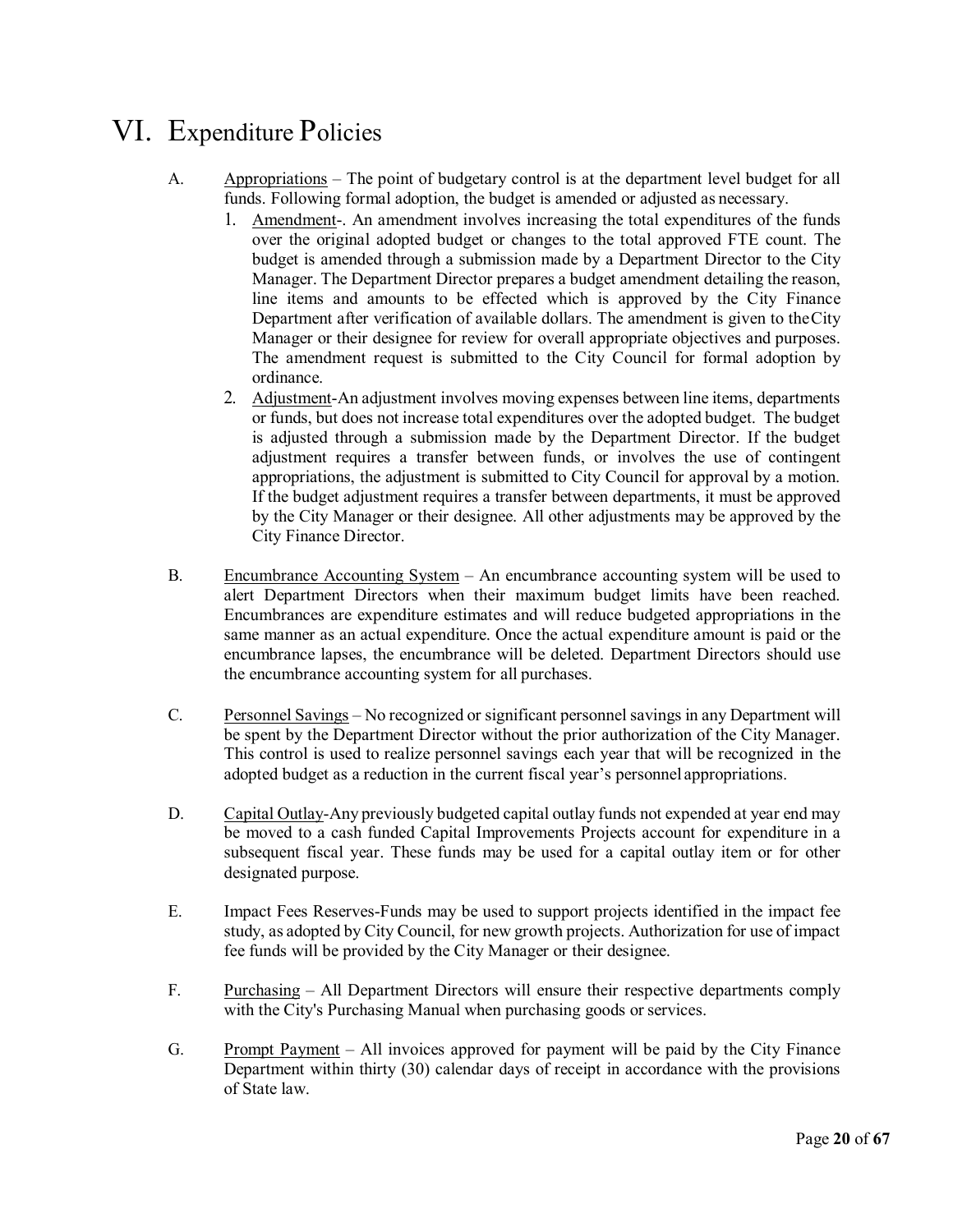The Director of Finance will establish and maintain payment proceduresthat will make use of advance payment discounts. Advanced payment discounts will be used in all instances except when the City will earn more interest income than the advance payment discount through investing the idle cash.

### VII.Capital Improvements Program – Major Projects

A. Purpose – The Capital Improvements Program (CIP) is a multi-year financial planning tool used to identify and plan for major capital projects which address growth, transportation, public safety, and utility infrastructure issues in conjunction with goals and priorities as determined by City Council. A major capital project generally involves a significant expenditure of funds, beyond operation and maintenance costs, for the acquisition or construction of a needed facility or infrastructure. A major capital project should exceed \$50,000 in cost. The CIP coincides with the adoption of the budget and uses a ten-year projection.

B. Preparation – The CIP will be prepared annually and on a project basis categorized by specific program; i.e., streets, drainage, public safety, public buildings, parks and recreation, water, wastewater and electric. The CIP should contain a comprehensive description of the project, funding sources, the timing of capital projects, and the impact on operations. The CIP will be prepared by the Planning Department and reviewed by the City Manager with the involvement of responsible departments. The CIP will be submitted to the Planning and Zoning (P&Z) Commission for their review. After considerable deliberation including public workshops and hearings to gather citizen participation, the P&Z will approve a recommended CIP for City Council's approval. The City Council reviews the CIP for adherence to goals and priorities and approves the CIP for inclusion in the ensuing fiscal year budget. Capital projects within the first year of the CIP are approved for funding. Maintenance and operational costs related to capital projects are included in the ensuing fiscal year budget.

C. Funding Sources – Where applicable, assessments, impact fees, pro rata charges, or other fees should be used to fund capital projects which have a primary benefit to specific, identifiable property owners.

Recognizing that long-term debt is usually a more expensive financing method, alternativefinancing sources will be explored before debt is issued. When debt is issued, it will be used to acquire major assets with expected lives that equal or exceed the average life of the debt issue. The exceptions to this requirement are the traditional costs of issuing the debt, capitalized labor for design and construction of capital projects, and small component parts which are attached to major equipment purchases such as fire trucks. The types of debt issued are listed in Section VIII of this policy.

D. Timing and Expenditure Control – The Director of Finance will work with Department Directors during the fiscal year to schedule the timing of capital projects to insure funds availability. All capital projects must be funded and appropriated. The Finance Department must certify the availability of resources before any capital project contract is presented to the City Council for approval.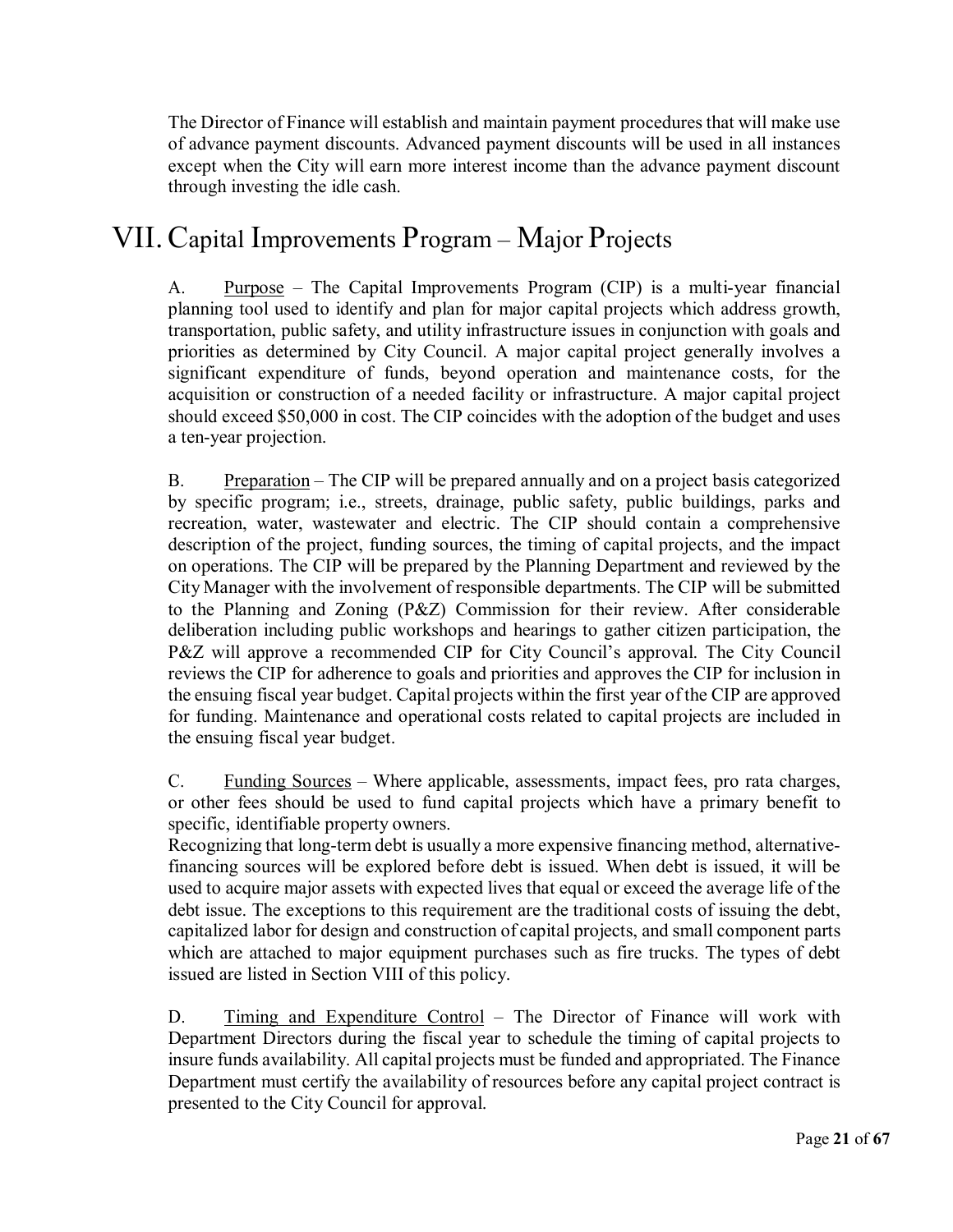E. Reporting – Financial reports will be made available to Department Directors to manage their capital projects budgets and to enable the Director of Finance to monitor the overall capital projects budget.

# IX. Financial Planning, Accounting, Auditing and Reporting

A. Financial Planning – The Director of Finance provides recommendations for shortterm and long-term strategic financial planning to efficiently and effectively use the City's financial resources. This financial planning is achieved in accordance with the goals and priorities of the City Council, the City Manager, and in compliance with applicable laws and Generally Accepted Accounting Principles (GAAP).

B. Accounting System – The Director of Finance is responsible for the development, maintenance and administration of the City's accounting system. Compliance withGAAP and applicable federal, state and local laws and regulations will be maintained. This responsibility also includes the implementation and maintenance of internal accounting controls for the City's financial resources. Functions of the accounting system include payroll, accounts payable, general ledger, grants, capital projects, fixed assets, accounts receivable, self-insurance, utility billing and collections.

#### $C.$  Financial Auditing  $-$

1. Qualifications of the Auditor – In conformance with the City's Charter and according to the provisions of Texas Local Government Code, the City will be financially audited annually by an outside independent auditing firm. The auditing firm must demonstrate that it has the breadth and depth of staff to conduct the City's financial audit in accordance with generally accepted auditing standards and contractual requirements. The auditing firm must hold a license under the Civil Statutes of Texas and be capable of demonstrating that it has sufficient staff which will enable it to conduct the City's financial audit. The auditing firm will complete its financial audit within 120 days of the City's fiscal year end. The auditing firm will submit its Management Letter to the City Council within 30 days of the completion of its financial audit. The Management Letter will state the auditing firm's findings of non-compliance and recommendations for compliance.

The Director of Finance shall respond within 60 days in writing to the City Manager and City Council regarding the auditing firm's Management Letter, addressing the findings of non-compliance contained therein.

2. Responsibility of Auditing Firm to City Council – The auditing firm is retained by and is accountable directly to the City Council and will have access to direct communication with the City Council if the City staff is unresponsive to the auditing firm's recommendations or if the auditing firm considers such communication necessary to fulfill its legal and professional responsibilities.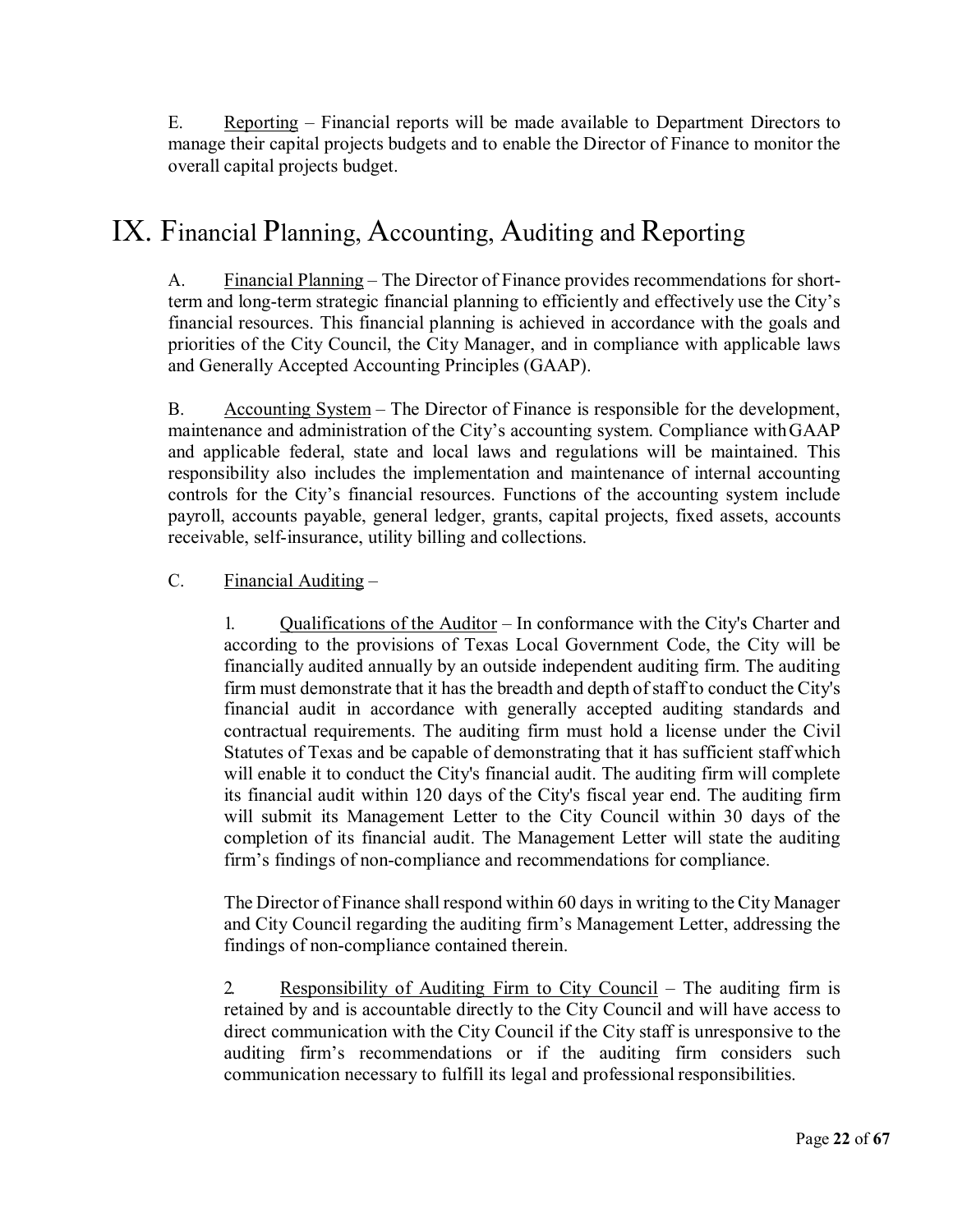#### D. Financial Reporting –

1. External Reporting – The City Finance Department will prepare the necessary transmittal letter, financial summaries and tables, notes and miscellaneous financial information contained within the comprehensive annual financial report (CAFR). Theauditing firm will audit this financial information for compliance with GAAP. The audited CAFR will be submitted to the City Council for their review and will be made available to the public for inspection.

2. Internal Reporting – The City Finance Department will prepare internal financial reports, sufficient to plan, monitor, and control the City's financial affairs. The City Finance Department will strive for excellence in its financial reporting. The following qualitative characteristics of accounting information will be incorporated in all reports that are prepared:

Definitions of Qualitative Characteristics of Accounting Information:

- Bias Bias in measurement is the tendency of a measure to fall more often on one side than the other of what it represents instead of being equally likely to fall on either side. Bias in accounting measures means a tendency to be consistently too high or too low. Financial reporting will strive to eliminate bias in accounting measures.
- Comparability The quality of information that enables users to identify similarities in and differences between two sets of economic phenomena.
- Completeness The inclusion in reported information of everything material that is necessary for faithful representation.
- Conservatism  $A$  prudent reaction to uncertainty to try to insure that uncertainty and risks inherent in financial situations are adequately considered.
- Consistency Conformity from period to period with unchanging policies and procedures.
- Feedback Value The quality of information that enables users to confirm or correct prior expectations.
- Materiality The magnitude of an omission or misstatement of accounting information that, in light of surrounding circumstances, makes it probable that the judgment of a reasonable person relying on the information would have been changed or influenced by the omission or misstatement.
- Neutrality Absence in reported information of bias intended to attain a predetermined result or to induce a particular mode of behavior.
- **Predictive Value The quality of information that helps users to increase the** likelihood of correctly forecasting the outcome of past or present events.
- Relevance The capacity of information to make a difference in a decision by helping users to form predictions about the outcomes of past, present, and future events or to confirm or correct prior expectations.
- $\blacksquare$  Reliability The quality of information that assures that information is reasonably free from error and bias and faithfully represents what it purports to present.
- Representational Faithfulness Correspondence or agreement between a measure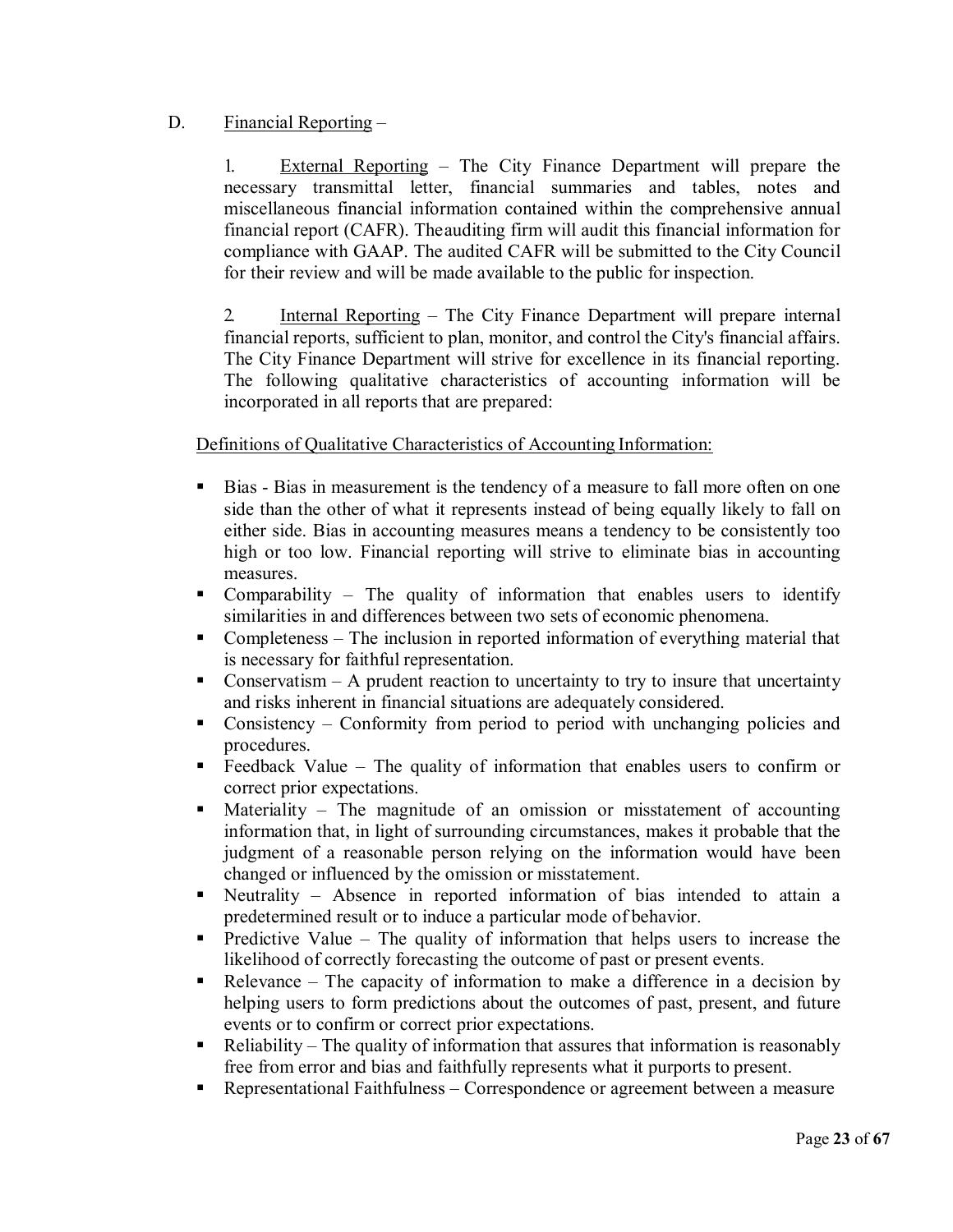or description and the phenomenon that it purports to represent (sometimes called validity).

- Timeliness Having information available to a decision-maker before it loses its capacity to influence decisions.
- $\blacksquare$  Understandability The quality of information that enables users to perceive its significance.
- Verifiability The ability through consensus among measurers to insure that information represents what it purports to represent or that the chosen method of measurement has been used without error or bias.

### X. Treasury Management

A. Investments – The Director of Finance, or designee shall promptly deposit all City funds with the City's depository bank in accordance with the provisions of the current depository bank agreement. The Director of Finance, or designee will then promptly invest all funds in any negotiable instrument that the City Council has authorized under the provisions of the State of Texas Public Funds Investment Act and in accordance with the City Council approved Investment Policy.

B.  $\text{Cash} - \text{The City's cash flow will be managed to maximize the cash available to}$ invest. Such cash management will entail the centralization of cash collection centers such as utility bills, building and related permits and licenses, parks and recreation, and other collection offices where appropriate and feasible.

Idle cash position will be determined daily to maximize interest income. The underlying theme will be that idle cash will be invested with the intent to 1) safeguard assets, 2) maintain liquidity, and 3) maximize return.

The City Finance Department will use appropriate check-signing technology to sign all checks with the signatures of the City Manager and Director of Finance. Internal controls will be established to secure the technology and to prevent its misuse.

The City Manager, Assistant City Manager, and Director of Finance are authorized signatories on all City depository bank accounts. Any withdrawal, transfer or payment of City funds requires a minimum of two signatures.

# XI. Debt Management

A. Policy Statement – The City Council recognizes the primary purpose of major capital projects is to support provision of services to its residents. Using debt financing to meet the major capital project needs of the community must be evaluated according to two tests - efficiency and equity. The test of efficiency equates to the highest rate of return for a given investment of resources. The test of equity requires a determination of who should pay for the cost of major capital projects. In meeting the demand for major capital projects, the City will strive to balance the load between debt financing and "pay as you go"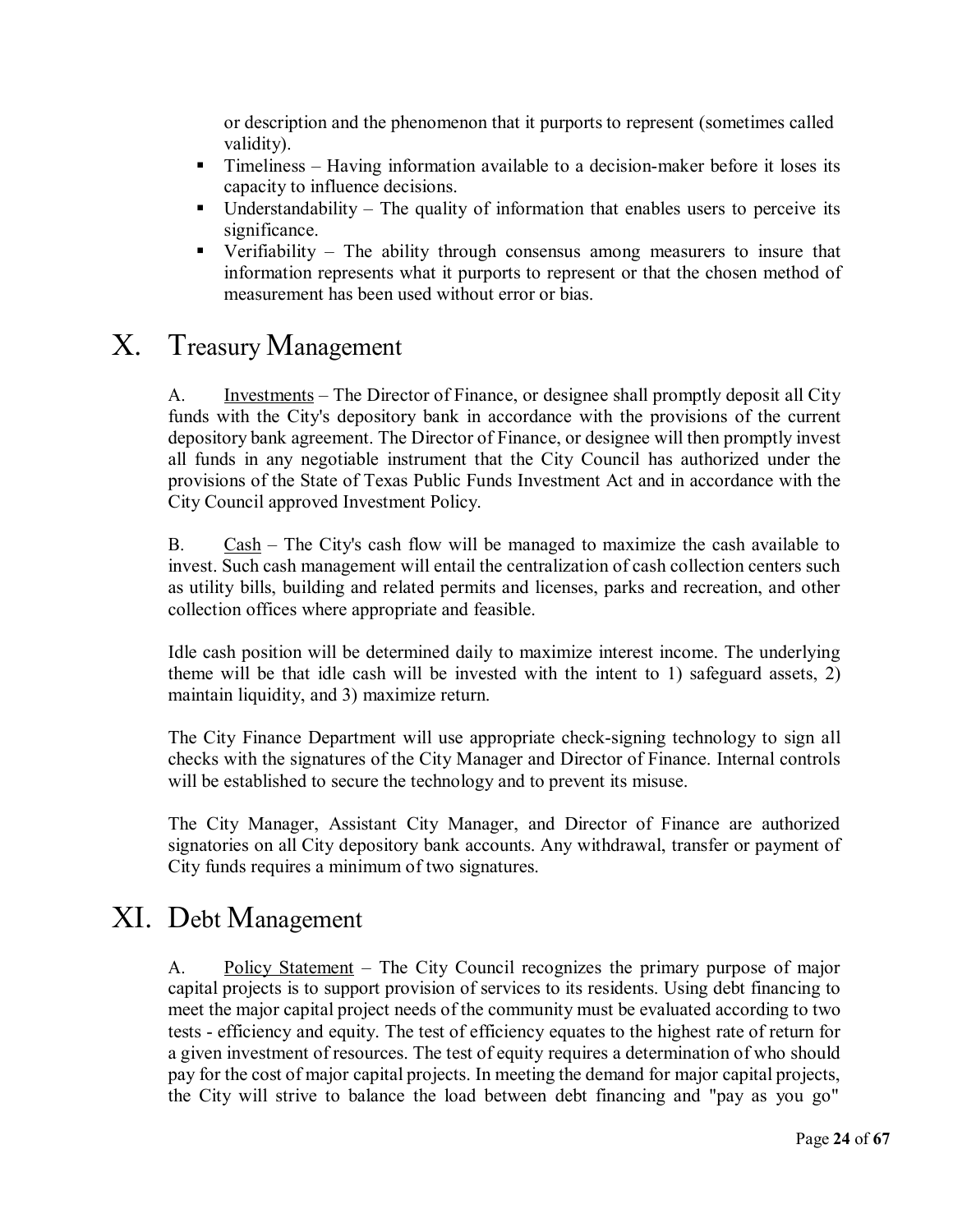financing methods. The City Council realizes failure to meet the demands of growth may inhibit its continued economic viability, but also realizes that the amount of debt incurred may have a negative financial impact. The City will achieve an appropriate balance between service demands and the amount of debt incurred. The aforementioned tests and methods of financing will assist the City Council, City Manager and Director of Finance in achieving this appropriate balance.

#### B. Types of  $Debt -$

1. General Obligation Bonds (GO's) – General obligation bonds will be issued to fund major capital projects of the general government, are not to be used to fund operating needs of the City and are backed by the full faith and credit of the City as well as the ad valorem taxing authority of the City as prescribed by law. The term of a bond issue will not exceed the useful life of the major capital projects funded by the bond issue and will generally be limited to no more than twenty years. GO's must be authorized by a vote of the citizens of the City.

2. Revenue Bonds (RB's) – Revenue bonds may be issued to fund major capital projects necessary for the continuation or expansion of a service which produces a revenue sufficient enough to obtain investment grade ratings and credit enhancement and for which the major capital project may reasonably be expected to provide for a revenue stream to fund the annual debt service requirements. The term of a bond issue will not exceed the useful life of the major capital projects funded by the bond issue and will generally be limited to no more than twenty years. RB's do not need a vote of the citizens of the City.

3. Certificates of Obligation (CO's) and Limited Tax Notes (Notes) – Certificates of obligations may be issued to fund major capital projects, which are not otherwise covered under either General Obligation Bonds or Revenue Bonds. Notes will be used in order to fund capital requirements which the useful life does not exceed seven (7) years as authorized by State law. Debt service for CO's or Notes may be either from general revenues or backed by a specific revenue stream or streams or by a combination of both. The term of the CO's will not exceed the useful life of the major capital projects funded by the certificate issuances and will generally be limited to no more than twenty years. Neither CO's nor Notes require a vote of the citizens of the City.

4. Method of Sale – The Director of Finance will use a competitive bidding process in the sale of bonds unless the nature of the issue or market conditions warrant a negotiated sale. In situations where a competitive bidding process is not elected, the Director of Finance will publicly present the reasons why and will participate with the City's Financial Advisor in the selection of the underwriter or direct purchaser.

C. Analysis of Financing Alternatives – The Director of Finance will explore alternatives to the issuance of debt for major capital projects. These alternatives will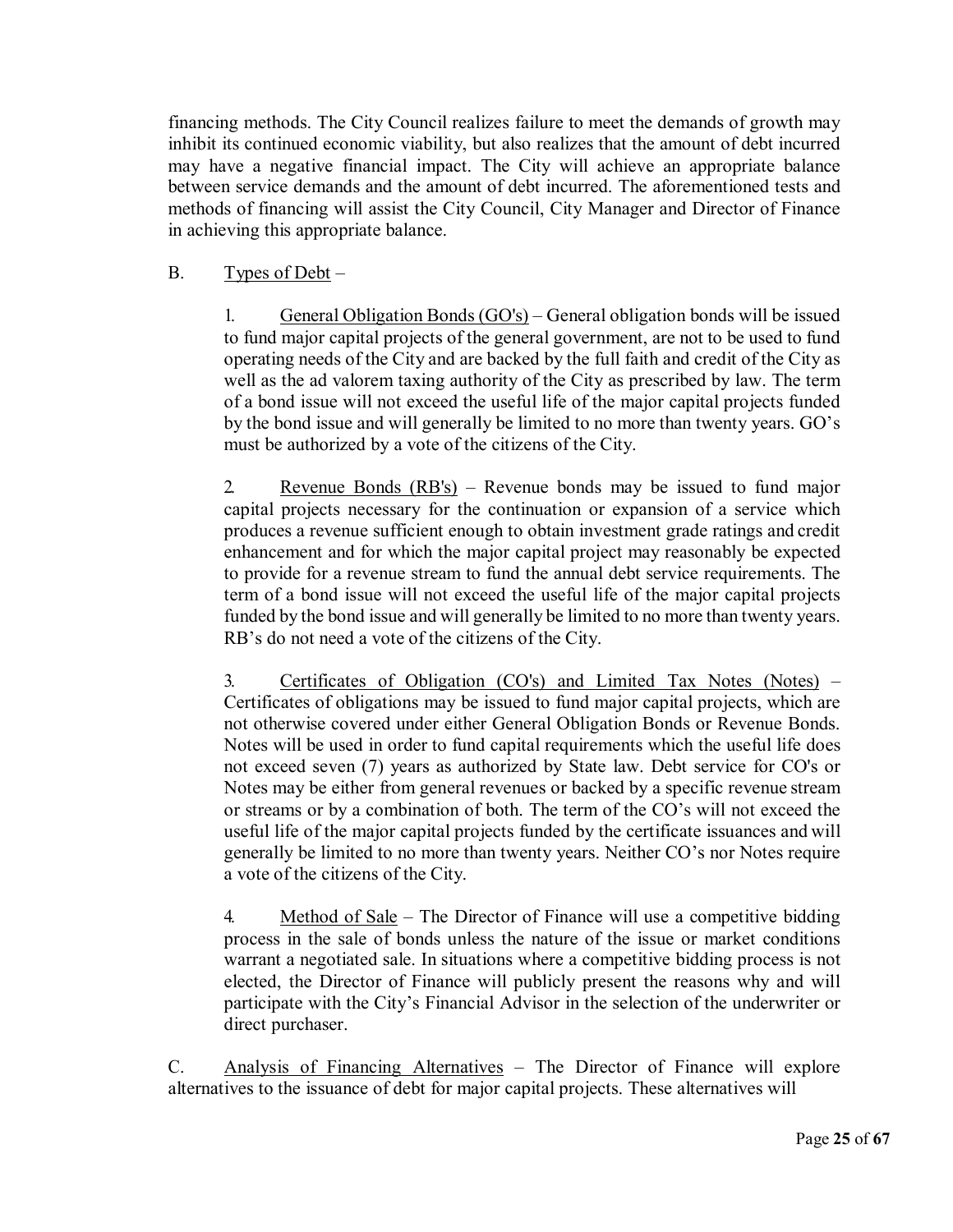include, but are limited to: 1) grants-in-aid, 2) use of fund balance or working capital, 3) use of current revenues, 4) contributions from developers and others, 5) leases, and 6) impact fees.

D. Conditions for Using Debt – Debt financing of major capital projects will be done only when the following conditions exist:

- When non-continuous projects (those not requiring continuous annual appropriations) are desired;
- When it can be determined that future users will receive a benefit from the major capital project;
- When it is necessary to provide basic services to residents and taxpayers (for example, purchase of water rights);
- When total debt, including that issued by overlapping governmental entities, does not constitute an unreasonable burden to the residents and taxpayers.

E. Costs and Fees – All costs and fees related to debt issuance will be paid out of debt proceeds.

F. Debt Limitations – The City maintains the following limitations in relation to debt issuance:

- An Ad Valorem tax rate of \$1.20 per \$100 of assessed value is the maximum municipal tax rate that may be levied for all General Fund tax supported expenditures and debt service.
- Debt payments made solely from ad valorem tax revenue should not exceed 20% of combined General Fund and Debt Service Fund expenditures.
- Total outstanding debt should not exceed 5% of the current year's taxable assessed valuation.

G. Arbitrage Rebate Compliance – The City Finance Department will maintain a system of record keeping and reporting to comply with arbitrage rebate compliance requirements of the Federal tax code.

H. Sound Financing of Debt – When the City utilizes debt financing, it will ensure that the debt is soundly financed by:

- Conservatively projecting the revenue sources that will be used to pay the debt;
- Financing the major capital project over a period not greater than the useful life of the major capital project;
- Maintaining a debt service coverage ratio which ensures that combined debt service requirements will not exceed revenues pledged for the payment of debt; and
- To the extent possible, the City will aim to repay at least 25% of the principal amount of its general obligation debt within five years and at least 50% within 10 years. The City may choose to structure debt repayment so as to wraparound existing debt obligations or to achieve other financial planning goals.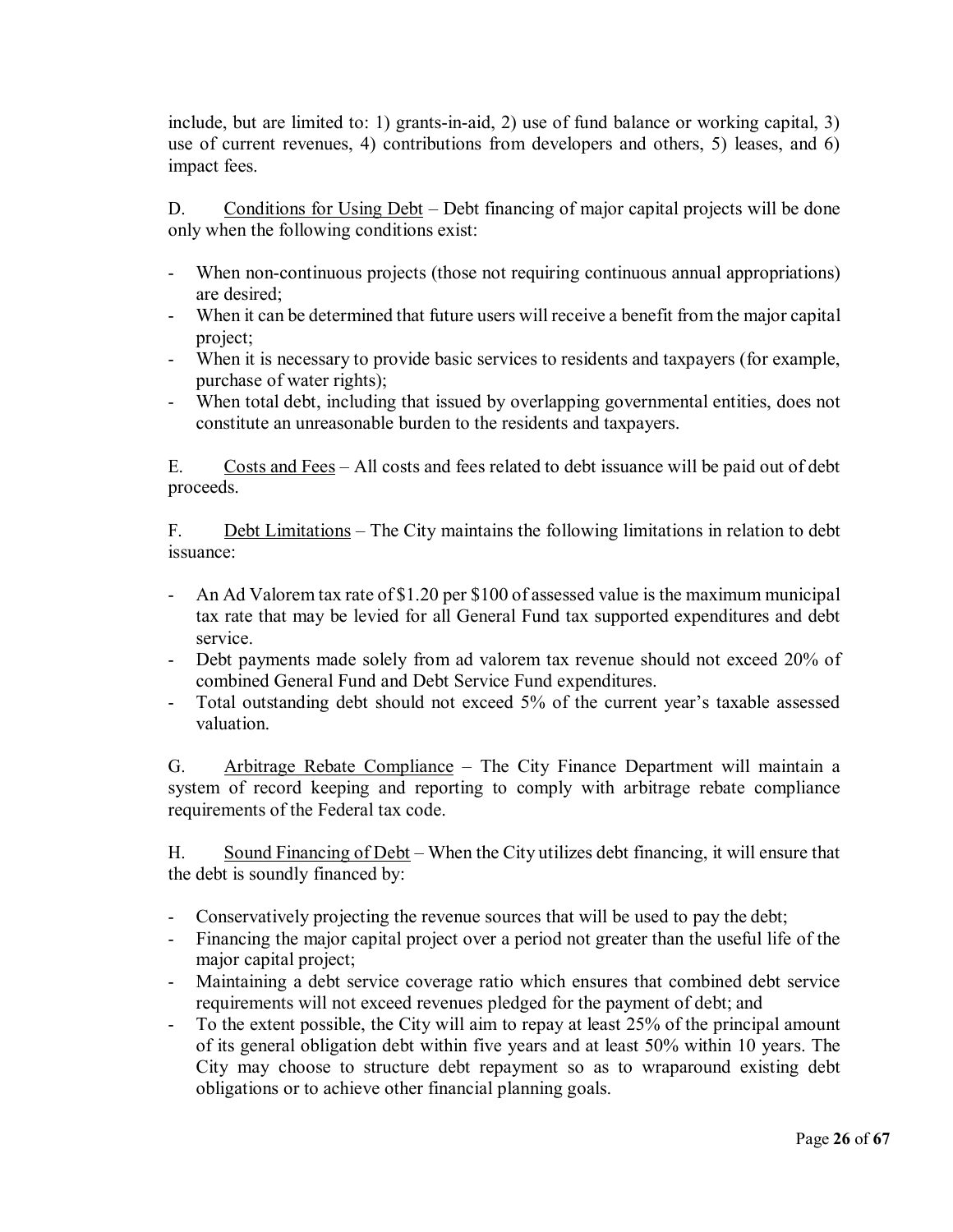I. Credit Enhancement – The City should seek credit enhancement (letters of credit, bond insurance, surety bonds, etc.) when such credit enhancement proves cost effective. Credit enhancement may be used to improve or establish a credit rating on a debt obligation even if such credit enhancement is not cost effective if the use of such credit enhancement meets the financial planning goals.

J. Financing Methods – The City maintains the following guidelines in relation to methods of financing used to issue debt:

- Where it is efficient and cost effective, the City will use revenue or other selfsupporting bonds in lieu of tax supported/pledged debt instruments.
- When appropriate, the City will issue non-obligation debt, for example, Industrial Development Revenue bonds, to promote community stability and economic growth.

K. Refunding – Periodic reviews of all outstanding debt will be undertaken to determine refunding opportunities. Refunding will be considered if and when there is a net economic benefit of the refunding or the refunding is essential in order to modernize covenants, which impinge on prudent and sound financial management.

L. Full and Complete Disclosure – The City of San Marcos is committed to full and complete financial disclosure, and to cooperating with credit rating agencies, institutional and individual investors, City departments, other levels of government, and the general public to share clear, comprehensible and accurate financial information. Official statements accompanying debt issues, comprehensive annual financial reports, and continuous disclosure statements will meet, at a minimum, the standards articulated by the Municipal Standards Rulemaking Board, the National Federation of Municipal Analysts, the Government Accounting Standards Board (GASB), and the Securities Exchange Commission (SEC). The City Finance Department will be responsible for ongoing disclosure to nationally recognized municipal securities information repositories (NRMSIRs). Updates of budget, debt and financial information will be provided to credit rating agencies and investors when new debt is issued.

M. Credit Rating – The City of San Marcos seeks to maintain the highest possible credit ratings for all categories of debt that can be achieved without compromising the delivery of basic City services.

N. Elections – State law regulates which securities may be issued only after a vote of the electors of the City and approved by a majority of those voting on the issue.

1. Election Required – Securities payable in whole or in part from ad valorem taxes of the City except issues such as tax increment securities, certificates of obligation, and limited tax notes.

2. Election Not Required –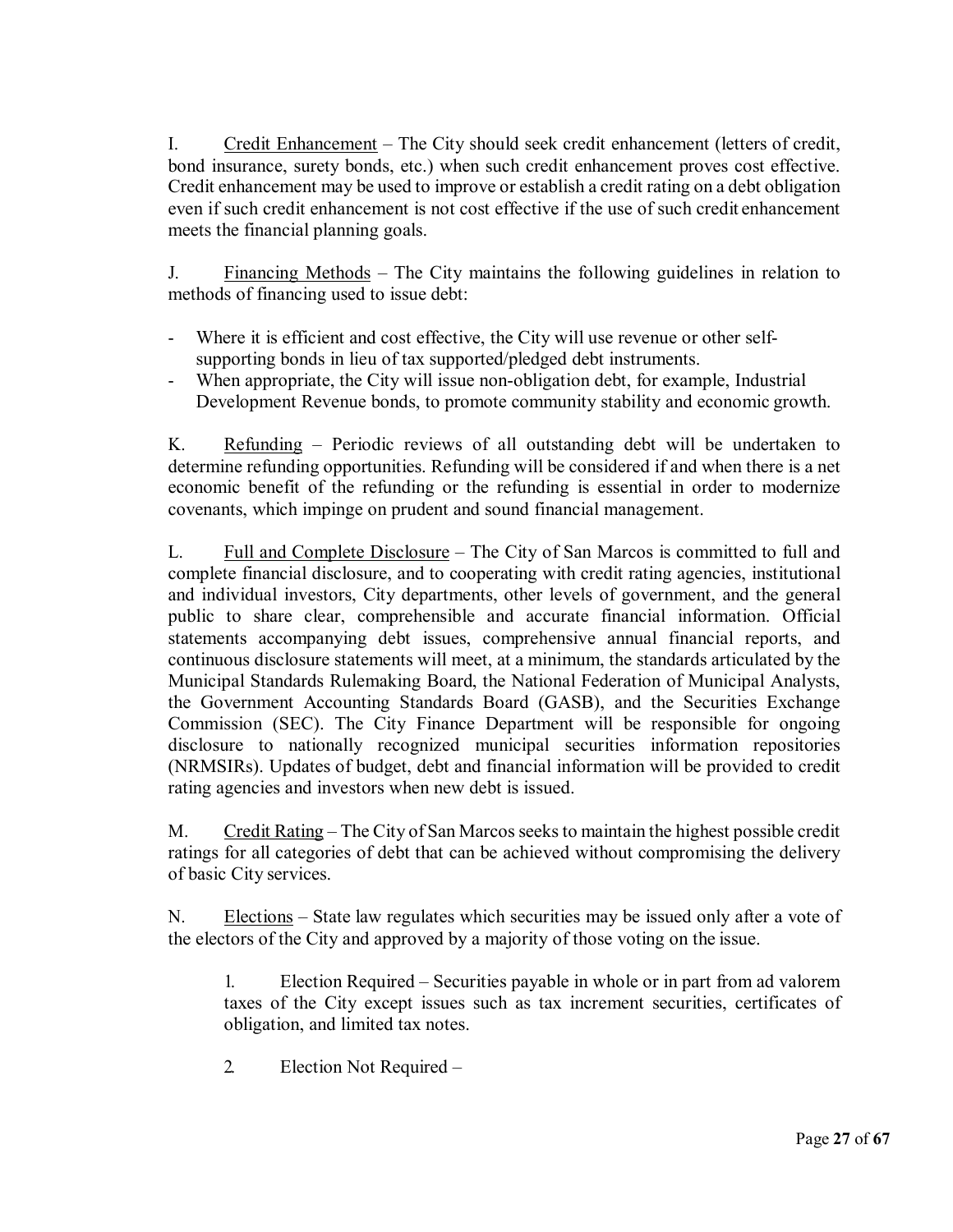- Short-term notes (12 months or less) issued in anticipation of the collection of taxes and other revenues.
- Securities issued for the acquisition of water rights or capital improvements for water and wastewater treatment.
- Securities payable solely from revenue other than ad valorem taxes of the City.
- Refunding securities issued to refund and pay outstanding securities.
- Tax increment securities payable from ad valorem tax revenue derived from increased valuation for assessment of taxable property within a plan of development or other similar area as defined by applicable State Statutes.
- Certificates of obligation.
- Limited Tax Notes.
- Securities for the construction or improvement of public streets and/or rightsof-way in order to relieve congestion or for public safety matters.

### XII. Financial Conditions, Reserves, and Stability Ratios

A. Operational Coverage – The City's Enterprise Funds will comply with all bond covenants and maintain an operational coverage of at least 120%, such that current operating revenues will exceed current operating expenses.

- B. Fund Balances/ Working Capital
	- 1. The General Fund's fund balance should be at least 25% of the General Fund's annual operating expenditures. This percentage is the equivalent of three months operational expenditures. As a goal, the City will strive to achieve 30% fund balance.
	- 2. The Water and Wastewater Utility Fund working capital should be maintained at 25% of total recurring operating expenses or the equivalent of three months operating expenses Ending fund balances above 25% will be moved to cash fund future Capital Improvement projects
	- 3. The Electric Utility Fund working capital should be maintained at the equivalent of 60 days of recurring operating expenses. Ending fund balances above the 60 days of recurring operating expenses will be moved to cash fund future Capital Improvement projects.
	- 4. Reserves will be used for emergencies or unforeseen expenditures, except when balances can be reduced because their levels exceed guideline minimums as stated below.
- C. Capital and Debt Service Funds –

1. Monies in the Capital Improvement Program Funds should be used within twenty-four months of receipt or within a reasonable time according to construction schedules. Interest income and unspent monies from bond issuances can be used to fund similar projects as outlined by bond covenants. Any remaining monies will be used to pay the bond issuance.

2. Revenues in the Debt Service Fund are based on property tax revenues and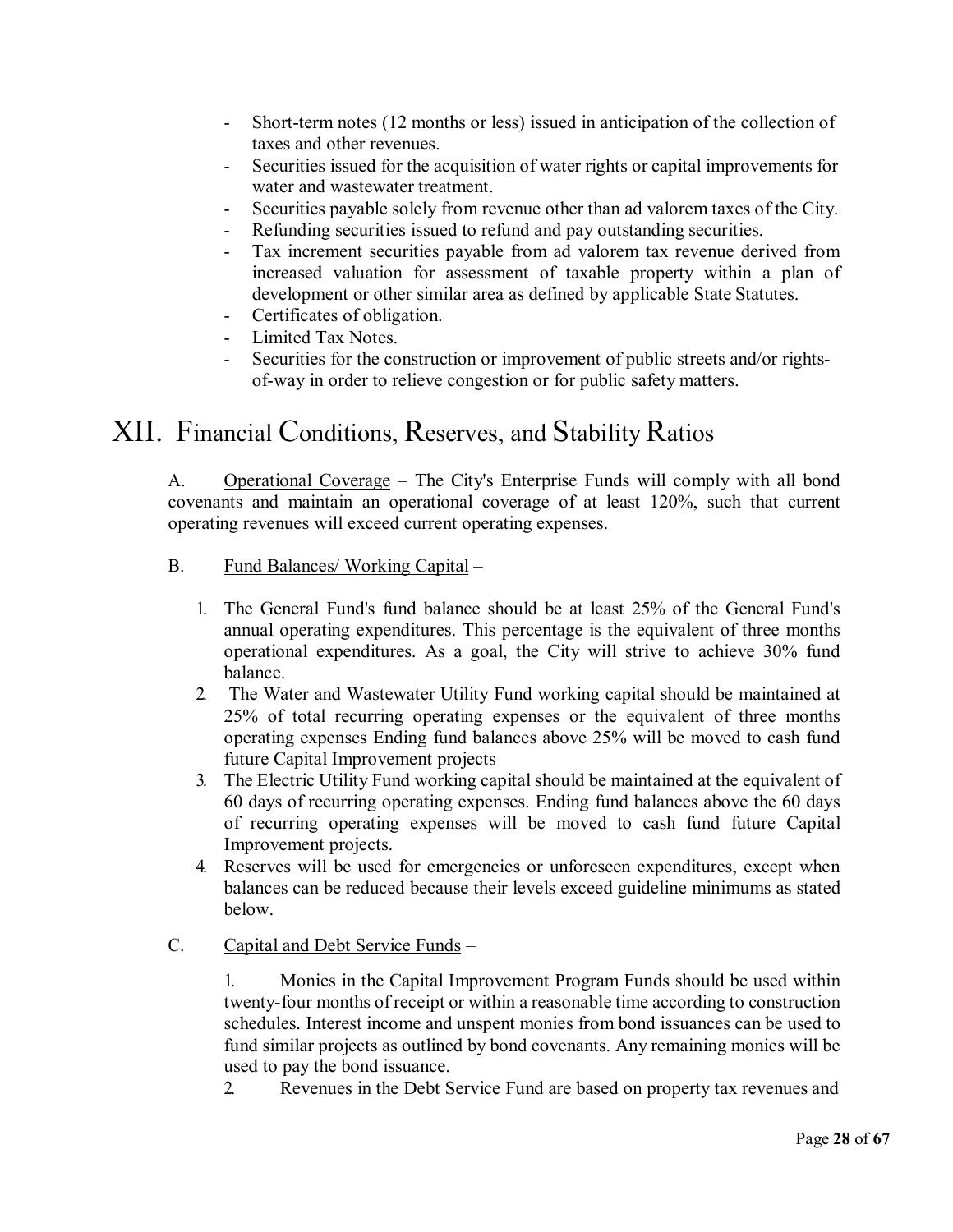interest income. Reserves in the Debt Service Fund are designed to provide funding between the date of issuance of new debt and the time that property tax levies are adjusted to reflect the additional debt. Article 10, Section 10.02 of the City Charter requires that the City maintain a reserve balance of two percent of all outstanding general obligation debt.

#### D. Ratios/Trend Analysis –

Ratios and significant balances will be incorporated into financial reports. This information will provide users with meaningful data to identify major trends of the City's finances through analytical procedures. We have selected the following ratios/balances as key indicators:

| ÷,                       | Fund Balance:                 | Assets Less Liabilities                               |
|--------------------------|-------------------------------|-------------------------------------------------------|
|                          | FB.                           | AL (Acceptable level) $>25.0\%$ of Expenditures       |
| $\overline{a}$           | <b>Working Capital:</b>       | <b>Current Assets Less Current Liabilities</b>        |
|                          | $CA - CL$                     | $AL > 25.0\%$ of Expenses                             |
| $\overline{\phantom{0}}$ | Current Ratio:                | <b>Current Assets Divided By Current Liabilities</b>  |
|                          | CA/CL                         | AL > 1.00                                             |
| $\blacksquare$           | Quick Ratio:                  | "Liquid" Current Assets Divided By Current Liquid     |
|                          |                               | Liabilities                                           |
|                          | CA/CL                         | AL > 1.00                                             |
| $\overline{\phantom{0}}$ | Debt Ratio $(\%):$            | <b>Current Liabilities Plus Long Term Liabilities</b> |
|                          |                               | Divided By Total Assets                               |
|                          | CL+LTL/TA                     | AL < 1.00                                             |
| $\overline{\phantom{0}}$ | <b>Enterprise Operational</b> | <b>Operating Revenue Divided By Operating</b>         |
|                          | Coverage:                     | Expense                                               |
|                          | OR/OE                         | AL > 1.20                                             |
|                          |                               |                                                       |

Our goal is to develop minimum/maximum levels for the ratios/balances above through analyzing the City's historical trends and anticipated future trends. We will also analyze and compare the City to other municipalities to develop these acceptable levels.

### XIII. Internal Controls

A. Written Procedures – Wherever possible, the Director of Finance will establish and maintain written procedures for all functions involving cash handling and/or accounting throughout the City. These procedures will embrace the general concepts of fiscal responsibility set forth in this policy statement.

B. Department Directors' Responsibilities – Each Department Director is responsible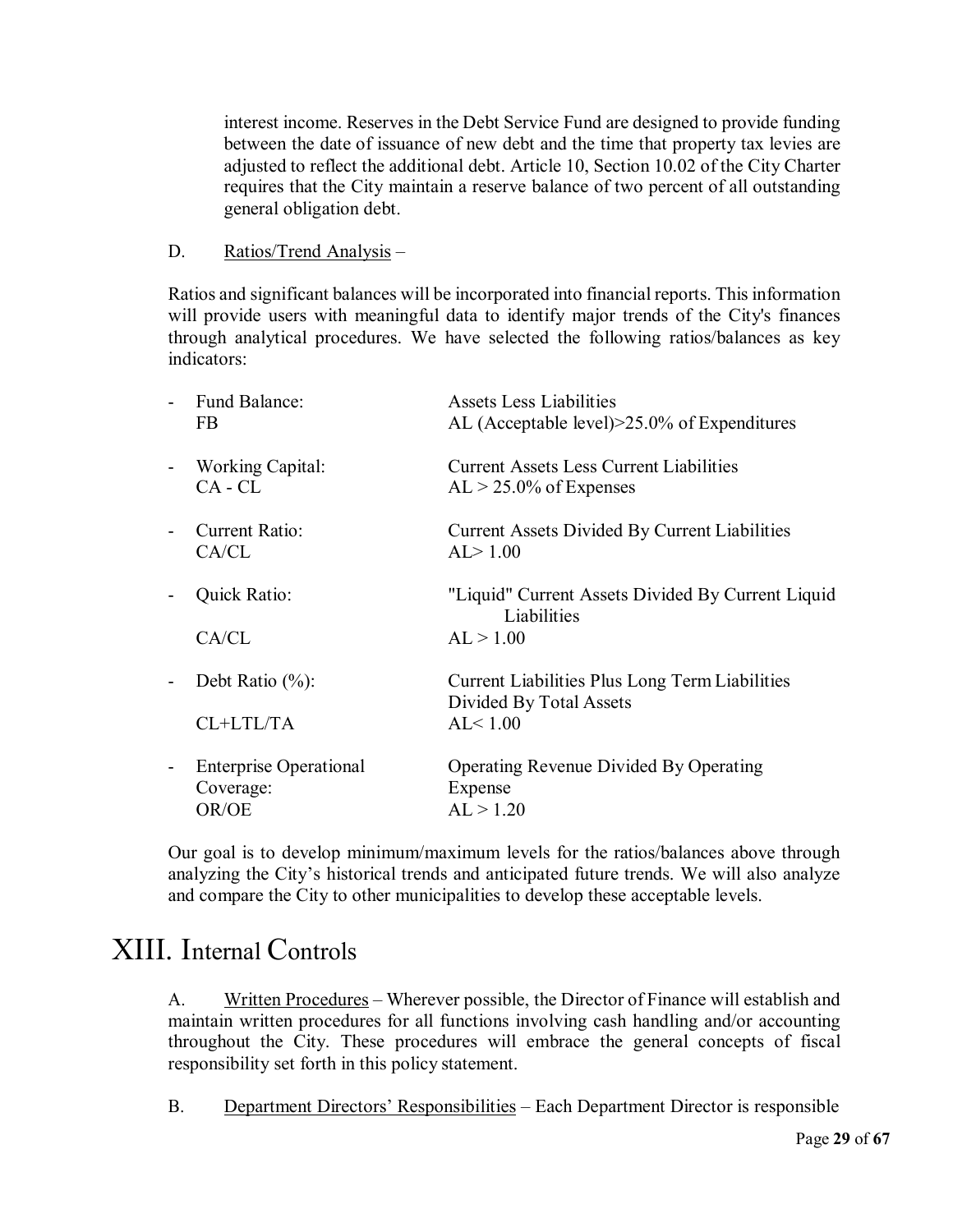to ensure that good internal controls are followed throughout their Department, that all City Finance Department directives or internal control recommendations are implemented, and that all independent auditor recommendations are addressed.

## XIV. Personnel and Training

A. Adequate Personnel – Personnel levels will be adequate for the City Finance Department to operate effectively. Overtime will be used only to address temporary or seasonal demands that require excessive hours. Workload allocation alternatives will be explored before increasing personnel.

B. Training – The City Finance Department will support the continuing education efforts of all personnel. Personnel will be held accountable for communicating, teaching, and sharing with other personnel members all information and training materials acquired from seminars, conferences, and related education efforts.

C. Awards, Credentials, Recognition – The City Finance Department will support efforts and involvement which result in meeting standards and receiving exemplary recitations on behalf of any of the City's fiscal policies, practices, processes, products, or personnel. Certifications may include Certified Government Finance Officer, Certified Public Accountant, Management Accountant, Certified - Internal Auditor, and Certified Cash Manager.

The City Finance Department will strive to maintain a high level of excellence in its policies and procedures. The CAFR and budget will be presented annually to the Governmental Finance Officers Association for evaluation and consideration for the Certificate of Achievement for Excellence in Financial Reporting and the Distinguished Budget Presentation Award.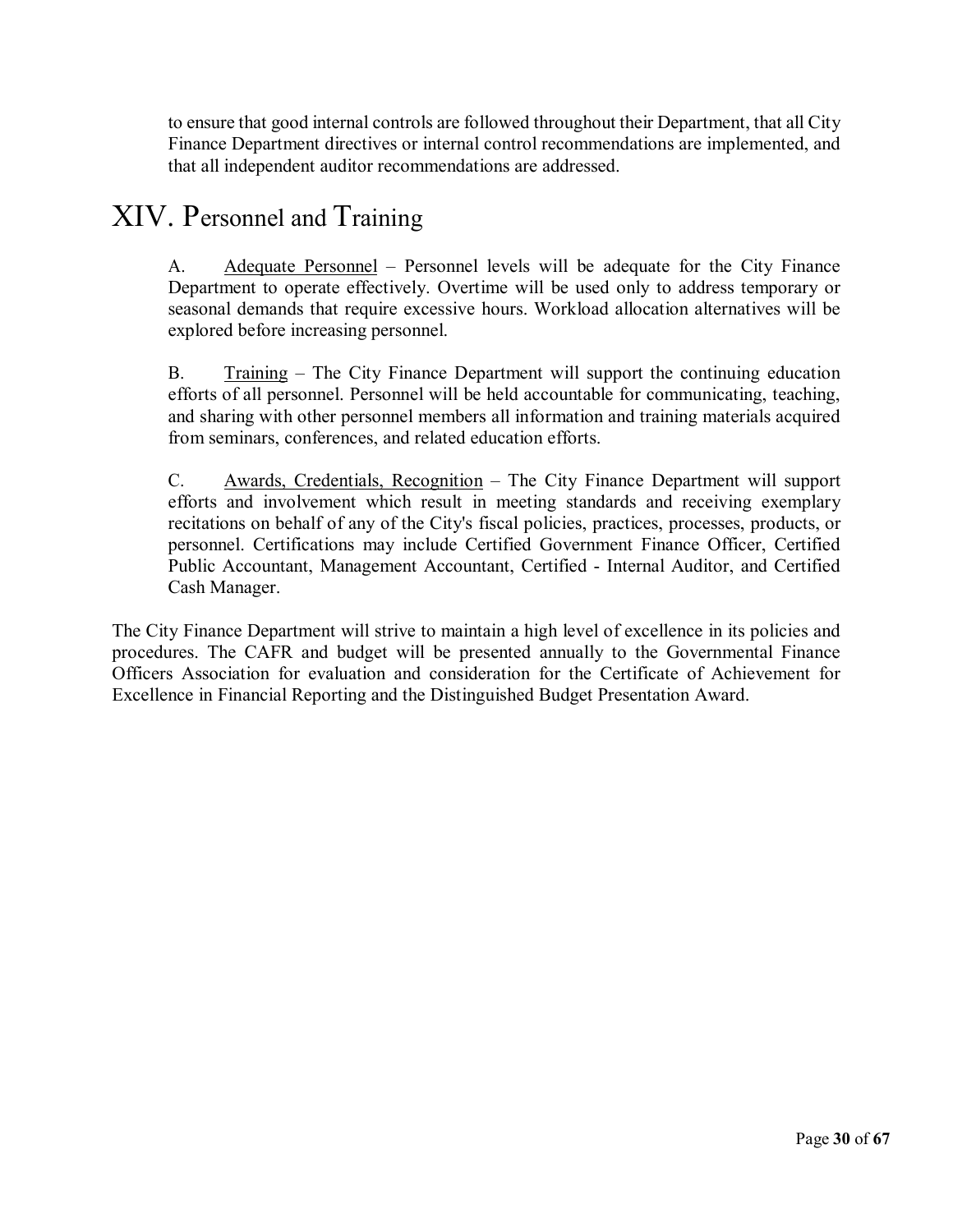### 2020-21 ANNUAL BUDGET

#### CONSOLIDATED FUND BALANCE STATEMENT

|                                     | Fund                     | Estimated    | Estimated   | Fund                     | Proposed    | Proposed    | Fund                  |
|-------------------------------------|--------------------------|--------------|-------------|--------------------------|-------------|-------------|-----------------------|
|                                     | Balance<br>10-01-2019    | Revenues     | Expenses    | Balance<br>$10-01-2020$  | Revenues    | Expenses    | Balance<br>09-30-2021 |
|                                     |                          | FY 2019-20   | FY 2019-20  |                          | FY 2020-21  | FY 2020-21  |                       |
| Governmental Funds                  |                          |              |             |                          |             |             |                       |
| General Fund                        | 17,228,659               | 90,496,280   | 88,829,829  | 18,895,110               | 91,140,984  | 93,935,617  | 16,100,477            |
| Debt Service Fund                   | 10,014,475               | 16,388,692   | 16,350,713  | 10,052,454               | 15,325,331  | 15,301,033  | 10,076,752            |
| Special Revenue Funds               |                          |              |             |                          |             |             |                       |
| Hotel Occupancy Tax Fund            | 840,024                  | 2,654,080    | 2,962,809   | 731,295                  | 3,066,742   | 3,343,582   | 454,455               |
| Municipal Court Technology Fund     | 203,160                  | 25,000       | 5,000       | 223,160                  | 15,000      | 30,000      | 208,160               |
| Municipal Court Security Fee Fund   | 121,245                  | 18,500       | 37,073      | 102,672                  | 11,100      | 77,448      | 36,324                |
| Municipal Court Juvenile Fee Fund   | 56,777                   | 36,000       | 28,465      | 64,312                   | 21,600      | 50,027      | 35,885                |
| Municipal Court Efficiency Fee Fund | 45,443                   | 4,000        | 24,000      | 25,443                   | 2,400       | 5,000       | 22,843                |
| Seized Assets Fund                  | 110,742                  | 5,000        | 5,000       | 110,742                  | 5,000       | 5,000       | 110,742               |
| TIRZ #2, #3, #5, TRZ #1             | 2,158,101                | 4,921,799    | 3,410,613   | 3,669,287                | 13,335,426  | 12,013,821  | 4,990,892             |
| CDBG Program Fund                   |                          | 649,948      | 649,948     | $\blacksquare$           | 722,904     | 722,904     |                       |
| WIC Program Fund                    | $\overline{\phantom{a}}$ | 2,035,837    | 2,035,837   | $\overline{\phantom{a}}$ | 2,476,387   | 2,476,387   |                       |
| Cemetery Operations Fund            | 74,376                   | 210,000      | 208,380     | 75,996                   | 180,000     | 207,198     | 48,798                |
| PEG Funds                           | 610,514                  | 96,700       | 70,000      | 637,214                  | 97,000      | 100,000     | 634,214               |
| <b>Enterprise Funds</b>             |                          |              |             |                          |             |             |                       |
| Water & Wastewater Utility Fund     | 10,402,489               | 46,037,417   | 45,338,969  | 11,100,938               | 50,703,341  | 50,920,848  | 10,883,430            |
| Drainage Utility Fund               | 2,192,444                | 6,002,797    | 6,676,005   | 2,019,236                | 7,217,030   | 7,297,552   | 1,938,714             |
| Electric Utility Fund               | 10,210,859               | 62, 335, 554 | 62,514,953  | 10,031,460               | 63,143,826  | 63,616,232  | 9,559,054             |
| Municipal Airport Fund              | (175)                    | 636,855      | 548,318     | 88,362                   | 561,510     | 620,416     | 29,456                |
| Resource Recovery Fund              | 1,689,257                | 4,808,429    | 4,791,578   | 1,706,108                | 5,046,829   | 5,108,167   | 1,644,770             |
| Transit                             | 119,487                  | 2,119,495    | 1,961,608   | 277,374                  | 2,740,359   | 2,883,179   | 134,554               |
|                                     |                          |              |             |                          |             |             |                       |
| All Funds                           | 56,077,878               | 239,482,384  | 236,449,100 | 59,111,161               | 255,812,769 | 258,714,410 | 56,909,520            |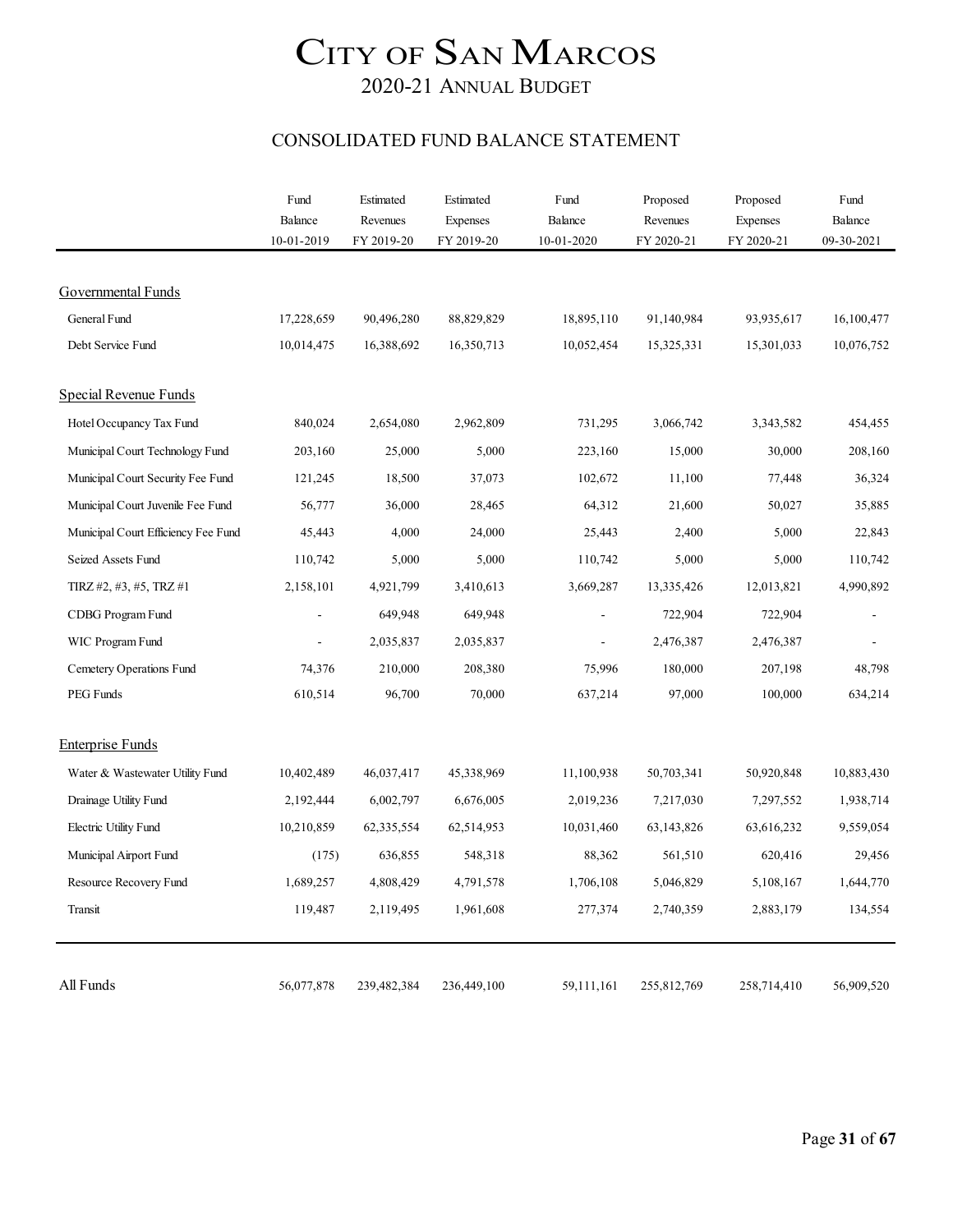#### CONSOLIDATED SUMMARY OF MAJOR REVENUE AND EXPENSES

|                                | General<br>Fund | Debt Service<br>Fund | Hotel<br>Occupancy<br>Tax Fund | CDBG<br>Program<br>Fund | <b>WIC</b><br>Program<br>Fund | Other Special<br>Revenue Funds | Water &<br>Wastewater<br><b>Utility Fund</b> | Drainage<br><b>Utility Fund</b> |
|--------------------------------|-----------------|----------------------|--------------------------------|-------------------------|-------------------------------|--------------------------------|----------------------------------------------|---------------------------------|
| <b>Beginning Fund Balance</b>  |                 |                      |                                |                         |                               |                                |                                              |                                 |
| October 1 2020                 | 18,895,110      | 10,052,454           | 531,295                        |                         |                               | 4,832,830                      | 11,100,938                                   | 1,519,236                       |
| <b>Major Revenues</b>          |                 |                      |                                |                         |                               |                                |                                              |                                 |
| Taxes                          | 75,469,048      | 10,889,537           | 2,855,747                      |                         |                               |                                |                                              |                                 |
| Licenses and Permits           | 3,709,848       | $\overline{a}$       |                                |                         |                               |                                |                                              |                                 |
| Fines and Penalties            | 1,357,074       | $\overline{a}$       |                                |                         |                               | 55,100                         |                                              | 50,518                          |
| Interest Income                | 474,816         | 90,000               | 40,000                         |                         | $\overline{a}$                |                                | 188,498                                      | 16,000                          |
| Cultural and Recreational      | 867,221         | $\overline{a}$       | $\ddot{\phantom{1}}$           |                         | $\overline{a}$                | $\overline{a}$                 | $\overline{a}$                               | $\overline{a}$                  |
| <b>Current Services</b>        | 1,181,939       |                      |                                |                         |                               |                                |                                              |                                 |
| Grants                         |                 |                      |                                | 722,904                 | 2,476,387                     |                                |                                              |                                 |
| Water Service Revenue          | $\blacksquare$  |                      |                                |                         |                               | L,                             | 27,813,870                                   |                                 |
| Wastewater Service Revenue     |                 |                      |                                |                         |                               |                                | 19,099,305                                   |                                 |
| Drainage Service Revenue       |                 |                      |                                |                         |                               |                                |                                              | 7,150,512                       |
| Electric Service Revenue       |                 |                      |                                |                         |                               |                                |                                              |                                 |
| Resource Recovery Revenue      |                 | ÷                    |                                |                         |                               |                                |                                              |                                 |
| <b>Operating Transfers</b>     | 6,442,469       |                      | 170,995                        |                         | ٠                             |                                |                                              |                                 |
| Other Revenues                 | 1,638,568       | 4,345,794            |                                |                         |                               | 12,356,154                     | 3,601,668                                    |                                 |
| One-Time Revenues              |                 |                      | $\overline{a}$                 | $\overline{a}$          | L.                            |                                |                                              |                                 |
| <b>Total Revenues</b>          | 91,140,984      | 15,325,331           | 3,066,742                      | 722,904                 | 2,476,387                     | 12,411,254                     | 50,703,341                                   | 7,217,030                       |
| <b>Major Expenses</b>          |                 |                      |                                |                         |                               |                                |                                              |                                 |
| <b>Personnel Services</b>      | 56,144,898      |                      |                                | 144,000                 | 1,718,240                     | 102,275                        | 5,672,239                                    | 1,221,837                       |
| <b>Contracted Services</b>     | 7,813,821       | $\overline{a}$       | 2,236,040                      | 578,904                 | 252,655                       | 35,200                         | 12,484,127                                   | 983,825                         |
| Materials and Supplies         | 4,940,906       |                      |                                |                         | 124,295                       | 5,000                          | 1,446,009                                    | 194,707                         |
| Other Charges                  | 4,977,759       |                      |                                |                         | 381,196                       | 11,705,018                     | 9,123,755                                    | 1,409,749                       |
| Capital Outlay and Maintenance | $\overline{a}$  | $\overline{a}$       |                                | $\overline{a}$          | ä,                            | 125,000                        | 440,000                                      | 81,000                          |
| <b>System Improvements</b>     |                 |                      |                                |                         |                               | ÷                              |                                              |                                 |
| Social Services                | 500,000         | $\overline{a}$       |                                |                         |                               | L,                             | $\ddot{\phantom{1}}$                         |                                 |
| Debt Service                   | $\overline{a}$  | 15,301,033           |                                |                         | $\overline{a}$                | $\overline{a}$                 | 13,229,719                                   | 3,406,435                       |
| <b>Operating Transfers</b>     | 888,310         | $\overline{a}$       | 1,107,541                      |                         | ÷                             | 308,803                        | 25,000                                       | $\overline{a}$                  |
| Transfer to Capital Reserves   |                 | $\overline{a}$       |                                |                         | $\overline{a}$                | L.                             | 8,500,000                                    |                                 |
| One-Time Expenses              | 18,669,922      | $\overline{a}$       |                                |                         | L,                            | $\blacksquare$                 |                                              |                                 |
| <b>Total Expenses</b>          | 93,935,617      | 15,301,033           | 3,343,582                      | 722,904                 | 2,476,387                     | 12,281,296                     | 50,920,848                                   | 7,297,552                       |
| <b>Ending Fund Balance</b>     |                 |                      |                                |                         |                               |                                |                                              |                                 |
| on 09/30/2021                  | 16,100,477      | 10,076,751           | 254,455                        | $\blacksquare$          | $\sim$                        | 4,962,788                      | 10,883,430                                   | 1,438,714                       |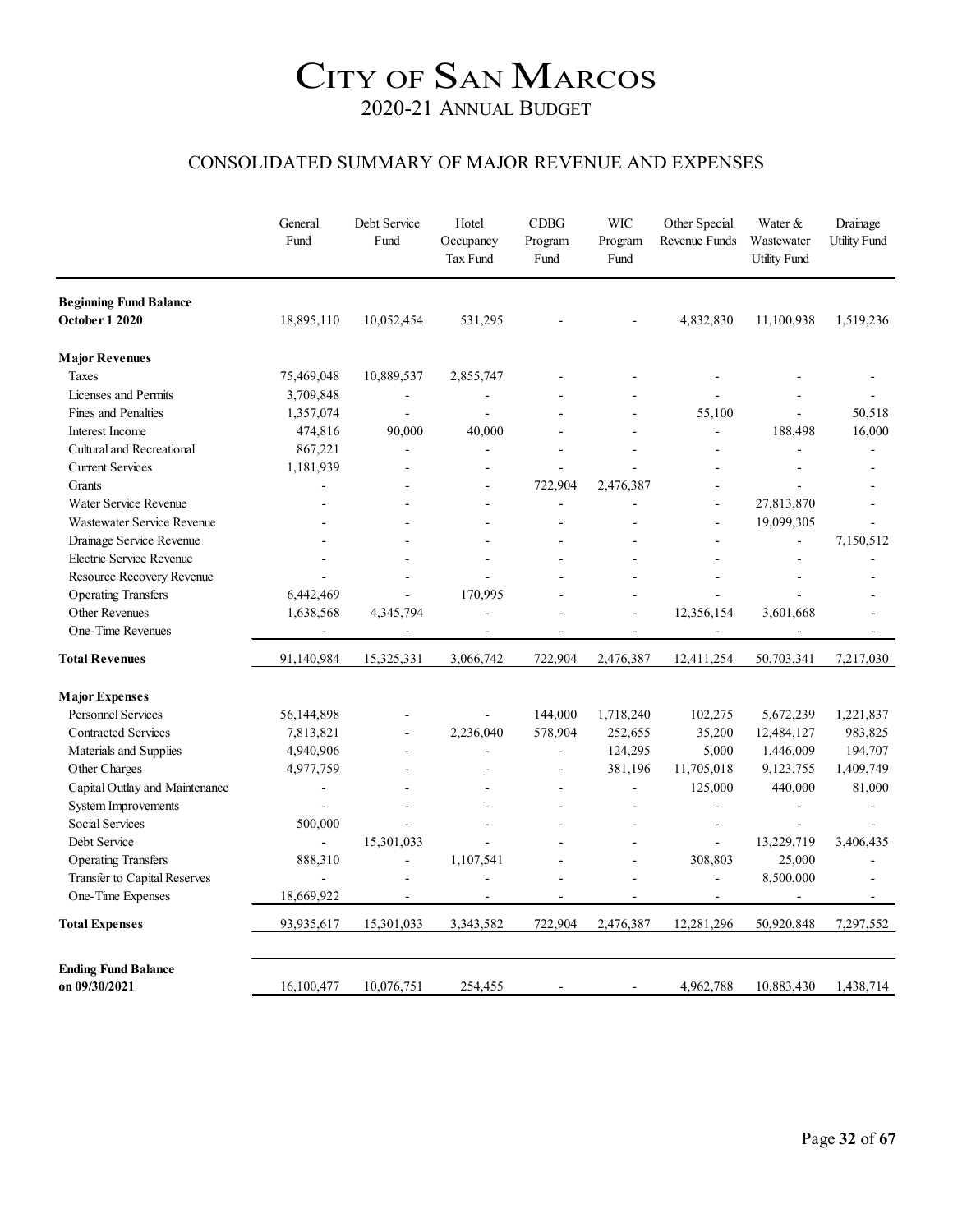#### CONSOLIDATED SUMMARY OF MAJOR REVENUE AND EXPENSES

|                                | Electric Utility<br>Fund | Municipal<br>Airport Fund | Resource<br>Recovery<br>Fund | Cemetery<br>Fund         | Transit Fund             | Permanent<br>Funds       | Total from All<br>Funds  |
|--------------------------------|--------------------------|---------------------------|------------------------------|--------------------------|--------------------------|--------------------------|--------------------------|
| <b>Beginning Fund Balance</b>  |                          |                           |                              |                          |                          |                          |                          |
| <b>October 1 2020</b>          | 10,031,460               | 88,362                    | 1,706,108                    | 75,996                   | 277,374                  |                          | 59,111,162               |
| <b>Major Revenues</b>          |                          |                           |                              |                          |                          |                          |                          |
| Taxes                          |                          |                           |                              |                          |                          |                          | 89,214,331               |
| Licenses and Permits           |                          |                           |                              |                          |                          |                          | 3,709,848                |
| Fines and Penalties            |                          |                           |                              |                          |                          |                          | 1,462,692                |
| Interest Income                | 284,779                  |                           |                              |                          |                          | $\blacksquare$           | 1,094,093                |
| Cultural and Recreational      | $\overline{\phantom{a}}$ |                           |                              |                          |                          |                          | 867,221                  |
| <b>Current Services</b>        |                          | 638,860                   |                              | 115,000                  | 2,590,359                |                          | 4,526,158                |
| Grants                         |                          |                           |                              |                          |                          |                          | 3,199,291                |
| Water Service Revenue          |                          |                           |                              |                          |                          |                          | 27,813,870               |
| Wastewater Service Revenue     |                          |                           |                              |                          |                          |                          | 19,099,305               |
| Drainage Service Revenue       |                          |                           |                              |                          |                          |                          | 7,150,512                |
| Electric Service Revenue       | 58,291,758               |                           |                              |                          |                          |                          | 58,291,758               |
| Resource Recovery Revenue      |                          |                           | 4,991,829                    |                          |                          |                          | 4,991,829                |
| <b>Operating Transfers</b>     |                          |                           |                              | 65,000                   | 150,000                  |                          | 6,828,464                |
| Other Revenues                 | 4,567,290                | (77, 350)                 | 55,000                       |                          |                          |                          | 26,487,124               |
| One-Time Revenues              | $\overline{\phantom{a}}$ |                           | $\overline{\phantom{a}}$     | $\overline{\phantom{a}}$ | $\overline{\phantom{a}}$ | $\overline{\phantom{a}}$ | $\overline{\phantom{a}}$ |
| <b>Total Revenues</b>          | 63,143,826               | 561,510                   | 5,046,829                    | 180,000                  | 2,740,359                |                          | 254,736,497              |
| <b>Major Expenses</b>          |                          |                           |                              |                          |                          |                          |                          |
| Personnel Services             | 7,495,355                |                           | 363,148                      | $\overline{\phantom{0}}$ | 235,595                  |                          | 73,097,587               |
| <b>Contracted Services</b>     | 40,342,199               | 479,247                   | 4,298,614                    | 202,198                  | 2,585,409                |                          | 72,292,240               |
| Materials and Supplies         | 668,375                  | ÷,                        | 28,595                       | 5,000                    | 150                      |                          | 7,413,037                |
| Other Charges                  | 7,850,935                | 141,169                   | 417,810                      |                          | 62,025                   |                          | 36,069,415               |
| Capital Outlay and Maintenance | 361,500                  |                           |                              |                          |                          |                          | 1,007,500                |
| <b>System Improvements</b>     |                          |                           |                              |                          |                          |                          |                          |
| <b>Social Services</b>         |                          |                           |                              | $\overline{\phantom{a}}$ | $\overline{\phantom{a}}$ |                          | 500,000                  |
| Debt Service                   | 4,097,867                |                           |                              |                          |                          |                          | 36,035,054               |
| <b>Operating Transfers</b>     |                          |                           |                              |                          |                          |                          | 2,329,654                |
| Transfer to Capital Reserves   | 2,800,000                |                           |                              |                          |                          |                          | 11,300,000               |
| One-Time Expenses              |                          |                           |                              |                          |                          |                          | 18,669,922               |
| <b>Total Expenses</b>          | 63,616,232               | 620,416                   | 5,108,167                    | 207,198                  | 2,883,179                |                          | 258,714,410              |
| <b>Ending Fund Balance</b>     |                          |                           |                              |                          |                          |                          |                          |
| on 09/30/2021                  | 9,559,054                | 29,456                    | 1,644,770                    | 48,798                   | 134,554                  |                          | 55, 133, 248             |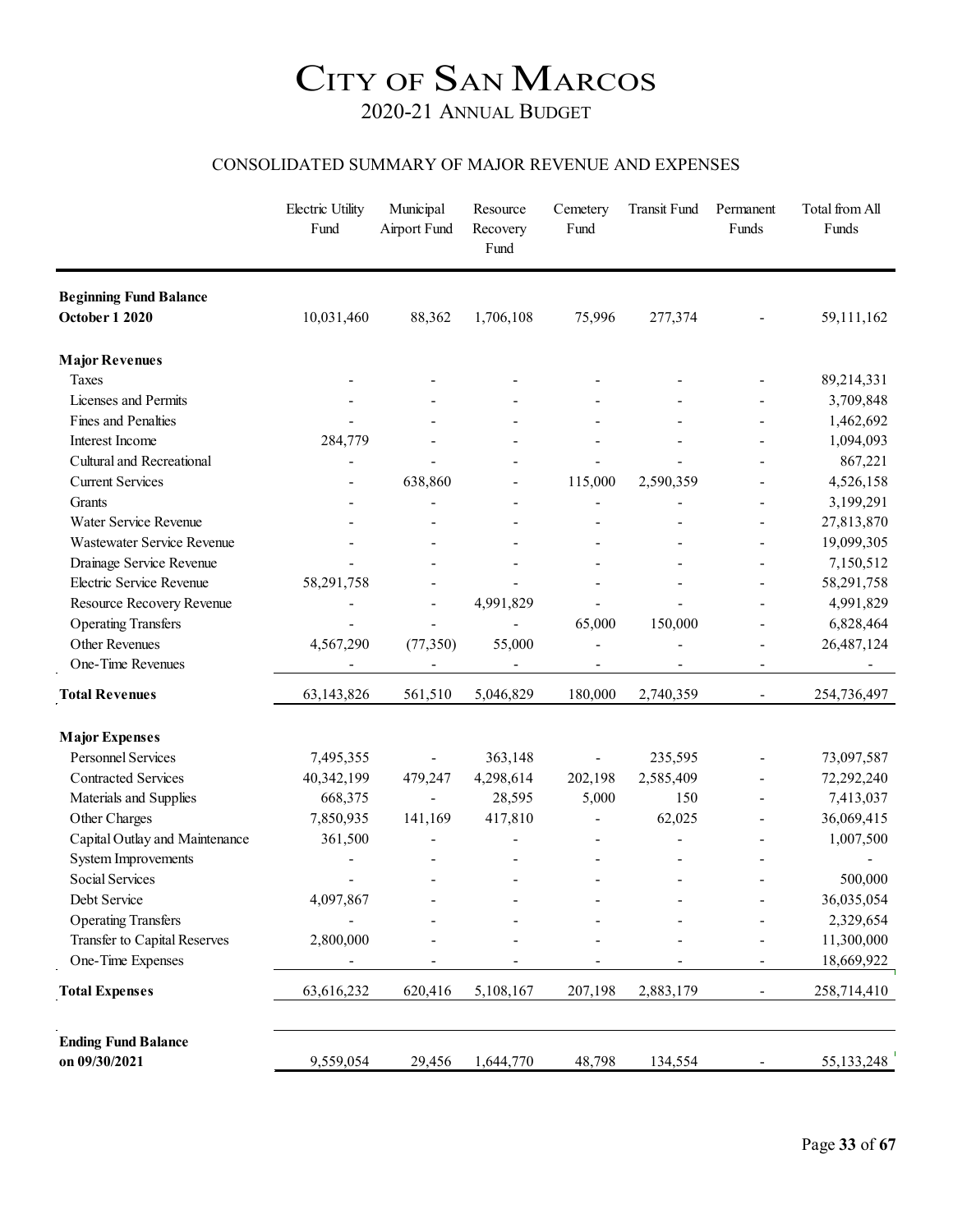#### CONSOLIDATED REVENUE COMPARISON

|                                     | Actual                   | Approved                 | Estimated                | Proposed                 |
|-------------------------------------|--------------------------|--------------------------|--------------------------|--------------------------|
|                                     | Fiscal Year<br>2018/2019 | Fiscal Year<br>2019/2020 | Fiscal Year<br>2019/2020 | Fiscal Year<br>2020/2021 |
|                                     |                          |                          |                          |                          |
| <b>Governmental Funds</b>           |                          |                          |                          |                          |
| General Fund                        | 80,831,244               | 86,383,933               | 90,496,280               | 91,140,984               |
| Debt Service Fund                   | 17,701,469               | 18,529,078               | 16,388,692               | 15,325,331               |
| <b>Special Revenue Funds</b>        |                          |                          |                          |                          |
| Hotel Occupancy Tax Fund            | 4,225,101                | 3,995,707                | 2,654,080                | 3,066,742                |
| Municipal Court Technology Fund     | 24,575                   | 25,000                   | 25,000                   | 15,000                   |
| Municipal Court Security Fee Fund   | 17,659                   | 18,500                   | 18,500                   | 11,100                   |
| Municipal Court Juvenile Fee Fund   | 33,692                   | 36,000                   | 36,000                   | 21,600                   |
| Municipal Court Efficiency Fee Fund | 4,454                    | 4,000                    | 4,000                    | 2,400                    |
| Seized Assets Fund                  | 40,091                   | 5,000                    | 5,000                    | 5,000                    |
| TIRZ #2, #3, #5, TRZ #1, TIZ #1     | 3,631,571                | 5,497,767                | 4,921,799                | 13,335,426               |
| CDBG Program Fund                   | 654,893                  | 649,948                  | 649,948                  | 722,904                  |
| WIC Program Fund                    | 1,542,230                | 2,035,837                | 2,035,837                | 2,476,387                |
| Cemetery Operations Fund            | 203,008                  | 235,500                  | 210,000                  | 180,000                  |
| PEG Funds                           | 92,003                   | 97,000                   | 96,700                   | 97,000                   |
| <b>Enterprise Funds</b>             |                          |                          |                          |                          |
| Water/Wastewater Utility Fund       | 40,865,941               | 46,324,215               | 46,037,417               | 50,703,341               |
| Drainage Utility Fund               | 5,778,114                | 6,943,594                | 6,002,797                | 7,217,030                |
| Electric Utility Fund               | 58,834,002               | 62,018,343               | 62,335,554               | 63,143,826               |
| Municipal Airport Fund              | 554,059                  | 615,855                  | 636,855                  | 561,510                  |
| Resource Recovery Fund              | 4,643,257                | 4,808,429                | 4,808,429                | 5,046,829                |
| Transit Fund                        | 610,000                  | 1,923,681                | 2,119,495                | 2,740,359                |
| Total                               | 220, 287, 361            | 240, 147, 387            | 239,482,384              | 255,812,769              |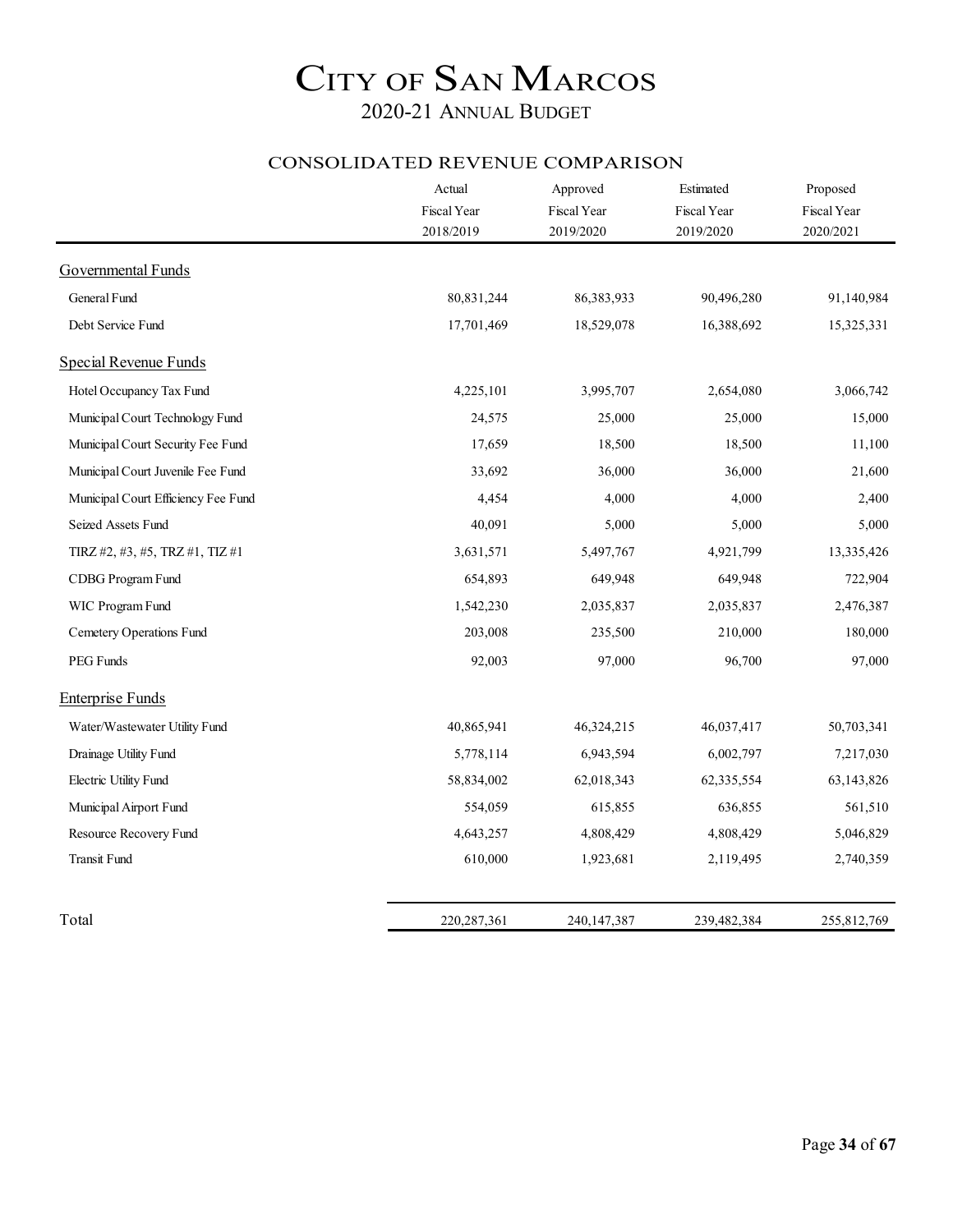#### CONSOLIDATED EXPENSE COMPARISON

|                                     | Actual<br>Fiscal Year | Approved<br>Fiscal Year | Estimated<br>Fiscal Year | Proposed<br>Fiscal Year |
|-------------------------------------|-----------------------|-------------------------|--------------------------|-------------------------|
|                                     | 2018/2019             | 2019/2020               | 2019/2020                | 2020/2021               |
| <b>Governmental Funds</b>           |                       |                         |                          |                         |
| General Fund                        | 79,766,274            | 85,063,337              | 88,829,829               | 93,935,617              |
| Debt Service Fund                   | 16,839,028            | 16,967,811              | 16,350,713               | 15,301,033              |
| <b>Special Revenue Funds</b>        |                       |                         |                          |                         |
| Hotel Occupancy Tax Fund            | 3,518,507             | 4,057,936               | 2,962,809                | 3,343,582               |
| Municipal Court Technology Fund     |                       | 5,000                   | 5,000                    | 30,000                  |
| Municipal Court Security Fee Fund   | 30,926                | 87,073                  | 37,073                   | 77,448                  |
| Municipal Court Juvenile Fee Fund   | 28,287                | 28,465                  | 28,465                   | 50,027                  |
| Municipal Court Efficiency Fee Fund |                       | 20,000                  | 24,000                   | 5,000                   |
| Seized Assets Fund                  | 123,019               | 5,000                   | 5,000                    | 5,000                   |
| TIRZ #2, #3, #5, TRZ #1, TIZ #1     | 2,384,050             | 4,128,767               | 3,410,613                | 12,013,821              |
| CDBG Program Fund                   | 654,893               | 649,948                 | 649,948                  | 722,904                 |
| WIC Program Fund                    | 1,542,230             | 2,035,837               | 2,035,837                | 2,476,387               |
| Cemetery Operations Fund            | 203,063               | 252,546                 | 208,380                  | 207,198                 |
| PEG Funds                           | 26,738                | 100,000                 | 70,000                   | 100,000                 |
| <b>Enterprise Funds</b>             |                       |                         |                          |                         |
| Water/Wastewater Utility Fund       | 40,533,965            | 45,914,292              | 45,338,969               | 50,920,848              |
| Drainage Utility Fund               | 5,150,211             | 6,806,827               | 6,676,005                | 7,297,552               |
| Electric Utility Fund               | 59,514,629            | 62,929,979              | 62,514,953               | 63,616,232              |
| Municipal Airport Fund              | 578,846               | 615,915                 | 548,318                  | 620,416                 |
| Resource Recovery Fund              | 4,481,238             | 4,793,597               | 4,791,578                | 5,108,167               |
| <b>Transit Fund</b>                 | 592,355               | 1,961,608               | 1,961,608                | 2,883,179               |
| Total                               | 215,968,260           | 236,423,940             | 236,449,100              | 258,714,410             |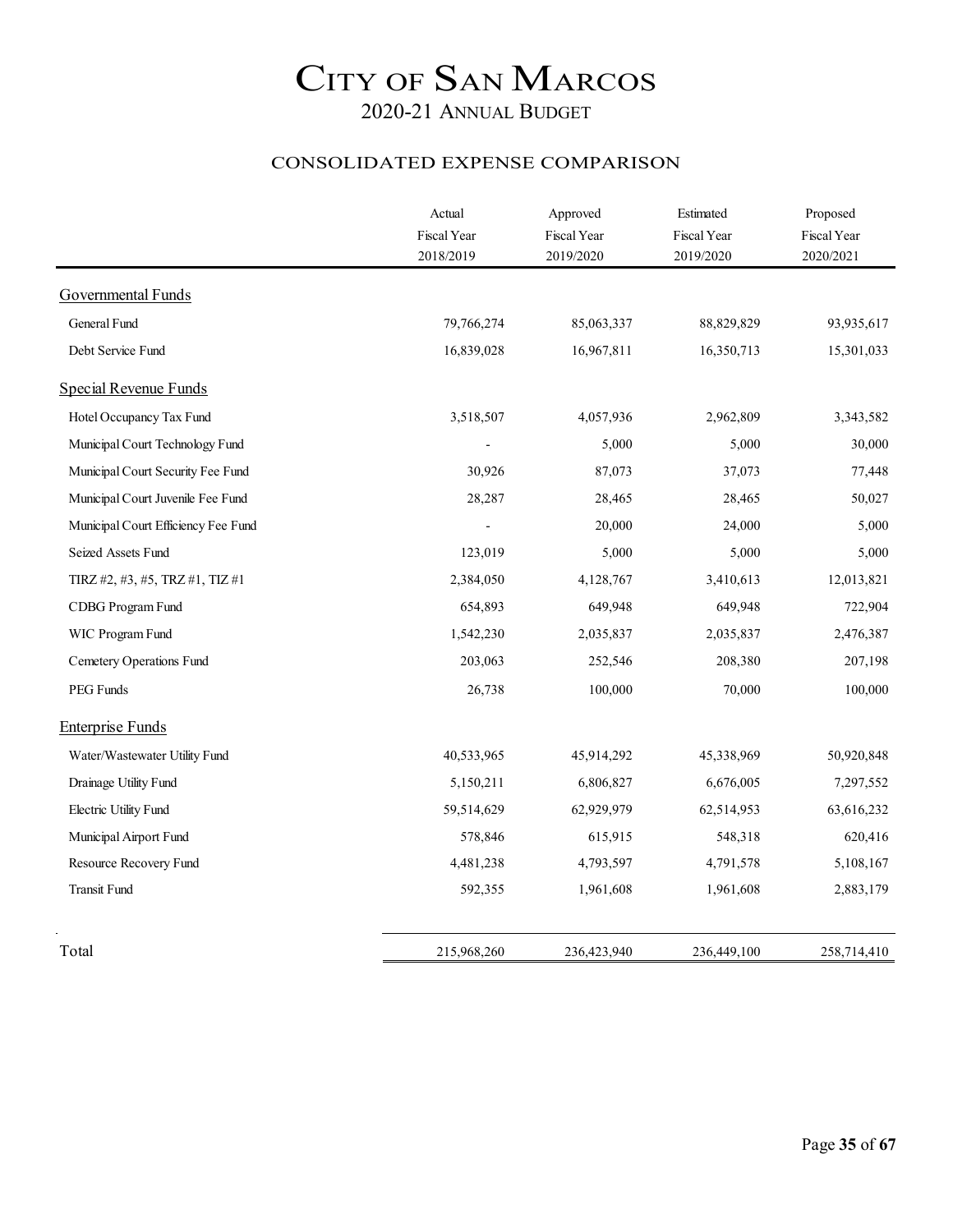#### CONSOLIDATED FUND BALANCE COMPARISON

|                                     | Actual<br>Fiscal Year<br>2018/2019 | Approved<br>Fiscal Year<br>2019/2020 | Estimated<br>Fiscal Year<br>2019/2020 | Proposed<br>Fiscal Year<br>2020/2021 |
|-------------------------------------|------------------------------------|--------------------------------------|---------------------------------------|--------------------------------------|
| Governmental Funds                  |                                    |                                      |                                       |                                      |
| General Fund                        | 17,228,659                         | 18,549,255                           | 18,895,110                            | 16,100,477                           |
| Debt Service Fund                   | 10,014,475                         | 11,575,741                           | 10,052,454                            | 10,076,751                           |
| Special Revenue Funds               |                                    |                                      |                                       |                                      |
| Hotel Occupancy Tax Fund            | 640,024                            | 577,795                              | 531,295                               | 454,455                              |
| Municipal Court Technology Fund     | 203,160                            | 223,160                              | 223,160                               | 208,160                              |
| Municipal Court Security Fee Fund   | 121,245                            | 52,672                               | 102,672                               | 36,324                               |
| Municipal Court Juvenile Fee Fund   | 56,777                             | 64,312                               | 64,312                                | 35,885                               |
| Municipal Court Efficiency Fee Fund | 45,443                             | 29,443                               | 25,443                                | 22,843                               |
| Seized Assets Fund                  | 110,742                            | 110,742                              | 110,742                               | 110,742                              |
| TIRZ #2, #3, #5, TRZ #1, TIZ #1     | 2,158,101                          | 3,527,101                            | 3,669,287                             | 4,990,892                            |
| CDBG Program Fund                   |                                    |                                      |                                       |                                      |
| WIC Program Fund                    |                                    |                                      |                                       |                                      |
| Cemetery Operations Fund            | 74,376                             | 57,330                               | 75,996                                | 48,798                               |
| PEG Funds                           | 610,514                            | 607,514                              | 637,214                               | 634,214                              |
| <b>Enterprise Funds</b>             |                                    |                                      |                                       |                                      |
| Water/Wastewater Utility Fund       | 10,402,489                         | 10,812,412                           | 11,100,938                            | 10,883,430                           |
| Drainage Utility Fund               | 1,692,444                          | 1,829,211                            | 1,519,236                             | 1,938,714                            |
| Electric Utility Fund               | 10,210,859                         | 9,299,223                            | 10,031,460                            | 9,559,054                            |
| Municipal Airport Fund              | (175)                              | (235)                                | 88,362                                | 29,456                               |
| Resource Recovery Fund              | 1,689,257                          | 1,704,089                            | 1,706,108                             | 1,644,770                            |
| <b>Transit Fund</b>                 | 119,487                            | 81,560                               | 277,374                               | 134,554                              |
| Total                               | 55,377,878                         | 59,101,325                           | 59,111,162                            | 56,909,520                           |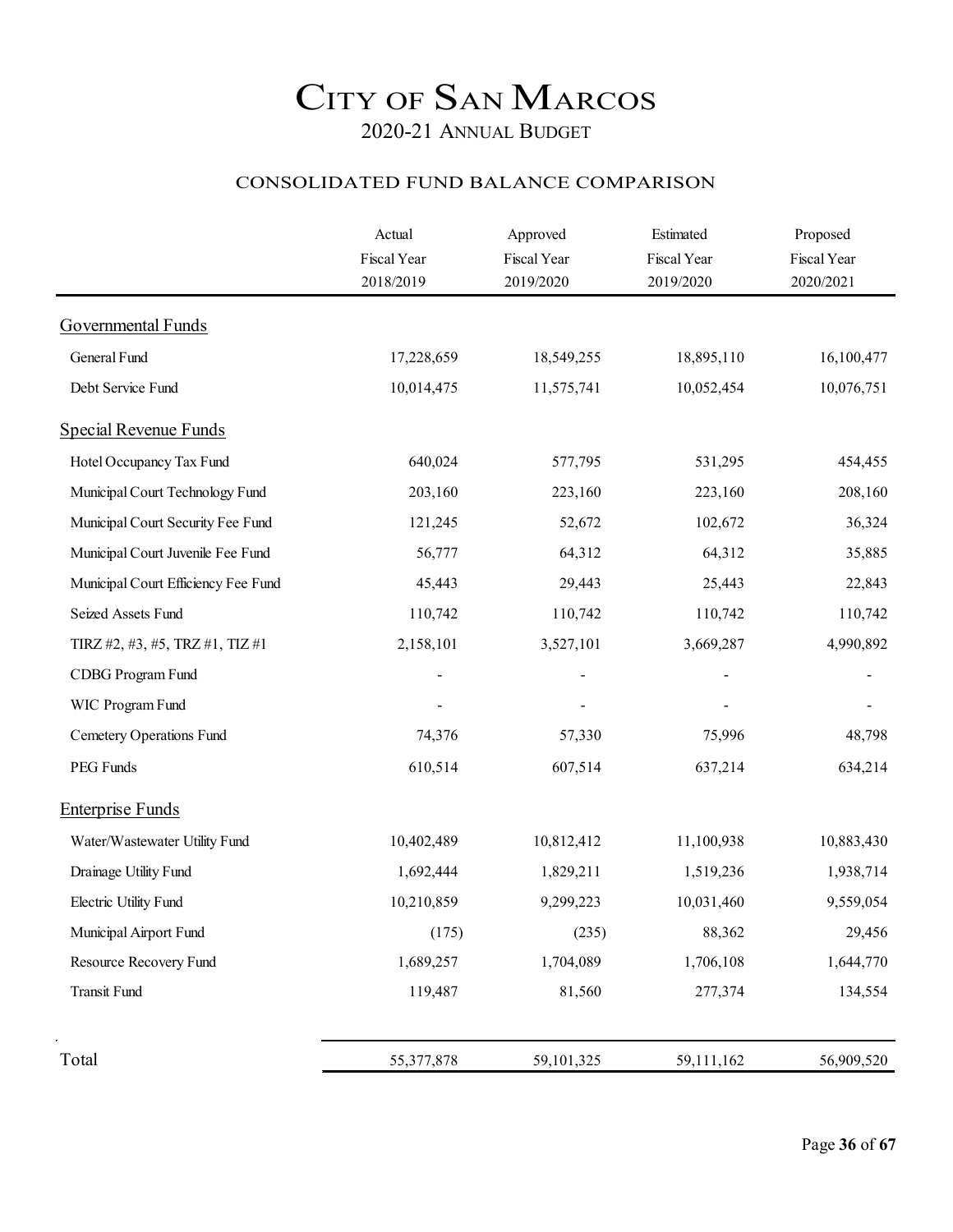2020-21 ANNUAL BUDGET

#### PROPERTY TAX VALUATION AND REVENUE

| <b>Total Market Value</b>              | \$                | 6,272,774,779 |              |                                  |              |               |
|----------------------------------------|-------------------|---------------|--------------|----------------------------------|--------------|---------------|
| Less: Exemptions & Exempt Properties   |                   |               |              |                                  |              |               |
| <b>Net Taxable Assessed Valuations</b> |                   |               |              |                                  |              | 6,272,774,779 |
| Assessed Value<br>X                    | \$0.5930 Tax Rate |               |              |                                  | \$           | 37, 197, 554  |
| 98.00% Collection Rate                 |                   |               |              |                                  | \$           | 36,453,603    |
| 2.00% Delinquent Rate                  |                   |               |              |                                  | \$           | 743,951       |
| <b>Total Taxes To Be Collected:</b>    |                   |               |              |                                  |              |               |
| <b>Current Collections</b>             |                   |               |              |                                  | \$           | 36,453,603    |
| Delinquent Collections                 |                   | 65.00%        |              |                                  |              | 483,568       |
| Penalties and Interest                 |                   | 35.00%        |              |                                  |              | 260,383       |
|                                        |                   |               |              |                                  | $\mathbb{S}$ | 37, 197, 554  |
| <b>Division of Tax Rate:</b>           |                   |               |              |                                  |              |               |
| Debt Service                           |                   | 29.2749%      | \$           | 0.1736                           | \$           | 10,889,537    |
| 0 & M                                  |                   | 70.7251%      |              | 0.4194                           |              | 26,308,017    |
|                                        |                   | 100.0000%     | $\mathbb{S}$ | 0.5930                           | $\mathbb{S}$ | 37, 197, 554  |
| <b>General Fund Detail:</b>            |                   |               |              | <b>Debt Service Fund Detail:</b> |              |               |
| Current Ad Valorem                     | \$                | 25,781,857    |              | <b>Current Ad Valorem</b>        | $\mathbb{S}$ |               |
|                                        |                   |               | <b>TIZ</b>   |                                  |              | 9,613,469     |
|                                        |                   |               |              |                                  |              | 1,058,277     |
| Delinquent                             |                   | 342,004       |              | Delinquent                       |              | 141,564       |
| Penalties                              |                   | 184,156       |              | Penalties                        |              | 76,227        |
|                                        | \$                | 26,308,017    |              |                                  | $\mathbb{S}$ | 10,889,537    |

**One-cent equals:** \$ 627,277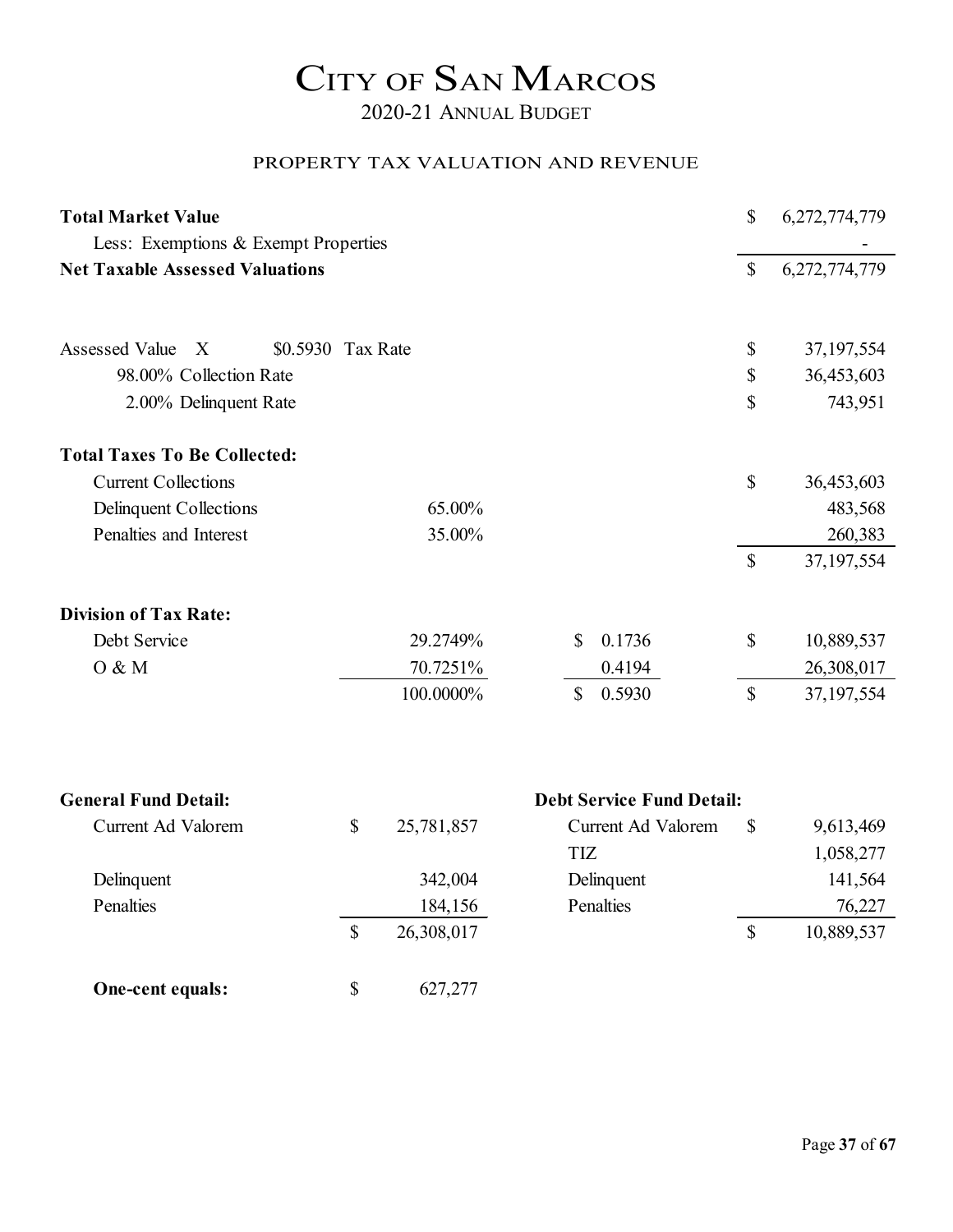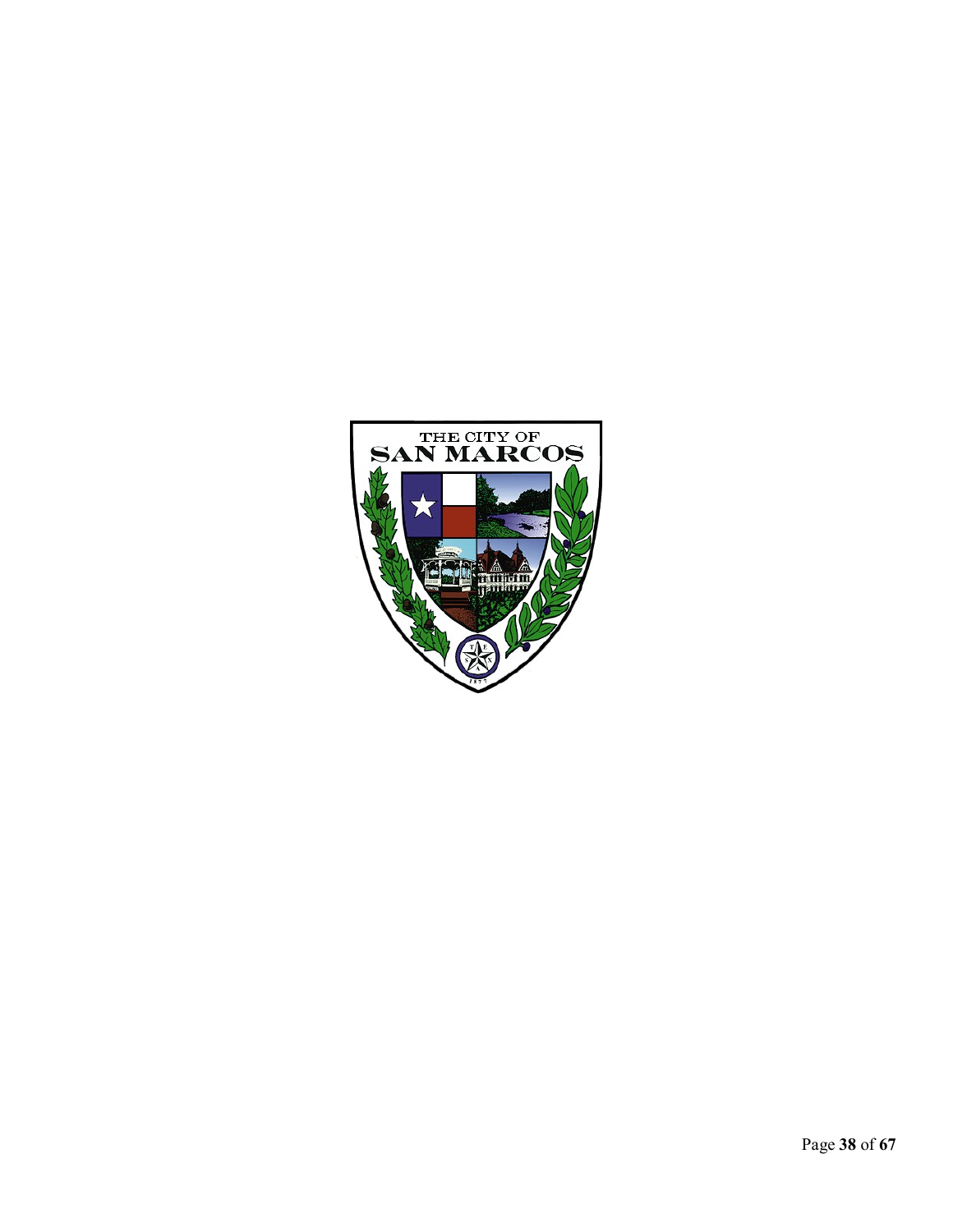#### GENERAL FUND

|                                                            | Actual     | Approved   | Estimated  | Proposed   |
|------------------------------------------------------------|------------|------------|------------|------------|
|                                                            | 2018/2019  | 2019/2020  | 2019/2020  | 2020/2021  |
|                                                            |            |            |            |            |
| <b>Beginning Unreserved Fund Balance</b>                   | 16,163,689 | 17,228,659 | 17,228,659 | 18,895,110 |
| <b>Operating Revenues</b>                                  |            |            |            |            |
| <b>Property Taxes</b>                                      | 19,540,680 | 23,074,153 | 22,942,616 | 25,553,975 |
| Sales Tax                                                  | 37,148,661 | 38,088,295 | 42,386,000 | 39,078,135 |
| Franchise Taxes and other Fees                             | 9,751,894  | 10,039,116 | 10,795,675 | 10,836,938 |
| Licenses and Permits                                       | 3,362,898  | 3,361,754  | 3,226,754  | 3,709,848  |
| Fines and Penalties                                        | 1,223,773  | 1,249,990  | 1,081,239  | 1,357,074  |
| Interest Income                                            | 447,565    | 463,801    | 343,801    | 474,816    |
| Cultural and Recreational                                  | 745,161    | 772,872    | 588,793    | 867,221    |
| <b>Current Services</b>                                    | 871,915    | 910,337    | 840,337    | 1,181,939  |
| Other Revenue                                              | 1,567,694  | 1,860,566  | 1,818,014  | 1,638,568  |
| Reimbursement from Other Funds                             | 6,171,002  | 6,563,052  | 6,473,052  | 6,442,469  |
| <b>Total Operating Revenue</b>                             | 80,831,244 | 86,383,933 | 90,496,280 | 91,140,984 |
|                                                            |            |            |            |            |
| <b>Operating Expenditures</b><br><b>Personnel Services</b> | 50,229,289 | 54,584,392 | 52,784,392 | 56,144,898 |
| <b>Contracted Services</b>                                 | 7,285,642  | 7,992,879  | 7,382,970  | 7,813,821  |
| Materials and Supplies                                     | 4,531,059  | 4,843,879  | 3,543,879  | 4,940,906  |
| Other Charges                                              | 3,867,783  | 4,562,622  | 4,062,622  | 4,977,759  |
| Social Services                                            | 500,000    | 500,000    | 500,000    | 500,000    |
| <b>Operating Transfers</b>                                 | 1,506,905  | 1,510,112  | 1,372,858  | 888,310    |
| <b>Total Operating Expenditures</b>                        | 67,920,678 | 73,993,883 | 69,646,720 | 75,265,694 |
| <b>Non-Recurring Expenses</b>                              |            |            |            |            |
| One-Time Operating Transfers                               |            |            |            |            |
| Eco Development/TIRZ                                       | 8,969,882  | 7,727,220  | 16,440,875 | 15,627,646 |
| Other Incentives                                           | 92,355     | 200,000    | 100,000    |            |
| Capital Lease, Equipment, Maintenance                      | 2,783,359  | 3,142,234  | 2,642,234  | 3,042,276  |
|                                                            |            |            |            |            |
| <b>One-Time Expenditures</b>                               | 11,845,596 | 11,069,454 | 19,183,109 | 18,669,922 |
| <b>Total Expenditures</b>                                  | 79,766,274 | 85,063,337 | 88,829,829 | 93,935,617 |
| Reserved Fund Balance                                      |            |            |            |            |
| <b>Ending Unreserved Fund Balance</b>                      | 17,228,659 | 18,549,255 | 18,895,110 | 16,100,477 |
| Fund Balance as a Percentage of                            |            |            |            |            |
| <b>Operating Expenditures</b>                              | 25.9%      | 25.6%      | 27.7%      | 21.6%      |
|                                                            |            |            |            |            |
| <b>Days of Operation</b>                                   | 95         | 93         | 101        | 79         |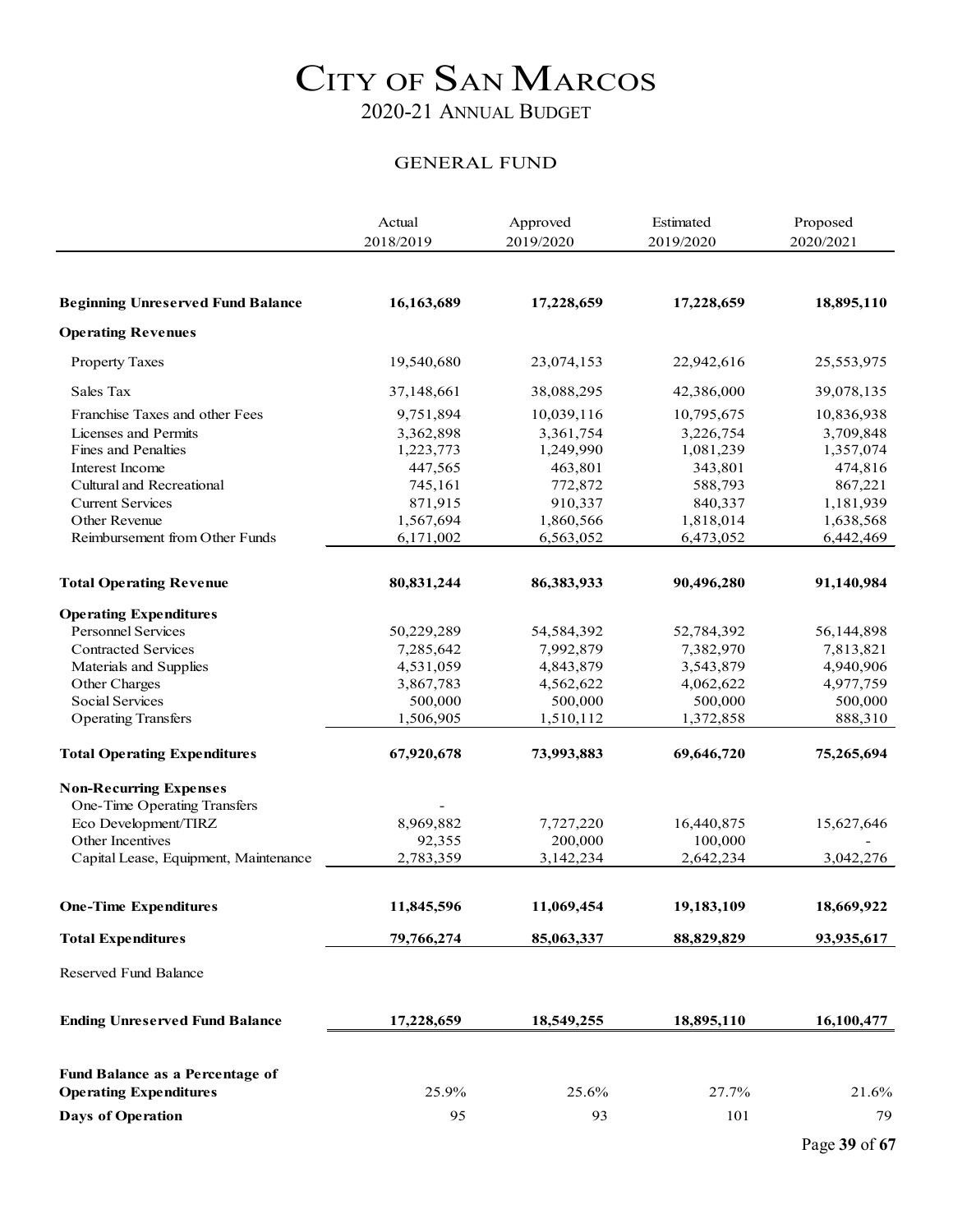### 2020-21 ANNUAL BUDGET

#### GENERAL FUND

|                                               | Actual<br>2018/2019      | Approved<br>2019/2020    | Estimated<br>2019/2020 | Proposed<br>2020/2021 |
|-----------------------------------------------|--------------------------|--------------------------|------------------------|-----------------------|
| <b>Taxes</b>                                  |                          |                          |                        |                       |
|                                               |                          |                          |                        |                       |
| Current Ad Valorem Taxes                      | 19,371,309               | 15,600,450               | 22,825,944             | 25,781,847            |
| <b>TIRZ</b> Allocation                        |                          |                          |                        |                       |
| Delinquent Ad Valorem Taxes                   | 88,787                   | 206,945                  | 70,910                 | 241,883               |
| Penalty & Int On Delinq Taxes                 | 80,583                   | 111,432                  | 45,762                 | 130,245               |
| Sales Tax                                     | 37,148,661               | 32,002,025               | 42,386,000             | 39,078,135            |
| Mixed Beverage Tax                            | 509,070                  | 496,610                  | 430,322                | 451,838               |
| Other Utility Franchise                       | 1,430,763                | 1,357,649                | 1,485,326              | 1,515,033             |
| Telephone Franchise                           | 73,504                   | 92,220                   | 77,992                 | 78,772                |
| Solid Waste Hauler Permit Fee                 | 427,327                  | 287,389                  | 444,714                | 667,070               |
| Cosm Elec Utility Franchise                   | 4,312,335                | 4,735,677                | 4,704,232              | 4,423,341             |
| Cosm W/WW Utility Franchise                   | 2,998,894                | 3,027,529                | 3,653,089              | 3,850,884             |
| Total                                         | 66,441,234               | 57,917,925               | 76,124,291             | 76,219,048            |
| <b>Licenses &amp; Permits</b>                 |                          |                          |                        |                       |
|                                               |                          |                          |                        |                       |
| Professional & Occupational<br>Alcohol Permit | 60,330                   | 64,002                   | 58,411                 | 61,898                |
|                                               | 23,985                   | 26,218                   | 20,403                 | 19,170                |
| Pet Licenses                                  | 1,388                    | 2,527                    | 2,866                  | 1,366                 |
| <b>Building Permits</b>                       | 1,936,495                | 1,383,397                | 1,751,458              | 2,191,531             |
| <b>Parking Permits</b>                        | 607                      |                          | 1,588                  | 1,172                 |
| Permit Tech Fee                               | 38,296                   | 30,458                   | 32,638                 | 32,161                |
| Mechanical (Htg/Ac) Permit                    | 61,058                   | 42,758                   | 49,352                 | 48,410                |
| Plumbing & Gas Permits                        | 130,544                  | 65,767                   | 129,022                | 138,104               |
| Sign Permit Fees                              | 27,520                   | 25,912                   | 35,825                 | 32,950                |
| Mobile Home Inspection                        | 4,320                    | 4,002                    | 4,212                  | 6,624                 |
| Zoning                                        | 46,683                   | 50,502                   | 40,752                 | 45,590                |
| <b>Electrical Permit</b>                      | 80,076                   | 44,070                   | 77,269                 | 79,241                |
| Cert Of Occupancy                             | 13,645                   | 5,127                    | 10,504                 | 14,250                |
| Specific Use Permit                           | 22,281                   | 28,249                   | 25,848                 | 26,630                |
| Site Development Permit                       | 308,522                  | 214,113                  | 252,886                | 301,443               |
| <b>Plat Review-Subdivisions</b>               | 99,252                   | 107,443                  | 106,720                | 118,596               |
| Variances & Appeals                           | $\overline{\phantom{a}}$ | 4,610                    | 3,289                  | (557)                 |
| <b>Construction Plan Review</b>               | 155,005                  | 411,702                  | 304,938                | 215,403               |
| Temp Food Srvc Facilities                     | 3,031                    | 1,652                    | 75                     | 2,600                 |
| Food Permits/Food Handler                     | 152,686                  | 209,144                  | 175,444                | 157,384               |
| Food Handler Cert Fee                         |                          | $\overline{\phantom{a}}$ |                        |                       |
| Septic Tank Permits                           | 2,487                    | 2,411                    | 30                     | 943                   |
| Other Permits/Fees                            | 15,861                   | 13,989                   | 8,838                  | 18,693                |
| <b>Street Closure Permits</b>                 | 77,149                   | 10,000                   | 45,814                 | 83,663                |
| <b>Architectural Barrier Review</b>           | 43,034                   | 33,613                   | 40,554                 | 57,151                |
| Moving                                        | 6,913                    | 8,095                    | 3,585                  | 7,899                 |
| Security Alarm Permit Fee                     | 28,502                   | 37,809                   | 22,784                 | 29,103                |
| Fire Prev & Prot Permit Fee                   | 18,806                   | 28,853                   | 21,649                 | 18,431                |
| Total                                         | 3,358,474                | 2,856,423                | 3,226,754              | 3,709,848             |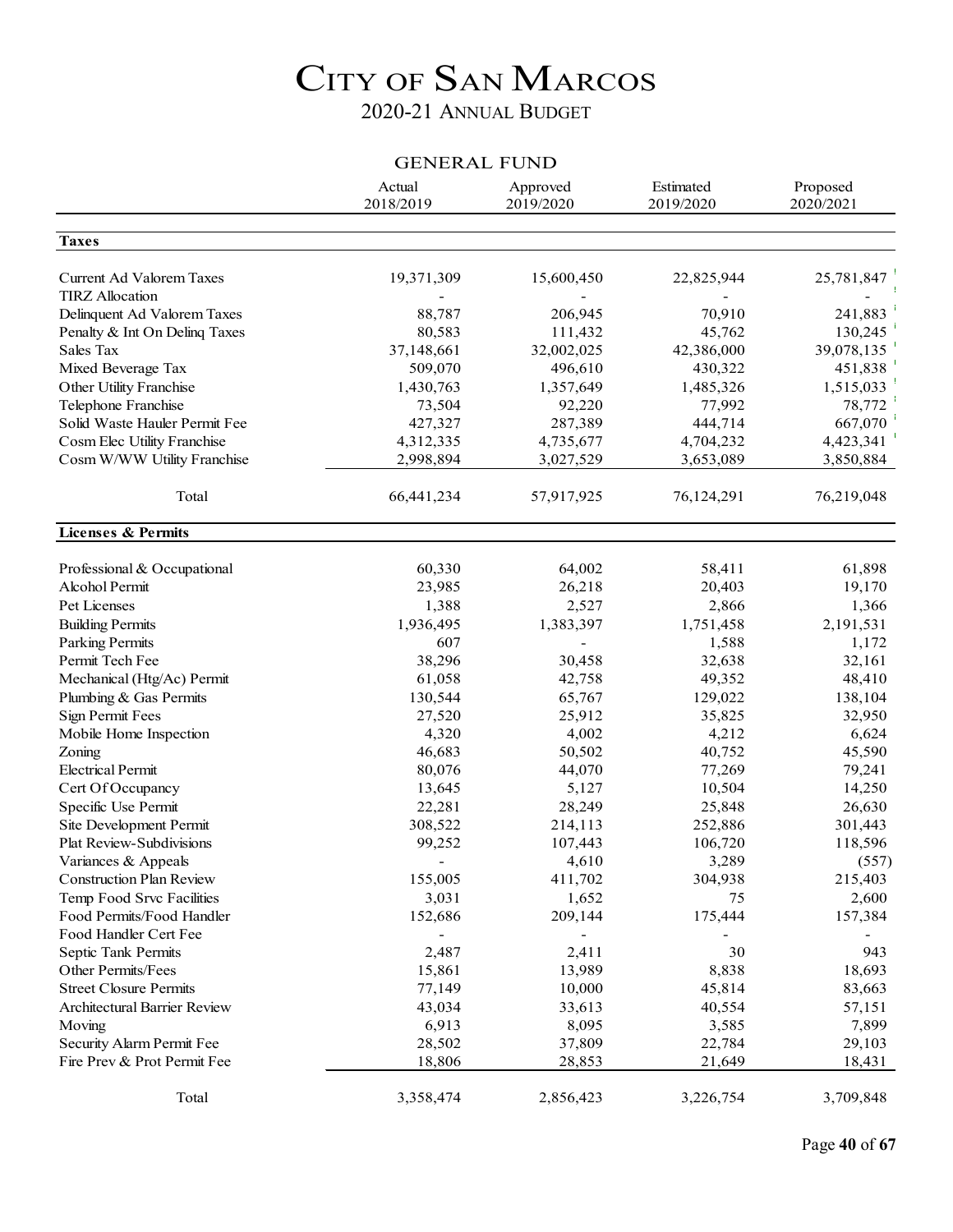### 2020-21 ANNUAL BUDGET

| <b>GENERAL FUND</b>              |                     |                       |                        |                       |  |  |
|----------------------------------|---------------------|-----------------------|------------------------|-----------------------|--|--|
|                                  | Actual<br>2018/2019 | Approved<br>2019/2020 | Estimated<br>2019/2020 | Proposed<br>2020/2021 |  |  |
| <b>Fines &amp; Penalties</b>     |                     |                       |                        |                       |  |  |
| Parking Meter Fines              | 174,575             | 157,372               | 178,478                | 182,946               |  |  |
| <b>Traffic Fines</b>             | 568,264             | 632,827               | 604,238                | 694,043               |  |  |
| School Bus Safety Fines          |                     | 25,000                |                        |                       |  |  |
| Mc Technology Fee                |                     | 7,573                 |                        |                       |  |  |
| Other-Expunction                 | 42,386              | 135,960               | 45,341                 | 37,250                |  |  |
| Complaints                       | 287,472             | 259,865               | 314,291                | 319,576               |  |  |
| Over-Under                       | 2,327               | 51                    |                        |                       |  |  |
| Failure To Appear Fee            |                     | 24,701                |                        |                       |  |  |
| Warrant Fee                      | 65,870              | 38,299                | 32,288                 | 43,881                |  |  |
| False Alarm Charges              | 17,434              | 27,517                | 23,686                 | 24,466                |  |  |
| Defensive Driving Admin Fee      | 9,168               | 29,637                | 8,850                  | 7,948                 |  |  |
| Arrest Fee                       | 29,571              | 58,199                | 46,971                 | 28,005                |  |  |
| Mc-Special Exp Fee               | 7,076               | 318,444               | 3,229                  |                       |  |  |
| Dismissal Fee                    | 9,732               | 18,908                | 13,140                 | 11,518                |  |  |
| Traffic Fee                      | 7,366               | 3,605                 | 7,552                  | 6,223                 |  |  |
| Child Safety-Sb 460              | 2,534               | 4,500                 | 3,178                  | 1,218                 |  |  |
| Total                            | 1,223,773           | 1,742,457             | 1,281,239              | 1,357,074             |  |  |
| <b>Interest Income</b>           |                     |                       |                        |                       |  |  |
| Interest Income                  | 447,565             | 134,000               | 443,801                | 474,816               |  |  |
| Total                            | 447,565             | 134,000               | 443,801                | 474,816               |  |  |
| <b>Cultural and Recreational</b> |                     |                       |                        |                       |  |  |
| Softball/Athletic Programs       | 18,629              | 4,964                 | 9,177                  | 27,978                |  |  |
| Summer Fun Program Fee           | 74,926              | 93,716                | $\overline{0}$         | 81,212                |  |  |
| Library Lost Materials           | 18,168              | 8,345                 | 8,669                  | 15,901                |  |  |
| Library Fines                    | 20,753              | 32,980                | 16,617                 | 16,283                |  |  |
| Library Cards                    | 5,614               | 10,510                | 4,397                  | 4,727                 |  |  |
| Library Misc Fee                 | 18,028              | 20,413                | 20,602                 | 18,557                |  |  |
| Aquatic                          | 41,424              | 12,495                | 21,188                 | 66,470                |  |  |
| PARD Building User Fee           | 79,895              | 93,464                | 77,618                 | 78,007                |  |  |
| Swimming Lessons                 | 6,813               | 11,511                | (0)                    | 8,793                 |  |  |
| Hays County Library Donations    | 85,144              | 80,000                | 85,000                 | 100,144               |  |  |
| Annual Entry Fee-Resident        | 110,101             | 25,909                | 102,616                | 117,720               |  |  |
| Annual Entry Fee-Non Resident    | 65,454              | 170,768               | 66,391                 | 51,590                |  |  |
| Daily Entry Fee-Resident         | 24,391              | 38,339                | 21,908                 | 16,077                |  |  |
| Daily Entry Fee-Non Resident     | 7,308               | 6,339                 | 9,242                  | 7,799                 |  |  |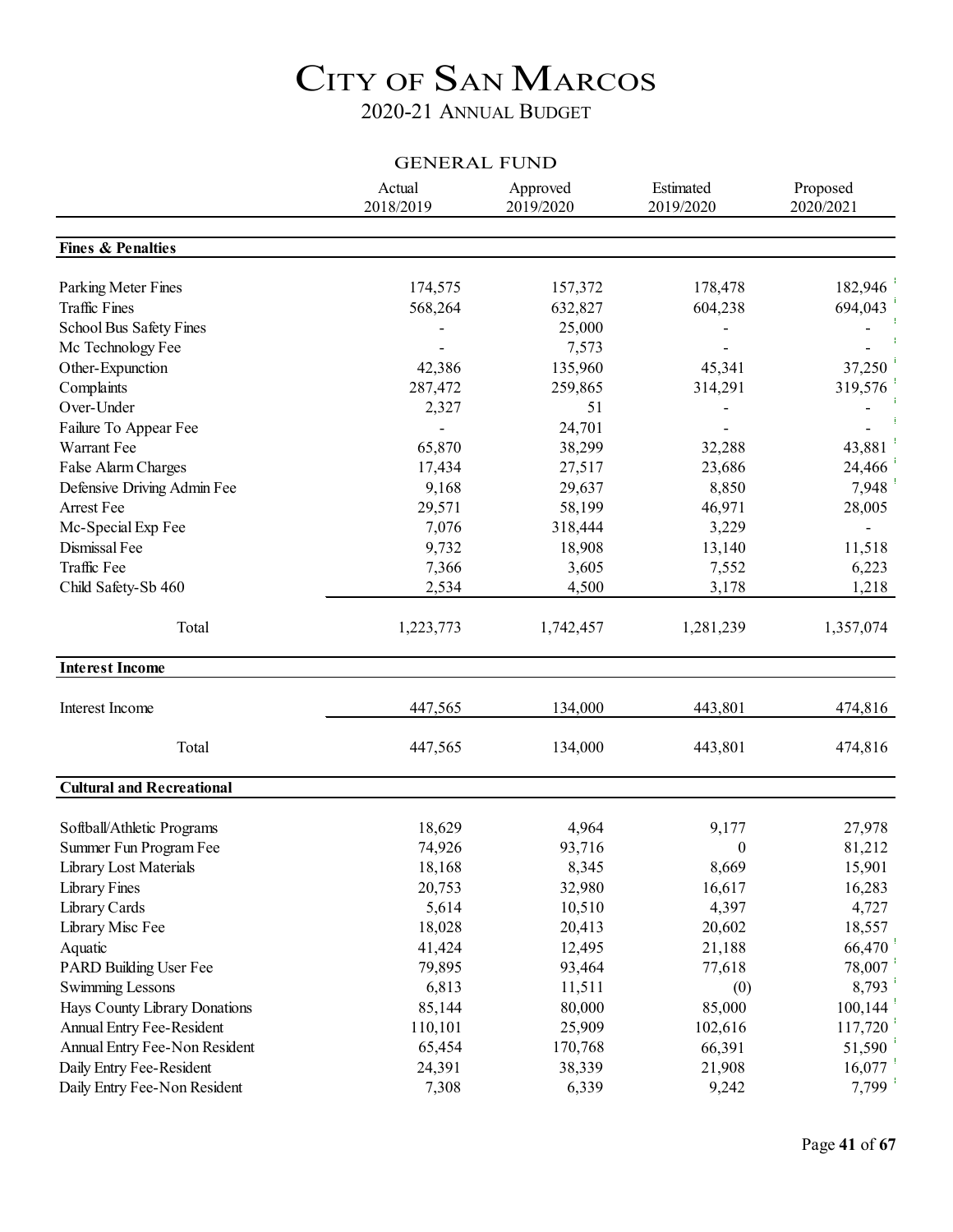### 2020-21 ANNUAL BUDGET

#### GENERAL FUND

|                                     | Actual<br>2018/2019 | Approved<br>2019/2020 | Estimated<br>2019/2020 | Proposed<br>2020/2021 |
|-------------------------------------|---------------------|-----------------------|------------------------|-----------------------|
|                                     |                     |                       |                        |                       |
| <b>Basketball Court Rental</b>      | 7,133               | 1,233                 | 8,173                  | 13,023                |
| Racquetball Court Rental            | 120                 | 1,041                 | 1,023                  | (532)                 |
| <b>Equipment Rental Fee</b>         | 1,220               | 1,238                 | 1,038                  | 1,401                 |
| Aerobics Fee                        | 51,237              | 81,724                | 56,260                 | 35,421                |
| <b>Instructional Fee</b>            | 21,568              | 20,586                | 25,741                 | 19,815                |
| Lap Swim Fee                        | 2,667               | 3,565                 | 3,086                  | 1,716                 |
| <b>Senior Activities</b>            | 2,672               | 2,224                 | 1,033                  | 1,948                 |
| Travel Programs Fee                 | (43)                | 23,876                | 5,121                  | (7, 349)              |
| Activity Center Meeting Room        | 62,172              | 54,830                | 34,250                 | 70,270                |
| PARD-Equipment Rent                 | 6,369               | 4,118                 | 4,606                  | 7,568                 |
| Av Equipment                        |                     | 1,053                 | 5                      | (611)                 |
| <b>PARD-Other Revenue</b>           | 1,033               | 10,000                | 5,033                  | 1,293                 |
| Total                               | 732,795             | 815,242               | 588,793                | 755,221               |
| <b>Charges for Current Services</b> |                     |                       |                        |                       |
| Passports                           | 177,170             | 164,369               | 120,000                | 207,431               |
| Animal Shelter Chrgs (Pound)        | 25,712              | 60,941                | 25,676                 | 27,796                |
| Animal Shelter Adopt Fee            | 25,047              | 50,054                | 25,580                 | 27,753                |
| Animal Shelter Vaccine-Micro        | 5,458               | 14,500                | 6,132                  | 4,908                 |
| Parking Space Leases                |                     | 953                   |                        | (1,035)               |
| <b>Births-Vital Stats</b>           | 34,107              | 46,742                | 30,000                 | 41,142                |
| Deaths-Vital Stats                  | 2,860               | 3,681                 | 2,499                  | 3,154                 |
| Police Fees-Various                 | 11,440              | 12,846                | 10,449                 | 10,853                |
| Photographs                         |                     |                       |                        |                       |
| Criminal Record Name Check          |                     | 7                     |                        |                       |
| <b>Fleet Services</b>               |                     |                       |                        | (10)                  |
|                                     |                     |                       |                        | 1,547                 |
| Fire Dept Rescue                    |                     |                       |                        | (21,970)              |
| Community Enhancement Fee           | 590,121             | 410,000               | 620,000                | 880,371               |
| Total                               | 871,915             | 764,093               | 840,337                | 1,181,939             |
| <b>Other Revenues</b>               |                     |                       |                        |                       |
| Txdot Signal Reimbursement          |                     |                       |                        |                       |
| Land Sales                          |                     | 4,215                 |                        |                       |
| <b>TX State Reimbursement</b>       | 68,031              |                       | 65,000                 | 65,000                |
| <b>SMCISD Reimbursement</b>         | 179,240             | 171,258               | 173,921                | 189,050               |
| Animal Shelter Svs Expansion        | 438,940             | 282,291               | 547,422                | 554,414               |
| <b>Auction Sales</b>                | 21,378              | 22,993                | 150,000                | 89,188                |
| Rebates                             | 183,576             | 202,150               | 150,000                | 186,602               |
| Misc Sales                          | 1,713               | 729                   | 1,000                  | 1,348                 |
| Other Revenue                       | 70,381              | 50,000                | 170,000                | 82,242                |
| Other Revenue - Property Tax        | 54,924              | 79,166                | 55,000                 | 67,236                |
| Loan Repayment - JQH                | 549,313             | 547,924               | 505,670                | 502,315               |
| <b>MUD</b> Fees                     | 13                  |                       |                        | (98, 987)             |
| NSF Service Charge                  | 186                 | 305                   |                        | 159                   |
| Total                               | 1,567,694           | 1,361,031             | 1,818,014              | 1,638,568             |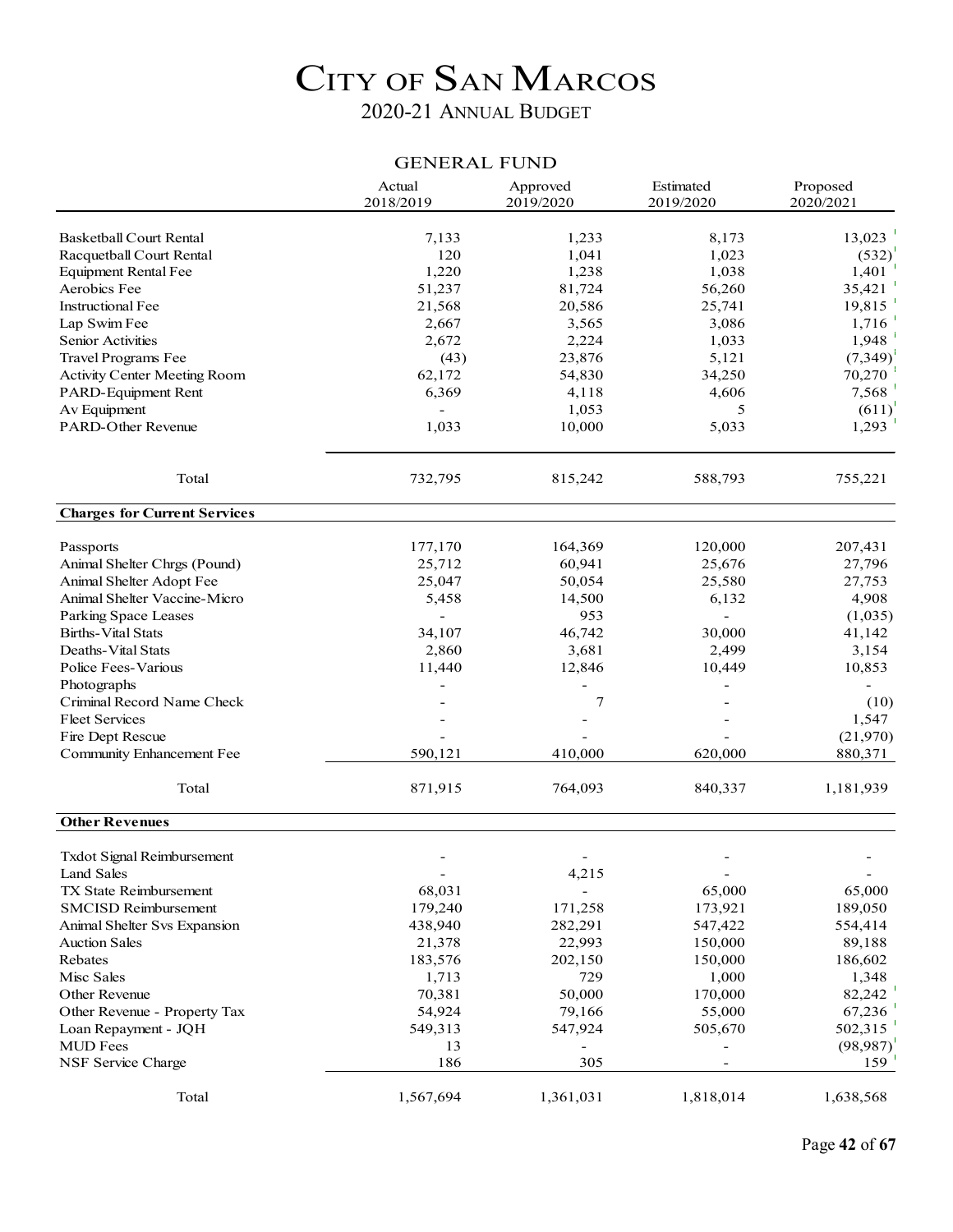### 2020-21 ANNUAL BUDGET

#### GENERAL FUND

|                                       | Actual<br>2018/2019 | Approved<br>2019/2020 | Estimated<br>2019/2020 | Proposed<br>2020/2021 |
|---------------------------------------|---------------------|-----------------------|------------------------|-----------------------|
|                                       |                     |                       |                        |                       |
| <b>Reimbursement from Other Funds</b> |                     |                       |                        |                       |
| Water/Wastewater Utility Fund         | 3,583,510           | 3,324,955             | 3,711,114              | 2,896,415             |
| <b>Electric Utility Fund</b>          | 2,248,001           | 2,130,807             | 2,427,068              | 1,644,803             |
| Drainage Utility Fund                 | 131,500             | 73,222                | 138,075                | 1,343,374             |
| WIC Program Fund                      | 202,165             | 260,131               | 196,794                | 557,877               |
| Total                                 | 6,165,176           | 5,789,115             | 6,473,052              | 6,442,469             |
| <b>Total Revenues</b>                 | 80,808,627          | 71,380,286            | 90,796,280             | 91,778,984            |
|                                       |                     |                       |                        |                       |
| <b>Recap of Revenues:</b>             |                     |                       |                        |                       |
| <b>Taxes</b>                          | 66,441,234          | 57,917,925            | 76,124,291             | 76,219,048            |
| Licenses & Permits                    | 3,358,474           | 2,856,423             | 3,226,754              | 3,709,848             |
| Fines & Penalties                     | 1,223,773           | 1,742,457             | 1,281,239              | 1,357,074             |
| Interest Income                       | 447,565             | 134,000               | 443,801                | 474,816               |
| Cultural and Recreational             | 732,795             | 815,242               | 588,793                | 755,221               |
| <b>Charges for Current Services</b>   | 871,915             | 764,093               | 840,337                | 1,181,939             |
| Other Revenue                         | 1,567,694           | 1,361,031             | 1,818,014              | 1,638,568             |
| Reimbursements from Other Funds       | 6,165,176           | 5,789,115             | 6,473,052              | 6,442,469             |
| One-Time Revenues                     |                     |                       |                        |                       |
| <b>Total Revenues</b>                 | 80,808,627          | 71,380,286            | 90,796,280             | 91,778,984            |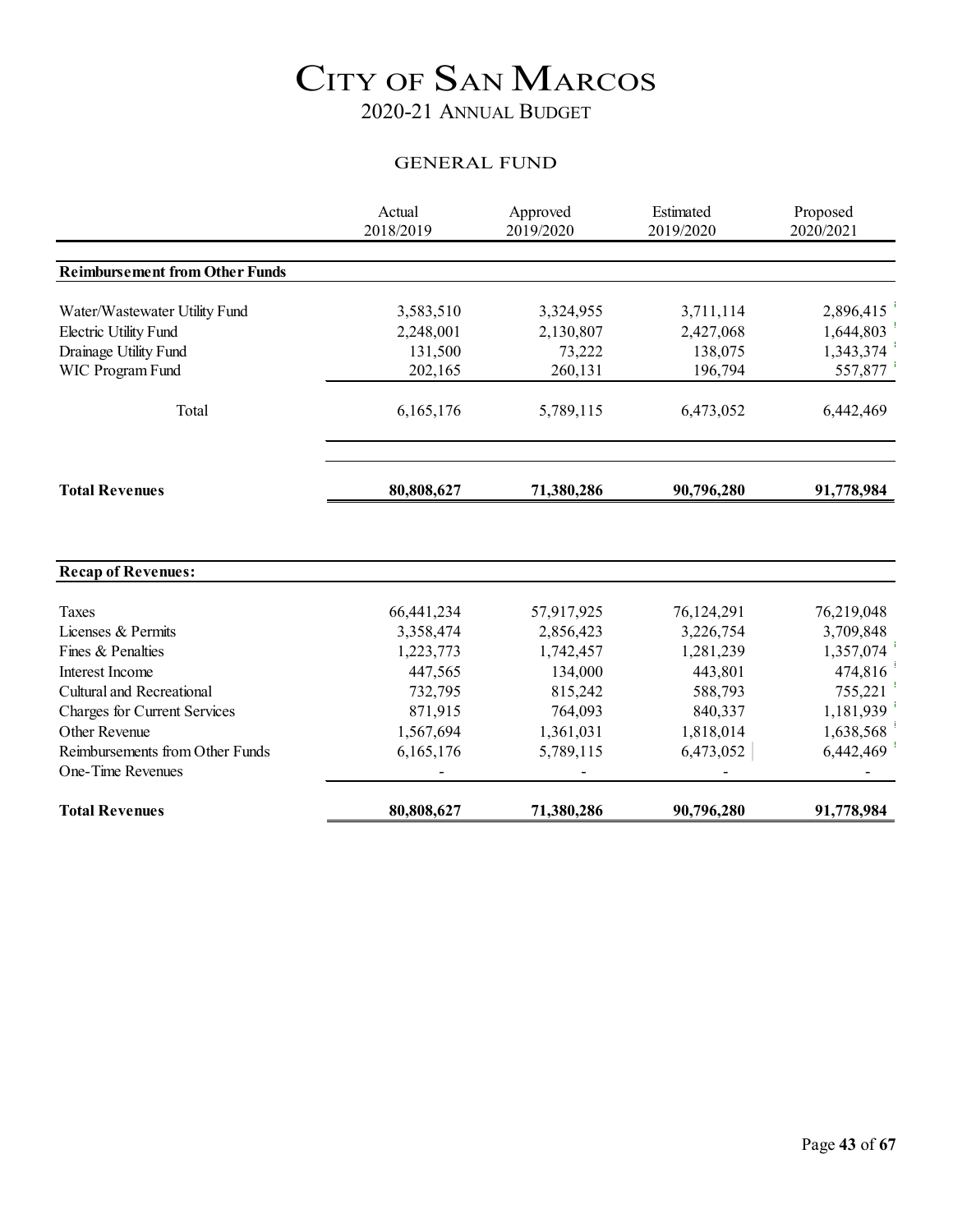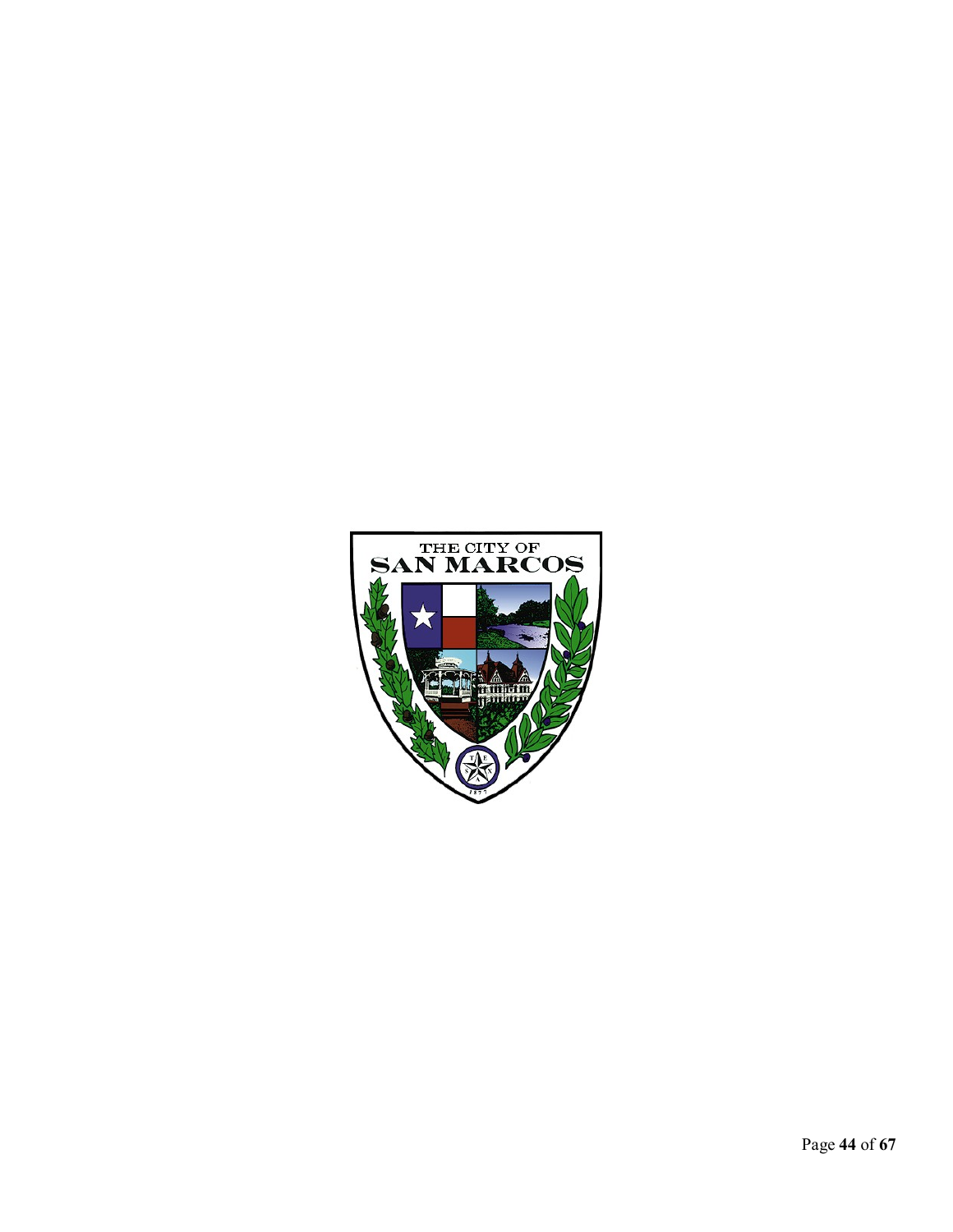#### DEBT SERVICE FUND

|                                                           | Actual<br>2018/2019 | Approved<br>2019/2020 | Revised<br>2019/2020 | Proposed<br>2020/2021 |
|-----------------------------------------------------------|---------------------|-----------------------|----------------------|-----------------------|
| <b>Beginning Unreserved Fund Balance</b>                  | 9,152,034           | 10,014,475            | 10,014,475           | 10,052,454            |
| <b>Operating Revenues</b>                                 |                     |                       |                      |                       |
| Current Ad Valorem                                        | 11,604,815          | 11,221,997            | 11,221,997           | 10,671,746            |
| Delinquent Ad Valorem                                     | 43,679              | 148,863               | 148,863              | 141,564               |
| Penalties and Interest                                    | 58,517              | 80,157                | 52,850               | 76,227                |
| Interest Income                                           | 228,458             | 90,000                | 80,000               | 90,000                |
| Hammonds Transfer                                         | 547,924             | 505,053               | 462,500              | 170,000               |
| <b>BAB</b> Subsidy                                        | 94,522              | 102,608               | 99,498               |                       |
| Pass Thru Toll Revenue                                    | 3,266,265           | 3,030,000             | 3,400,000            | 2,759,450             |
| <b>TIRZ</b> Transfer                                      | 202,658             | 1,839,572             |                      | 308,803               |
| Venue Tax Transfer                                        | 1,654,631           | 1,510,828             | 922,985              | 1,107,541             |
| <b>Total Operating Revenues</b>                           | 17,701,469          | 18,529,078            | 16,388,692           | 15,325,331            |
| <b>Operating Expenditures</b>                             |                     |                       |                      |                       |
| <b>Principal Payments</b>                                 | 8,620,000           | 9,010,000             | 9,010,000            | 8,580,000             |
| <b>Interest Payments</b>                                  | 6,219,528           | 6,115,339             | 6,115,339            | 5,655,906             |
| <b>Fiscal Agent Fees</b>                                  | 5,020               | 6,900                 | 7,050                | 6,850                 |
| <b>TIZ Payments</b>                                       | 1,994,480           | 1,835,572             | 1,218,324            | 1,058,277             |
| <b>Total Operating Expenditures</b>                       | 16,839,028          | 16,967,811            | 16,350,713           | 15,301,033            |
| <b>Ending Fund Balance</b>                                | 10,014,475          | 11,575,741            | 10,052,454           | 10,076,751            |
| <b>Fund Balance as a Percentage of Total Expenditures</b> | 59.47%              | 68.22%                | 61.48%               | 65.86%                |
| <b>Total Outstanding Tax Supported Debt</b>               | 71,430,000          | 76,700,000            | 76,700,000           | 110,985,000           |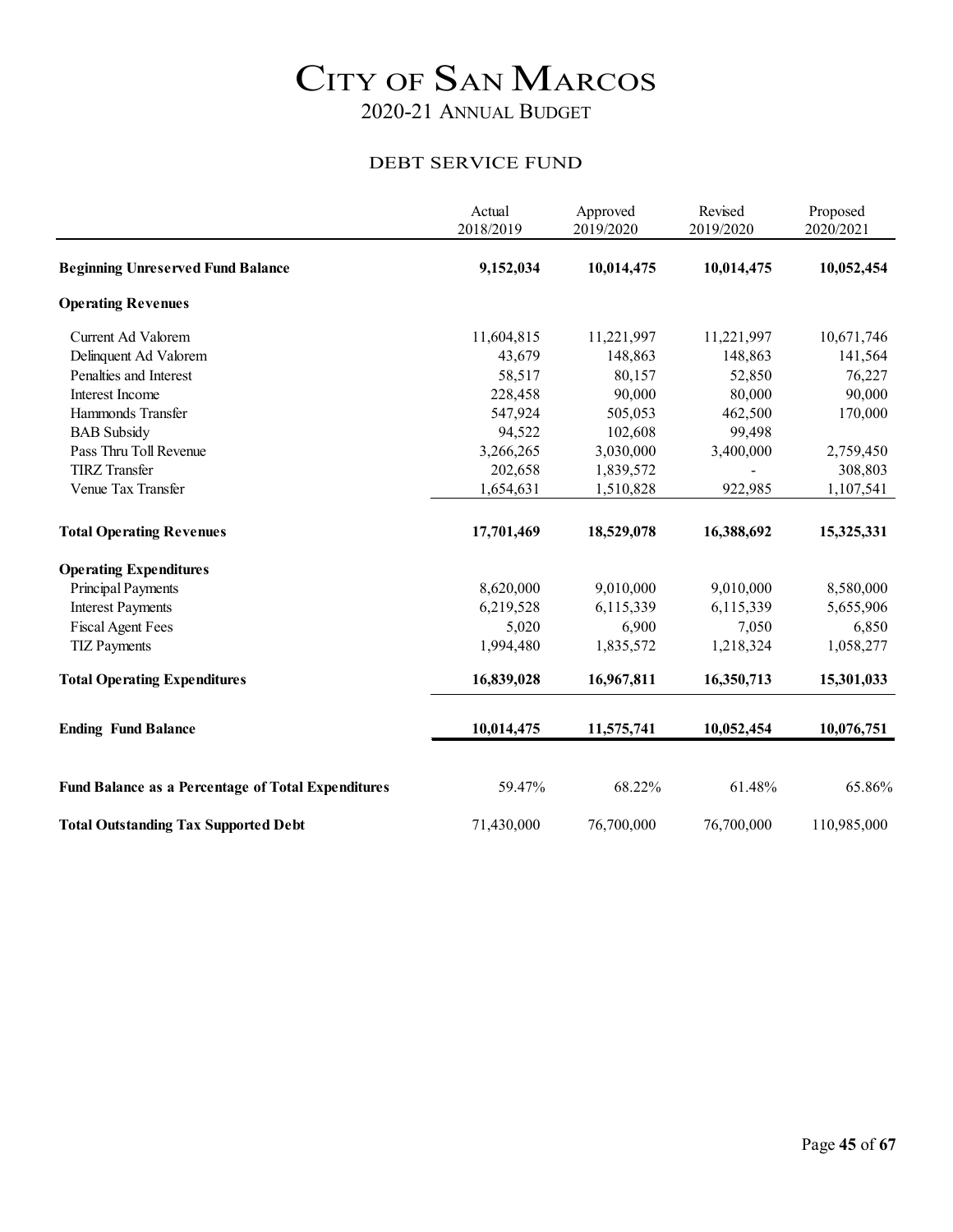#### DEBT SERVICE FUND

### **Outstanding Tax Supported Debt Outstanding Principal** Series 2008A Combination Tax and Revenue Certificates of Obligation 3,995,000

| $\sim$ 0.01 $\sim$ 0.01100 matricely 1.0011 will sell as a contribution of $\sim$ 0.01 matricely contributed by $\sim$ |            |
|------------------------------------------------------------------------------------------------------------------------|------------|
| Series 2012 General Obligation Refunding Bonds                                                                         | 2,820,000  |
| Series 2013 General Obligation Refunding Bonds                                                                         | 670,000    |
| Series 2013 Combination Tax & Revenue Bonds                                                                            | 2,610,000  |
| Series 2014 Combination Tax & Revenue Bonds                                                                            | 4,755,000  |
| Series 2014 General Obligation Refunding Bonds                                                                         | 5,185,000  |
| Series 2014A General Obligation Refunding Bonds                                                                        | 6,780,000  |
| Series 2015 Combination Tax & Revenue Bonds                                                                            | 4,070,000  |
| Series 2016 GO Refunding Bonds                                                                                         | 5,950,000  |
| Series 2016 Combination Tax & Revenue Bonds                                                                            | 8,670,000  |
| Series 2017 Combination Tax & Revenue Bonds                                                                            | 6,370,000  |
| Series 2018 Combination Tax & Revenue Bonds                                                                            | 8,665,000  |
| Series 2018 General Obligation Bonds                                                                                   | 22,850,000 |
| Series 2018 Combination Tax & Revenue Bonds TWDB                                                                       | 1,750,000  |
| Series 2019 GO Refunding Bonds                                                                                         | 4,330,000  |
| Series 2019 Combination Tax & Revenue Bonds                                                                            | 8,460,000  |
| Series 2020 Refunding Bonds                                                                                            | 1,890,000  |
| Series 2020 Combination Tax & Revenue Bonds                                                                            | 11,165,000 |
|                                                                                                                        |            |

| Total                                                                                              | 110,985,000 |
|----------------------------------------------------------------------------------------------------|-------------|
| Fund Balance as a Percentage of Total Original Principal Amount for Outstanding Tax Supported Debt | 9.08%       |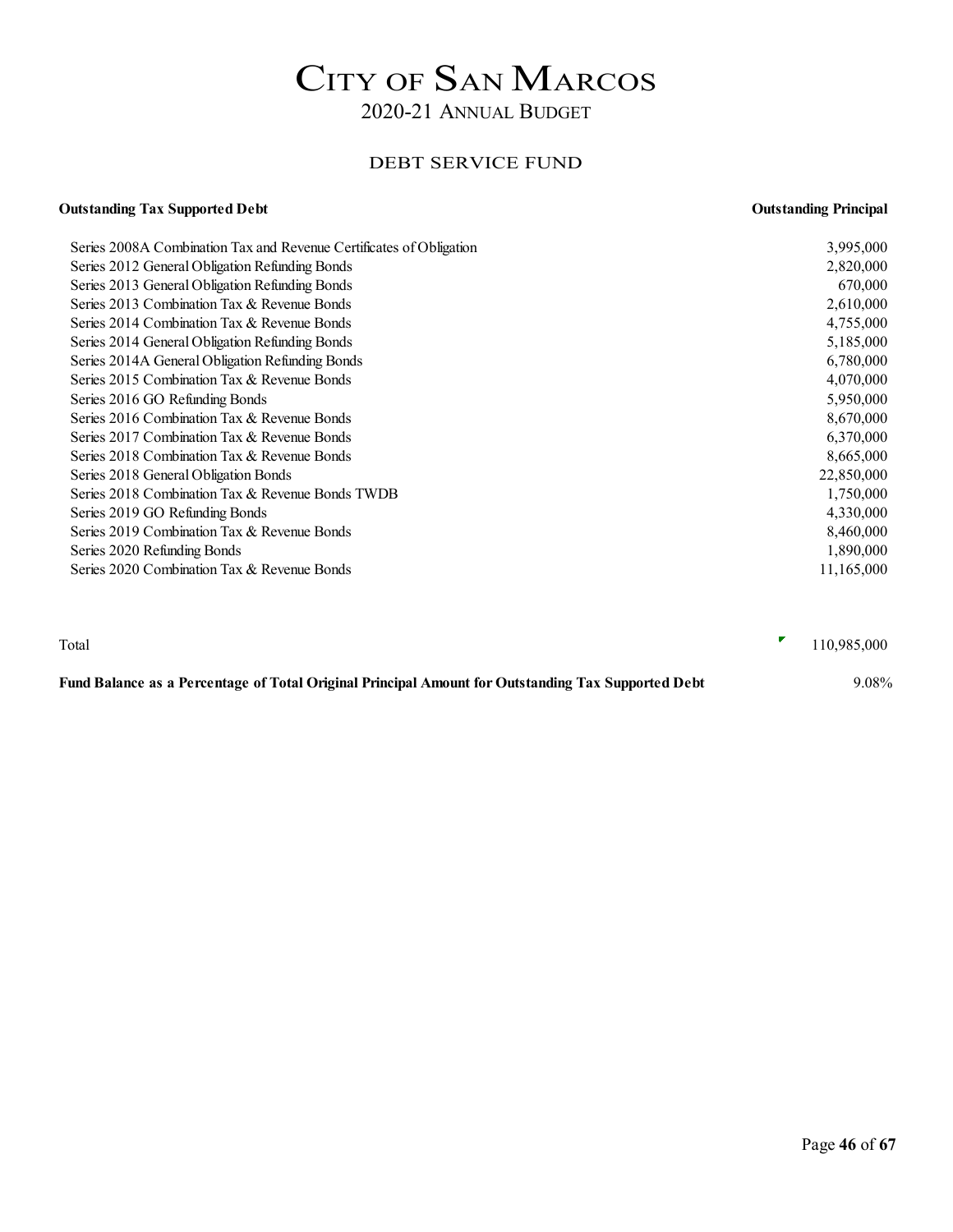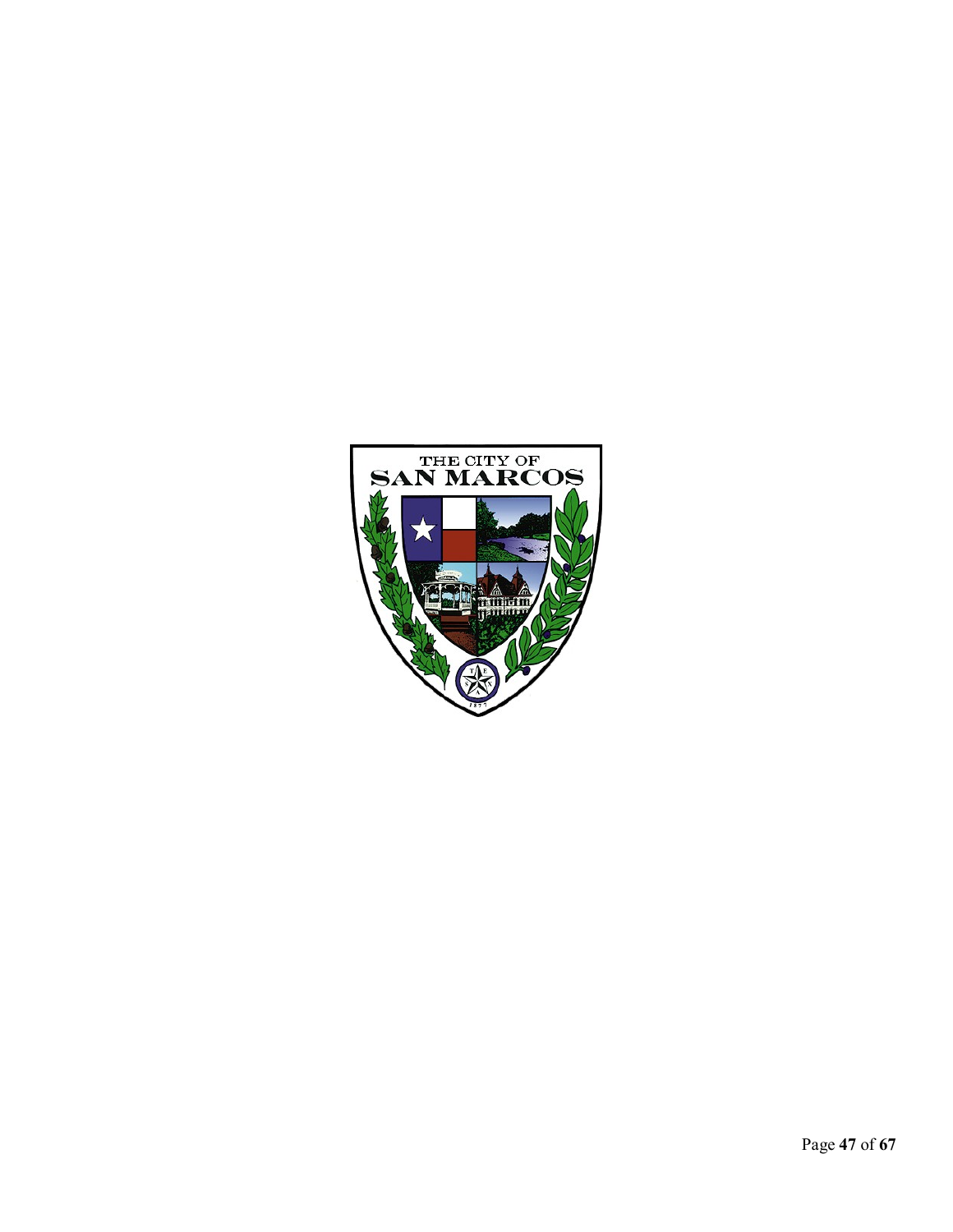#### HOTEL OCCUPANCY TAX FUND

|                                                                                                           | Actual<br>2018/2019      | Approved<br>2019/2020 | Revised<br>2019/2020 | Proposed<br>2020/2021    |
|-----------------------------------------------------------------------------------------------------------|--------------------------|-----------------------|----------------------|--------------------------|
| <b>Beginning Fund Balance - Reserved and Unreserved</b>                                                   | 745,911                  | 640,024               | 840,024              | 731,295                  |
| <b>Operating Revenues</b>                                                                                 |                          |                       |                      |                          |
| Hotel Occupancy Tax                                                                                       | 2,426,674                | 2,386,908             | 1,586,908            | 1,747,205                |
| Penalties                                                                                                 | 38,949                   | 1,000                 | 1,000                | 1,000                    |
| Embassy Tax Revenue                                                                                       | 844,915                  | 782,639               | 469,583              | 608,339                  |
| Venue Tax-2%                                                                                              | 693,336                  | 681,972               | 453,401              | 499,202                  |
| Interest Income                                                                                           | 77,745                   | 1,000                 | 1,000                | 40,000                   |
| Other Revenue                                                                                             |                          |                       |                      |                          |
| Operating Transfer from General Fund                                                                      | 143,481                  | 142,188               | 142,188              | 170,995                  |
| <b>Total Operating Revenues</b>                                                                           | 4,225,101                | 3,995,707             | 2,654,080            | 3,066,742                |
| <b>Operating Expenditures</b>                                                                             |                          |                       |                      |                          |
| Tanger Marketing Program                                                                                  | 126,750                  | 50,000                | 50,000               | 50,000                   |
| Downtown Mrktng Coop                                                                                      | 15,065                   | 30,000                | 15,000               | 30,000                   |
| Eco Tourism                                                                                               | 15,224                   | 40,000                | 16,000               | 14,508                   |
| <b>Sports Tourism</b>                                                                                     | 5,000                    | 60,000                | 30,000               | 1                        |
| Tourist Account                                                                                           | $\overline{\phantom{0}}$ | -                     | -                    | $\overline{\phantom{a}}$ |
| Transportation                                                                                            |                          |                       |                      |                          |
| Mural Funding                                                                                             | 33,575                   | 35,000                | 18,000               | 35,000                   |
| Arts Project Funding                                                                                      | 121,100                  | 137,500               | 137,500              | 50,000                   |
| Permanent Art                                                                                             | 34,471                   | 137,500               | 3,000                | 100,000                  |
| Repairs-Building Materials                                                                                |                          | 20,000                | L.                   | 10,000                   |
| Main Street Program                                                                                       | 284,039                  | 388,089               | 298,089              | 431,994                  |
| Convention & Visitor Bureau (City Department)                                                             | 1,372,456                | 1,695,236             | 1,472,236            | 1,514,538                |
| <b>Total Operating Expenditures</b>                                                                       | 2,007,679                | 2,593,325             | 2,039,825            | 2,236,040                |
| <b>Operating Transfers and Adjustments</b>                                                                |                          |                       |                      |                          |
| Transfer of Venue Tax                                                                                     | 1,510,828                | 1,464,611             | 922,985              | 1,107,541                |
| <b>Total Transfers and Adjustments</b>                                                                    | 1,510,828                | 1,464,611             | 922,985              | 1,107,541                |
| Reserved for Unspent Allocations - Arts Funding (Permanent Art                                            | 356,985                  |                       |                      |                          |
| Reserved for Unspent Allocations - Sculpture Garden                                                       | 15,731                   |                       |                      |                          |
| Reserved for Unspent Allocations - Mural Funding                                                          | 46,961                   |                       |                      |                          |
| Reserved for Unspent Allocations - Conference Ctr Repairs                                                 | 129,000                  |                       |                      |                          |
| Reserve for Unspent Allocation-Eco Tourism                                                                | 55,000                   |                       |                      |                          |
| Reserve for Unspent Allocation-Sports Tourism                                                             | 62,904                   |                       |                      |                          |
| Reserve for Unspent Allocation-Branding                                                                   | $\overline{a}$           |                       |                      |                          |
| Reserved for Unspent Allocations - Transportation                                                         | $\overline{\phantom{0}}$ |                       |                      |                          |
| Reserved for Unspent Allocations - Wayfinding                                                             |                          |                       |                      |                          |
| Reserved for Unspent Allocations - Airport Improvements<br>Reserved for Unspent Allocations - Master Plan | 125,000                  |                       |                      |                          |
| Reserved for Unspent Allocations - Prime                                                                  |                          |                       |                      |                          |
| Reserved for Unspent Allocations - Advertising                                                            | 15,000                   |                       |                      |                          |
| Reserved for Unspent Allocations - Sidewalk Resealing                                                     | 5,900                    |                       |                      |                          |
| Total Reserves for Unspent Allocations                                                                    | 812,481                  |                       |                      |                          |
| <b>Ending Unreserved Fund Balance</b>                                                                     | 640,024                  | 577,795               | 531,295              | 454,455                  |
| <b>Fund Balance as a Percentage of Total Expenditures</b>                                                 | 31.88%                   | 22.28%                | 26.05%               | 20.32%                   |

\* FY21 Beginning Fund Balance increased by \$200K for use of prior year reserves in Arts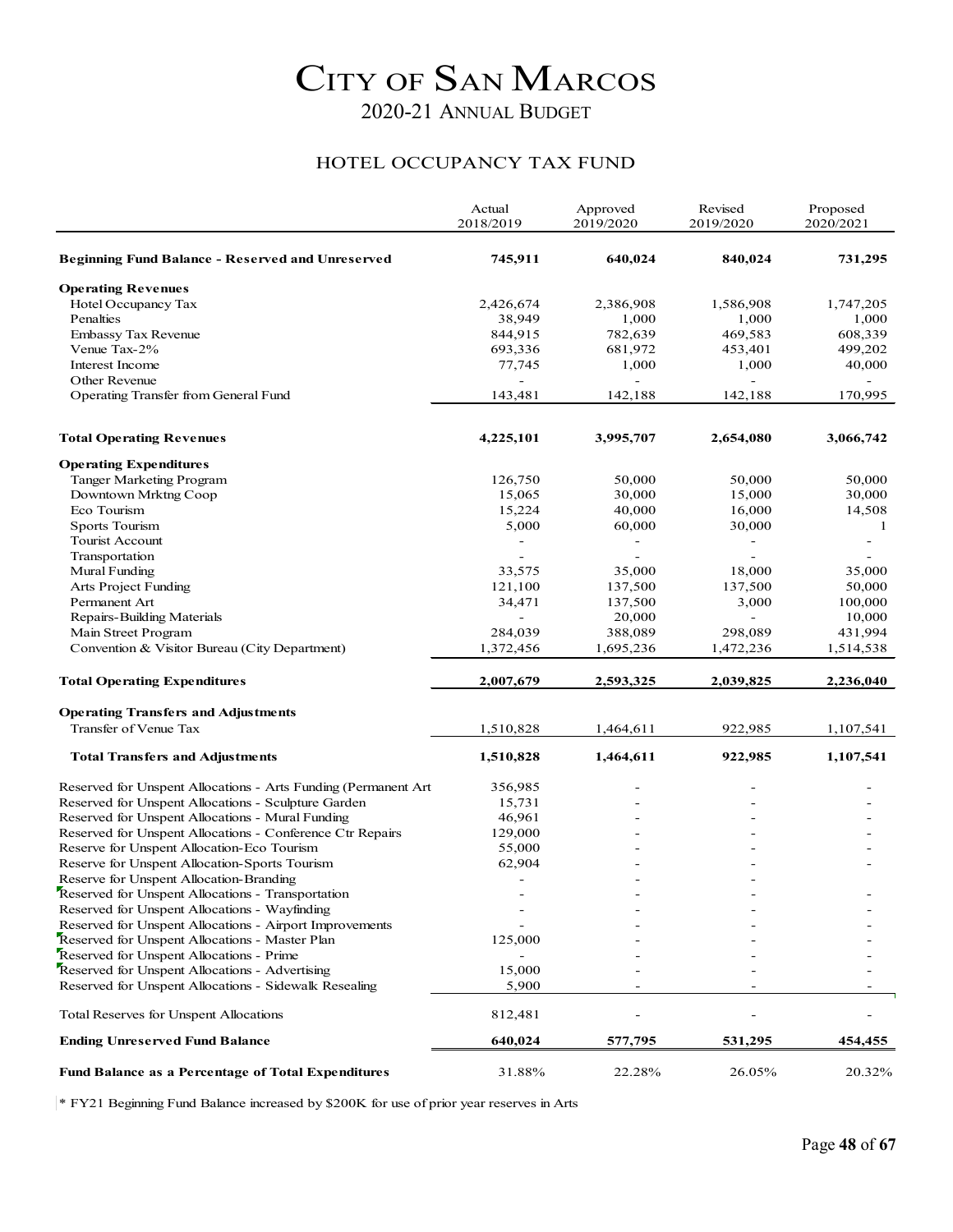#### MUNICIPAL COURT TECHNOLOGY FUND

|                                                                | Actual<br>2018/2019 | Approved<br>2019/2020 | Revised<br>2019/2020 | Proposed<br>2020/2021 |
|----------------------------------------------------------------|---------------------|-----------------------|----------------------|-----------------------|
| <b>Beginning Unreserved Fund Balance</b>                       | 178,585             | 203,160               | 203,160              | 223,160               |
| <b>Operating Revenues</b><br>Technology Fee<br>Interest Income | 24,575              | 25,000                | 25,000               | 15,000                |
| <b>Total Operating Revenues</b>                                | 24,575              | 25,000                | 25,000               | 15,000                |
| <b>Operating Expenditures</b>                                  |                     |                       |                      |                       |
| Materials and Supplies                                         |                     | 5,000                 | 5,000                | 5,000                 |
| <b>Total Operating Expenditures</b>                            |                     | 5,000                 | 5,000                | 5,000                 |
| <b>One-Time Expenditures</b>                                   |                     |                       |                      |                       |
| Capital Outlay                                                 |                     |                       |                      | 25,000                |
| <b>Total One-Time Expenditures</b>                             |                     |                       |                      | 25,000                |
| <b>Ending Unreserved Fund Balance</b>                          | 203,160             | 223,160               | 223,160              | 208,160               |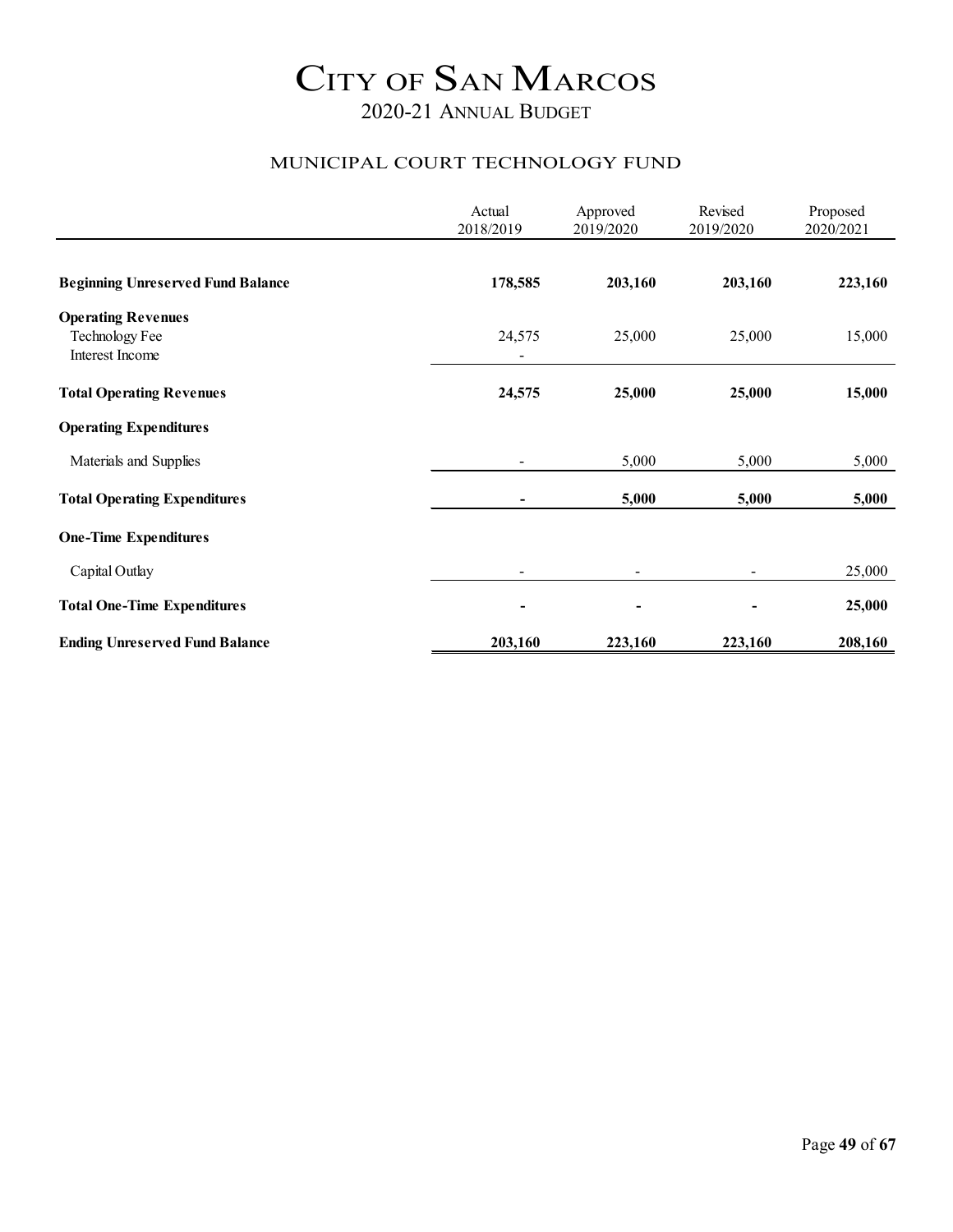#### MUNICIPAL COURT SECURITY FEE FUND

|                                                                 | Actual<br>2018/2019 | Approved<br>2019/2020     | Revised<br>2019/2020 | Proposed<br>2020/2021              |
|-----------------------------------------------------------------|---------------------|---------------------------|----------------------|------------------------------------|
| <b>Beginning Unreserved Fund Balance</b>                        | 134,511             | 121,245                   | 121,245              | 102,672                            |
| <b>Operating Revenues</b>                                       |                     |                           |                      |                                    |
| Security Fee<br>Interest Income                                 | 17,659              | 18,500                    | 18,500               | 11,100                             |
| <b>Total Operating Revenues</b>                                 | 17,659              | 18,500                    | 18,500               | 11,100                             |
| <b>Operating Expenditures</b>                                   |                     |                           |                      |                                    |
| Personnel<br><b>Contracted Services</b><br>Materials & Supplies | 30,926              | 32,073<br>50,000<br>5,000 | 32,073<br>5,000      | 52,248<br>25,200<br>$\blacksquare$ |
| <b>Total Operating Expenditures</b>                             | 30,926              | 87,073                    | 37,073               | 77,448                             |
| <b>Ending Unreserved Fund Balance</b>                           | 121,245             | 52,672                    | 102,672              | 36,324                             |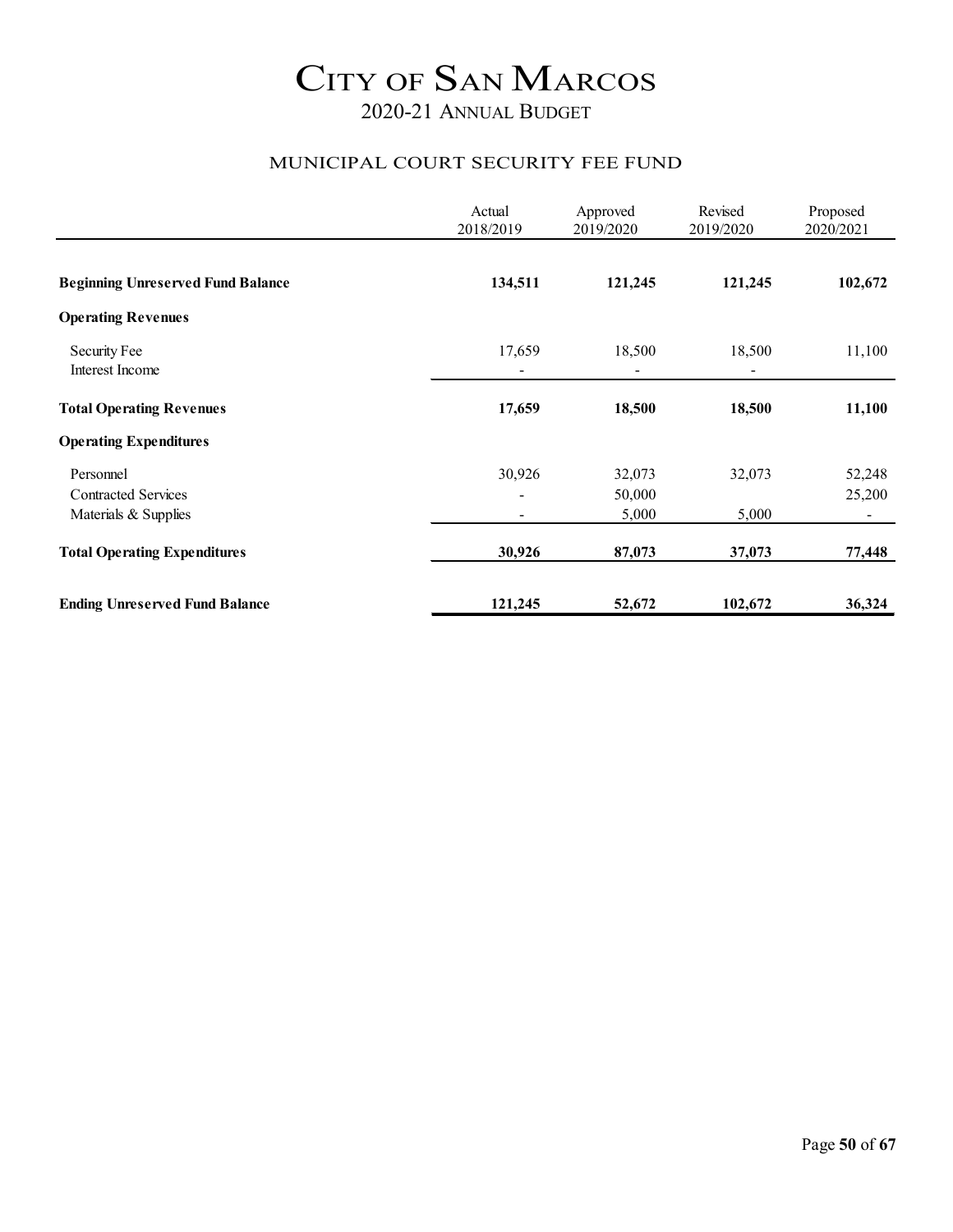#### MUNICIPAL COURT JUVENILE FEE FUND

|                                          | Actual<br>2018/2019 | Approved<br>2019/2020    | Revised<br>2019/2020     | Proposed<br>2020/2021    |
|------------------------------------------|---------------------|--------------------------|--------------------------|--------------------------|
|                                          |                     |                          |                          |                          |
| <b>Beginning Unreserved Fund Balance</b> | 51,373              | 56,777                   | 56,777                   | 64,312                   |
| <b>Operating Revenues</b>                |                     |                          |                          |                          |
| Juvenile Fee                             | 28,528              | 30,500                   | 30,500                   | 18,300                   |
| Truancy Fee                              | 5,164               | 5,500                    | 5,500                    | 3,300                    |
| Interest Income                          | $\blacksquare$      | $\overline{\phantom{a}}$ | $\overline{\phantom{a}}$ | $\overline{\phantom{a}}$ |
| <b>Total Operating Revenues</b>          | 33,692              | 36,000                   | 36,000                   | 21,600                   |
| <b>Operating Expenditures</b>            |                     |                          |                          |                          |
| <b>Personnel Services</b>                | 28,287              | 28,465                   | 28,465                   | 50,027                   |
| <b>Total Operating Expenditures</b>      | 28,287              | 28,465                   | 28,465                   | 50,027                   |
| <b>Ending Unreserved Fund Balance</b>    | 56,777              | 64,312                   | 64,312                   | 35,885                   |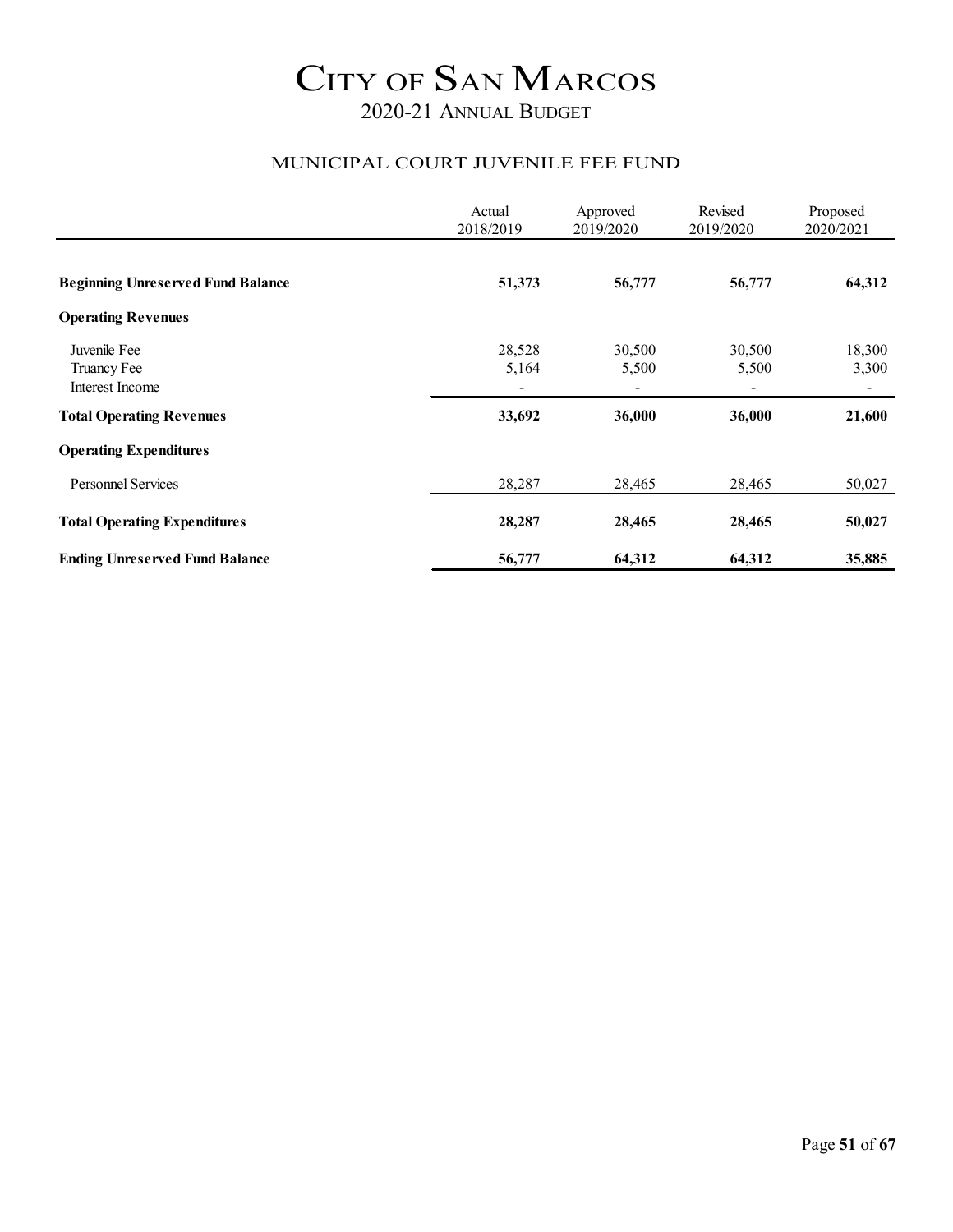#### MUNICIPAL COURT EFFICIENCY FUND

|                                                                     | Actual<br>2018/2019      | Approved<br>2019/2020 | Revised<br>2019/2020              | Proposed<br>2020/2021   |
|---------------------------------------------------------------------|--------------------------|-----------------------|-----------------------------------|-------------------------|
| <b>Beginning Unreserved Fund Balance</b>                            | 40,990                   | 45,443                | 45,443                            | 25,443                  |
| <b>Operating Revenues</b><br><b>Efficiency Fee</b><br>Other Revenue | 4,454                    | 4,000                 | 4,000<br>$\overline{\phantom{0}}$ | 2,400<br>$\blacksquare$ |
| <b>Total Operating Revenues</b>                                     | 4,454                    | 4,000                 | 4,000                             | 2,400                   |
| <b>Operating Expenditures</b>                                       |                          |                       |                                   |                         |
| <b>Contracted Services</b>                                          | $\overline{\phantom{a}}$ | 20,000                | 24,000                            | 5,000                   |
| <b>Total Operating Expenditures</b>                                 | ۰                        | 20,000                | 24,000                            | 5,000                   |
| <b>Ending Unreserved Fund Balance</b>                               | 45,443                   | 29,443                | 25,443                            | 22,843                  |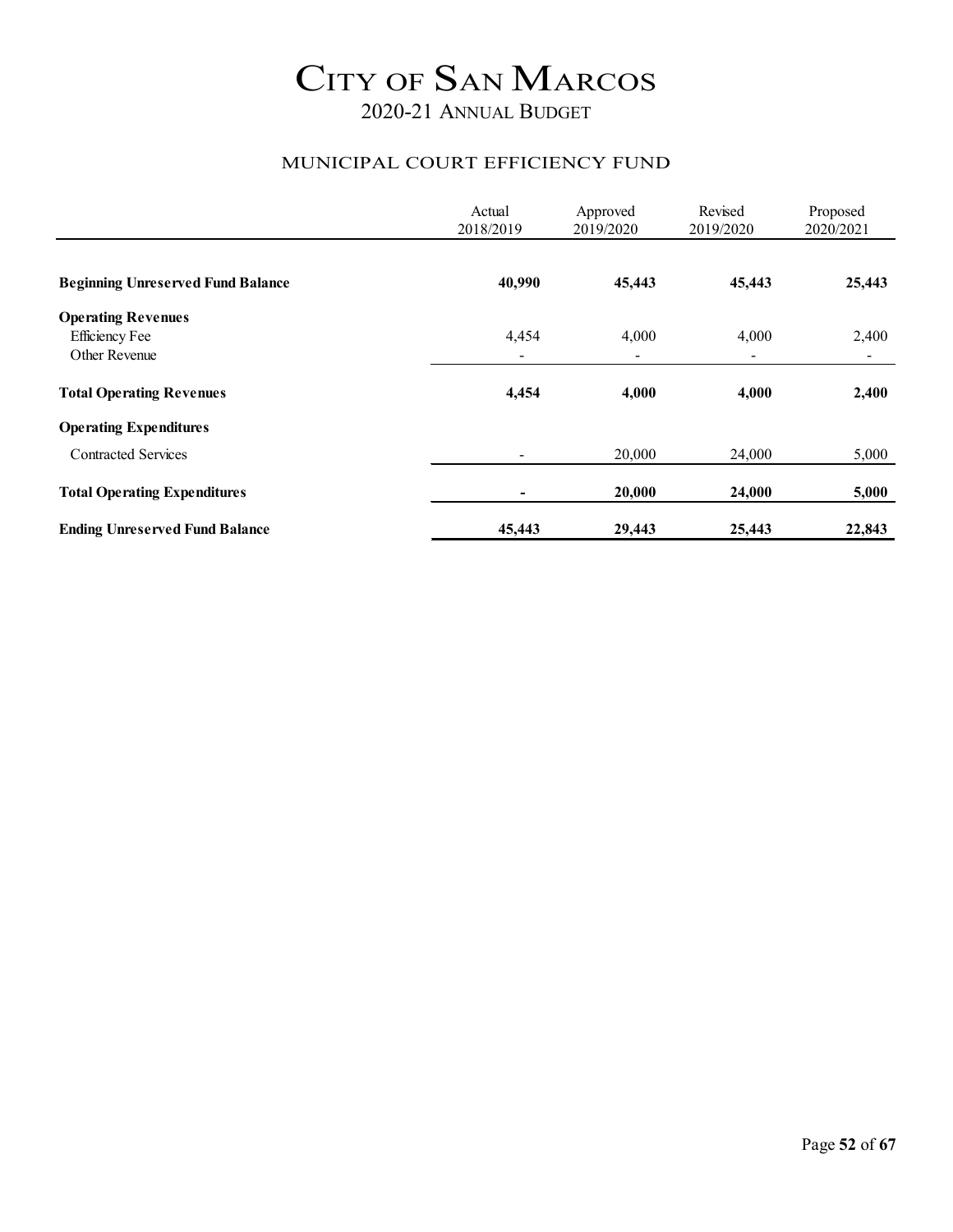#### SEIZED ASSETS FUND

|                                              | Actual<br>2018/2019                | Approved<br>2019/2020 | Revised<br>2019/2020              | Proposed<br>2020/2021   |
|----------------------------------------------|------------------------------------|-----------------------|-----------------------------------|-------------------------|
| <b>Beginning Unreserved Fund Balance</b>     | 193,671                            | 110,742               | 110,742                           | 110,742                 |
| <b>Operating Revenues</b>                    |                                    |                       |                                   |                         |
| <b>Seized Assets</b><br>Interest Income      | 40,091<br>$\overline{\phantom{0}}$ | 5,000                 | 5,000<br>$\blacksquare$           | 5,000<br>$\blacksquare$ |
| <b>Total Operating Revenues</b>              | 40,091                             | 5,000                 | 5,000                             | 5,000                   |
| <b>Operating Expenditures</b>                |                                    |                       |                                   |                         |
| <b>Contracted Services</b><br>Capital Outlay | 123,019                            | 5,000                 | 5,000<br>$\overline{\phantom{a}}$ | 5,000<br>$\blacksquare$ |
| <b>Total Operating Expenditures</b>          | 123,019                            | 5,000                 | 5,000                             | 5,000                   |
| <b>Ending Unreserved Fund Balance</b>        | 110,742                            | 110,742               | 110,742                           | 110,742                 |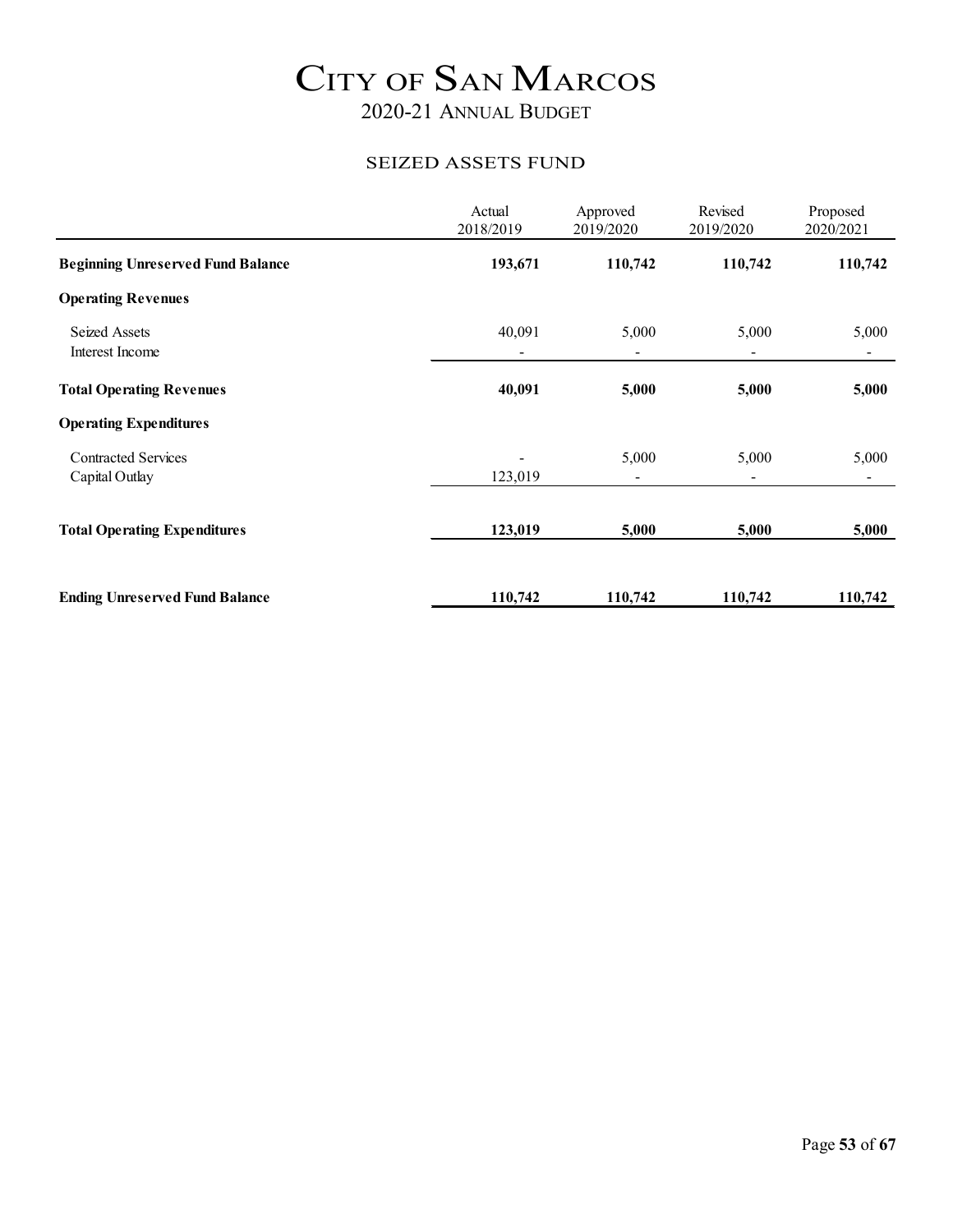#### COMMUNITY DEVELOPMENT BLOCK GRANT FUND

|                                          | Actual<br>2018/2019 | Approved<br>2019/2020 | Revised<br>2019/2020 | Proposed<br>2020/2021 |
|------------------------------------------|---------------------|-----------------------|----------------------|-----------------------|
| <b>Beginning Unreserved Fund Balance</b> |                     |                       |                      |                       |
| <b>Operating Revenues</b>                |                     |                       |                      |                       |
| <b>Grant Revenue</b>                     | 654,893             | 649,948               | 649,948              | 722,904               |
| <b>Total Operating Revenues</b>          | 654,893             | 649,948               | 649,948              | 722,904               |
| <b>Operating Expenditures</b>            |                     |                       |                      |                       |
| <b>Personnel Services</b>                |                     | 129,990               | 129,990              | 144,000               |
| <b>Contracted Services</b>               | 654,893             | 519,958               | 519,958              | 578,904               |
| <b>Total Operating Expenditures</b>      | 654,893             | 649,948               | 649,948              | 722,904               |
| <b>Ending Unreserved Fund Balance</b>    |                     |                       |                      |                       |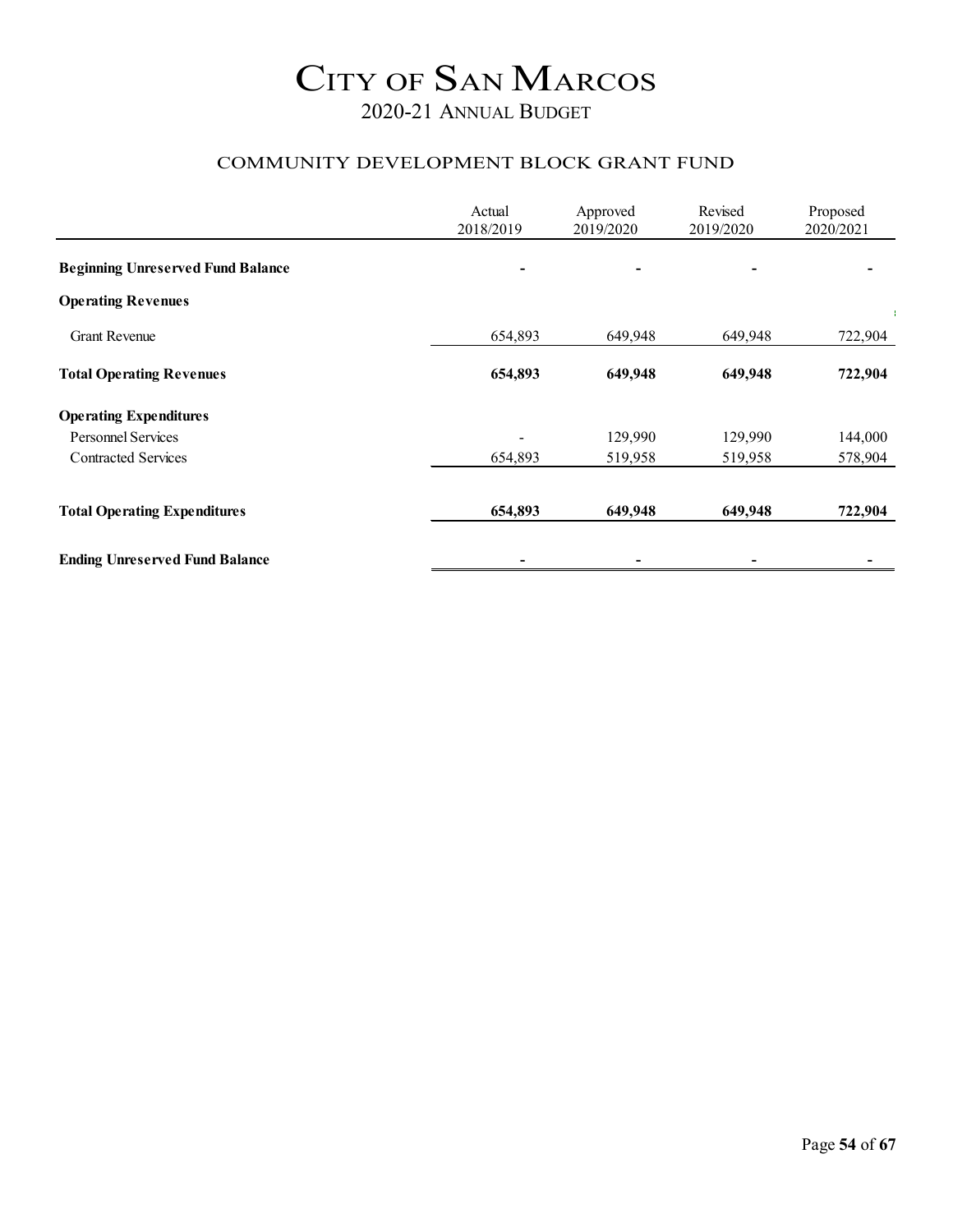#### CEMETERY OPERATIONS FUND

|                                                           | Actual<br>2018/2019 | Approved<br>2019/2020 | Revised<br>2019/2020 | Proposed<br>2020/2021 |
|-----------------------------------------------------------|---------------------|-----------------------|----------------------|-----------------------|
|                                                           |                     |                       |                      |                       |
| <b>Beginning Unreserved Fund Balance</b>                  | 74,431              | 74,376                | 74,376               | 75,996                |
| <b>Operating Revenues</b>                                 |                     |                       |                      |                       |
| <b>Burial Permits</b>                                     |                     |                       |                      |                       |
| <b>Monument Permits</b>                                   |                     |                       |                      |                       |
| Other Revenue                                             |                     |                       |                      |                       |
| Interest Income                                           |                     |                       |                      |                       |
| Sale of Cemetery Lots                                     | 118,008             | 55,500                | 70,000               | 115,000               |
| Sale of Memorial Plaques                                  |                     |                       |                      |                       |
| <b>Total Operating Revenues</b>                           | 118,008             | 55,500                | 70,000               | 115,000               |
| <b>One-Time Operating Revenues</b>                        |                     |                       |                      |                       |
| Operating Transfer - General Fund                         | 85,000              | 180,000               | 140,000              | 65,000                |
| Operating Transfer - Cemetery Perpetual Care Fund         |                     |                       |                      | ٠                     |
| <b>Total One-Time Operating Revenues</b>                  | 85,000              | 180,000               | 140,000              | 65,000                |
| <b>Operating Expenditures</b>                             |                     |                       |                      |                       |
| <b>Contracted Services</b>                                | 200,790             | 247,546               | 203,380              | 202,198               |
| Materials and Supplies                                    | 2,273               | 5,000                 | 5,000                | 5,000                 |
| <b>Total Operating Expenditures</b>                       | 203,063             | 252,546               | 208,380              | 207,198               |
| <b>Ending Unreserved Fund Balance</b>                     | 74,376              | 57,330                | 75,996               | 48,798                |
|                                                           |                     |                       |                      |                       |
| <b>Fund Balance as a Percentage of Total Expenditures</b> | 36.63%              | 22.70%                | 36.47%               | 23.55%                |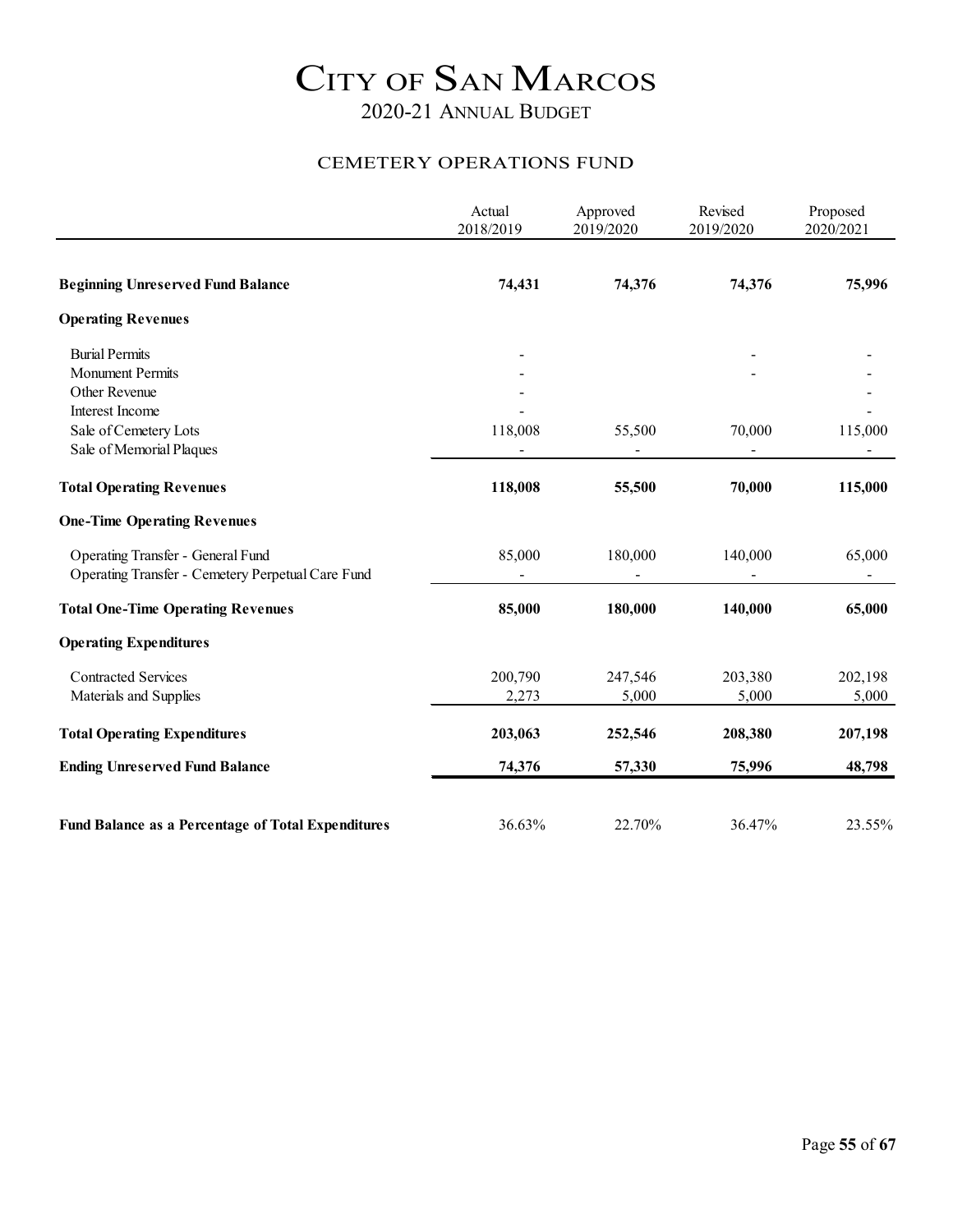#### TAX INCREMENT FINANCING SUMMARY

|                                          | Actual<br>2018/2019 | Approved<br>2019/2020 | Revised<br>2019/2020 | Proposed<br>2020/2021 |
|------------------------------------------|---------------------|-----------------------|----------------------|-----------------------|
| <b>Beginning Unreserved Fund Balance</b> | 910,579             | 2,158,101             | 2,158,101            | 3,669,287             |
| <b>Operating Revenues</b>                |                     |                       |                      |                       |
| Interest Income                          |                     |                       |                      |                       |
| TIRZ Revenue City                        | 2,906,482           | 4,543,767             | 3,889,201            | 3,559,154             |
| <b>TIRZ</b> Revenue County               | 725,090             | 954,000               | 1,032,598            | 1,076,272             |
| Other Sources                            |                     |                       |                      | 8,700,000             |
| <b>Total Operating Revenues</b>          | 3,631,571           | 5,497,767             | 4,921,799            | 13,335,426            |
| <b>Operating Expenditures</b>            |                     |                       |                      |                       |
| Distribution                             | 2,181,392           | 3,930,767             | 3,201,577            | 11,705,018            |
| Debt Service Transfer                    | 202,658             | 198,000               | 209,036              | 308,803               |
| <b>Total Operating Expenditures</b>      | 2,384,050           | 4,128,767             | 3,410,613            | 12,013,821            |
|                                          |                     |                       |                      |                       |
| <b>Ending Unreserved Fund Balance</b>    | 2,158,101           | 3,527,101             | 3,669,287            | 4,990,892             |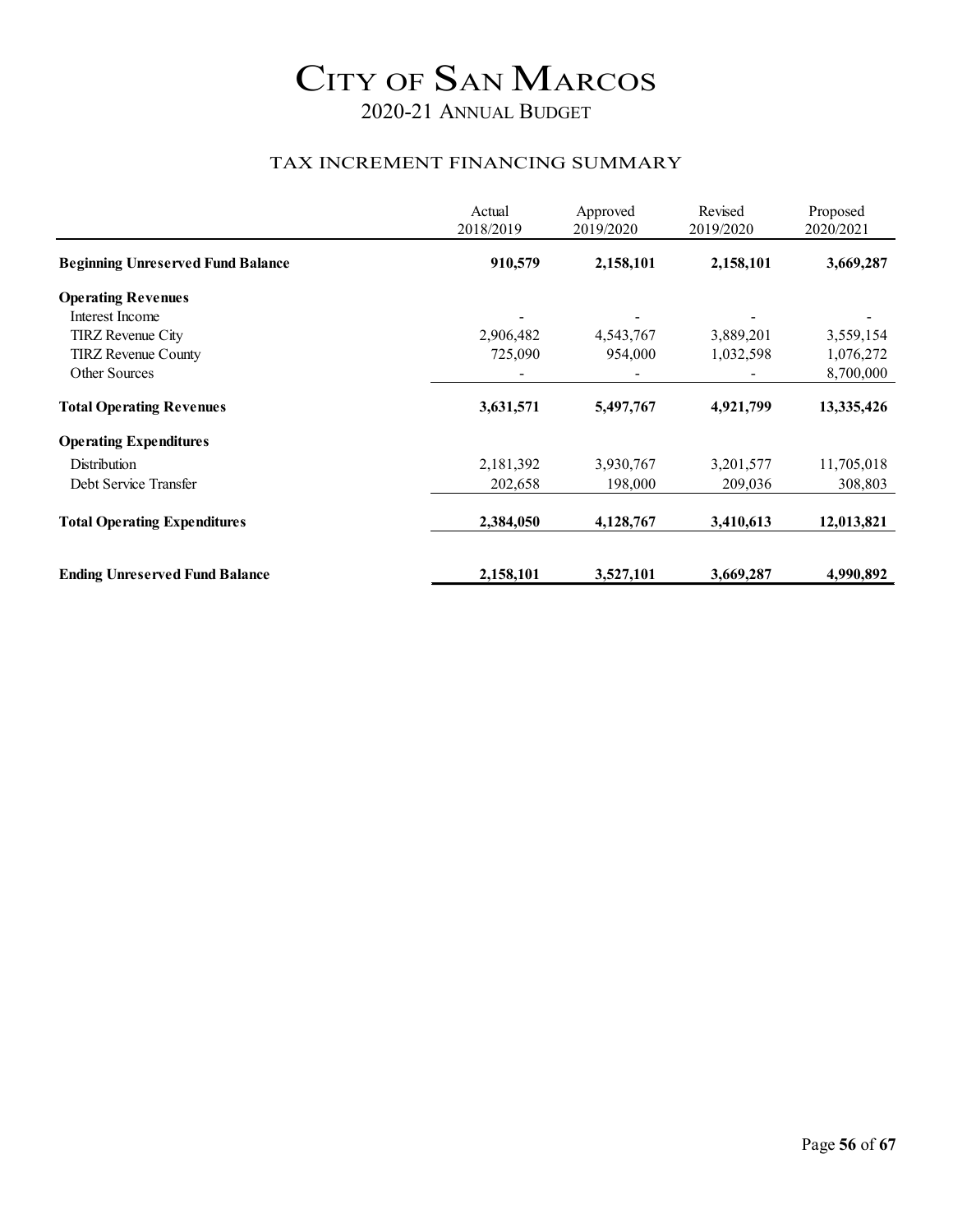### 2020-21 ANNUAL BUDGET

#### TAX INCREMENT REINVESTMENT ZONE #2 BLANCO VISTA DEVELOPMENT

|                                                                                                        | Actual<br>2018/2019 | Approved<br>2019/2020 | Revised<br>2019/2020 | Proposed<br>2020/2021 |
|--------------------------------------------------------------------------------------------------------|---------------------|-----------------------|----------------------|-----------------------|
| <b>Beginning Unreserved Fund Balance</b>                                                               |                     |                       |                      |                       |
| <b>Operating Revenues</b><br><b>TIRZ</b> Revenue City<br><b>TIRZ</b> Revenue County<br>Other Resources | 1,211,422           | 1,539,767             | 1,283,139            | 8,700,000             |
| <b>Total Operating Revenues</b>                                                                        | 1,211,422           | 1,539,767             | 1,283,139            | 8,700,000             |
| <b>Operating Expenditures</b>                                                                          |                     |                       |                      |                       |
| <b>Distributions</b>                                                                                   | 1,211,422           | 1,539,767             | 1,283,139            | 8,700,000             |
| <b>Total Operating Expenditures</b>                                                                    | 1,211,422           | 1,539,767             | 1,283,139            | 8,700,000             |
| <b>Ending Unreserved Fund Balance</b>                                                                  |                     |                       |                      |                       |

#### TAX INCREMENT REINVESTMENT ZONE #3 CONFERENCE CENTER

|                                          | Actual<br>2018/2019 | Approved<br>2019/2020 | Revised<br>2019/2020 | Proposed<br>2020/2021 |
|------------------------------------------|---------------------|-----------------------|----------------------|-----------------------|
| <b>Beginning Unreserved Fund Balance</b> |                     | (3,000)               | (3,000)              | (3,000)               |
| <b>Operating Revenues</b>                |                     |                       |                      |                       |
| <b>TIRZ</b> Revenue City                 | 139,411             | 138,000               | 145,959              | 224,803               |
| <b>TIRZ</b> Revenue County               | 60,247              | 60,000                | 63,077               | 84,000                |
| <b>Total Operating Revenues</b>          | 199,658             | 198,000               | 209,036              | 308,803               |
| <b>Operating Expenditures</b>            |                     |                       |                      |                       |
| Operating Transfers To Debt Service Fund | 202,658             | 198,000               | 209,036              | 308,803               |
|                                          |                     |                       |                      |                       |
| <b>Total Operating Expenditures</b>      | 202,658             | 198,000               | 209,036              | 308,803               |
| <b>Ending Unreserved Fund Balance</b>    | (3,000)             | (3,000)               | (3,000)              | (3,000)               |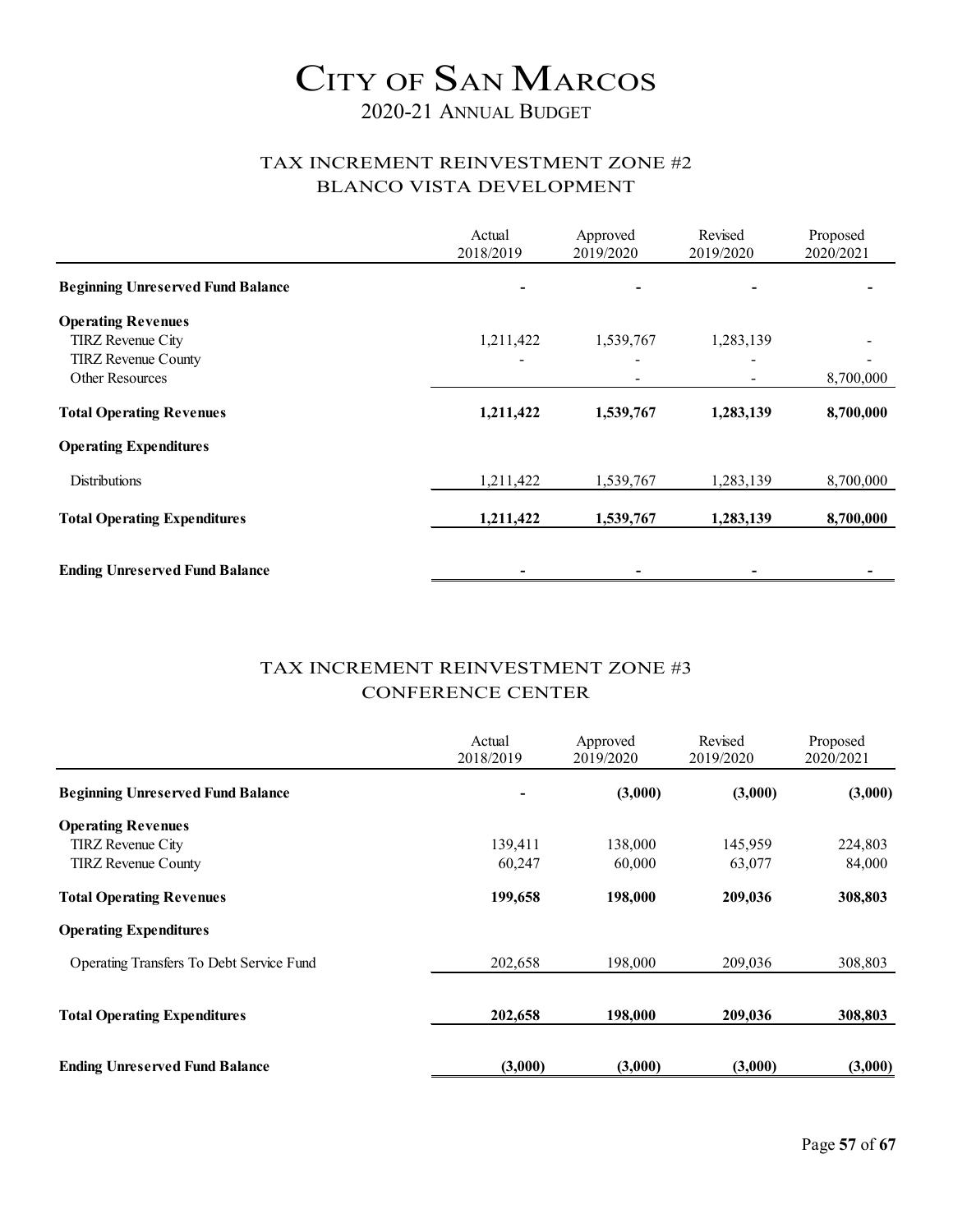### 2020-21 ANNUAL BUDGET

#### TAX INCREMENT REINVESTMENT ZONE #4 KISSING TREE

|                                          | Actual<br>2018/2019 | Approved<br>2019/2020 | Revised<br>2019/2020 | Proposed<br>2020/2021 |
|------------------------------------------|---------------------|-----------------------|----------------------|-----------------------|
| <b>Beginning Unreserved Fund Balance</b> |                     | 123,318               | 123,318              | 123,318               |
| <b>Operating Revenues</b>                |                     |                       |                      |                       |
| Interest Income                          |                     |                       |                      |                       |
| TIRZ Revenue City                        | 76,147              | 206,000               | 209,974              | 387,136               |
| <b>TIRZ</b> Revenue County               | 47,171              | 135,000               | 135,000              | 135,000               |
| <b>Total Operating Revenues</b>          | 123,318             | 341,000               | 344,974              | 522,136               |
| <b>Operating Expenditures</b>            |                     |                       |                      |                       |
| <b>Distributions</b>                     |                     | 341,000               | 344,974              | 522,136               |
|                                          |                     |                       |                      |                       |
| <b>Total Operating Expenditures</b>      | ۰                   | 341,000               | 344,974              | 522,136               |
|                                          |                     |                       |                      |                       |
| <b>Ending Unreserved Fund Balance</b>    | 123,318             | 123,318               | 123,318              | 123,318               |

#### TAX INCREMENT REINVESTMENT ZONE #5 DOWNTOWN

|                                          | Actual<br>2018/2019 | Approved<br>2019/2020 | Revised<br>2019/2020 | Proposed<br>2020/2021 |
|------------------------------------------|---------------------|-----------------------|----------------------|-----------------------|
| <b>Beginning Unreserved Fund Balance</b> | 910,579             | 1,730,806             | 1,730,806            | 2,742,074             |
| <b>Operating Revenues</b>                |                     |                       |                      |                       |
| Interest Income                          |                     |                       |                      |                       |
| <b>TIRZ</b> Revenue City                 | 509,532             | 610,000               | 676,665              | 464,333               |
| <b>TIRZ</b> Revenue County               | 310,695             | 400,000               | 334,603              | 400,000               |
| <b>Total Operating Revenues</b>          | 820,227             | 1,010,000             | 1,011,268            | 864,333               |
| <b>Operating Expenditures</b>            |                     |                       |                      |                       |
| <b>Distributions</b>                     |                     |                       |                      |                       |
| <b>Total Operating Expenditures</b>      |                     |                       |                      |                       |
| <b>Ending Unreserved Fund Balance</b>    | 1,730,806           | 2,740,806             | 2,742,074            | 3,606,407             |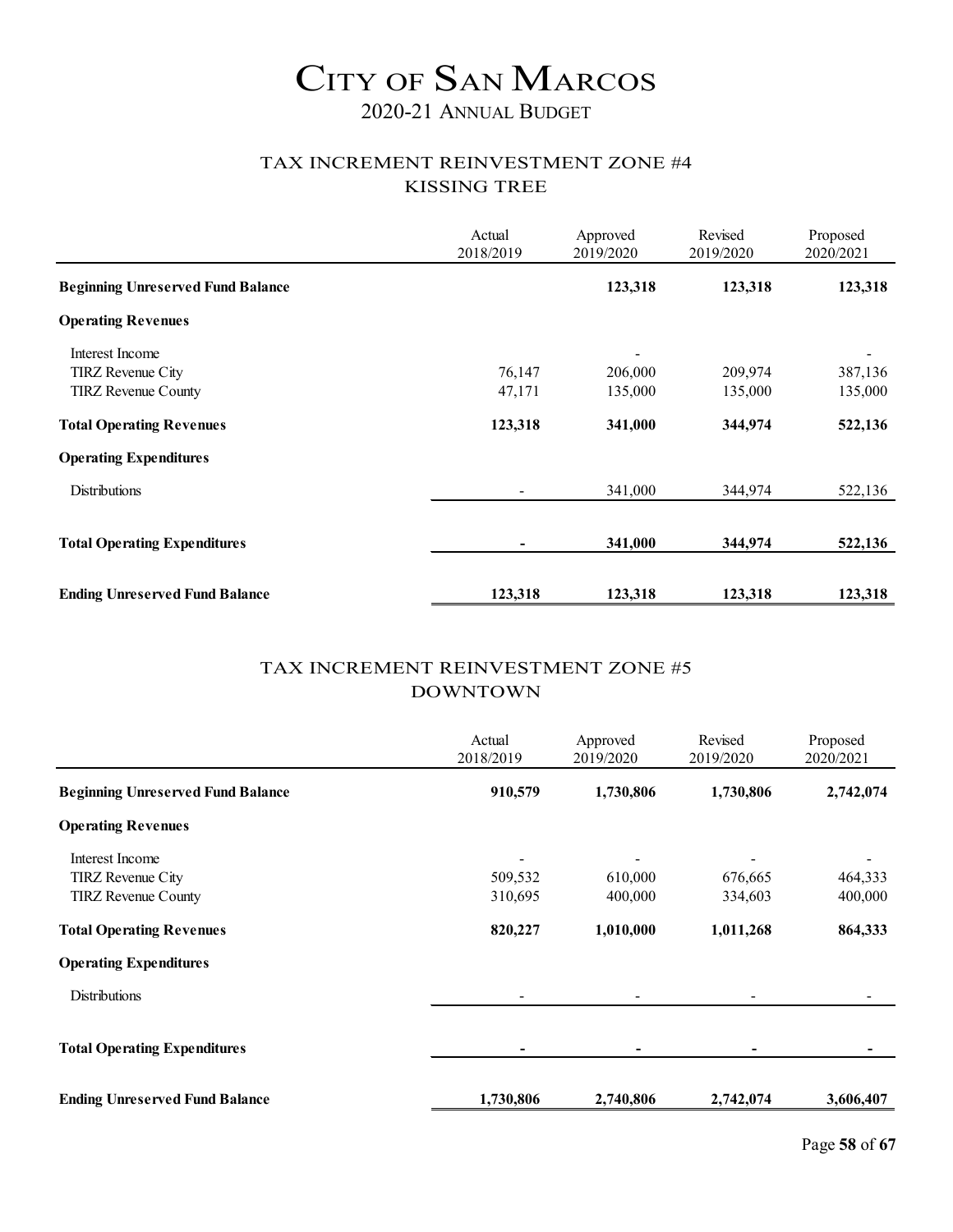### TRANSPORTATION REINVESTMENT ZONE LOOP 110

|                                          | Actual<br>2018/2019 | Approved<br>2019/2020 | Revised<br>2019/2020 | Proposed<br>2020/2021 |
|------------------------------------------|---------------------|-----------------------|----------------------|-----------------------|
| <b>Beginning Unreserved Fund Balance</b> |                     |                       |                      |                       |
| <b>Operating Revenues</b>                |                     |                       |                      |                       |
| Interest Income<br>TRZ Revenue City      | 969,970             | 2,050,000             | 1,573,464            | 2,482,882             |
| <b>Total Operating Revenues</b>          | 969,970             | 2,050,000             | 1,573,464            | 2,482,882             |
| <b>Operating Expenditures</b>            |                     |                       |                      |                       |
| <b>Distributions</b>                     | 969,970             | 2,050,000             | 1,573,464            | 2,482,882             |
| <b>Total Operating Expenditures</b>      | 969,970             | 2,050,000             | 1,573,464            | 2,482,882             |
| <b>Ending Unreserved Fund Balance</b>    |                     |                       |                      |                       |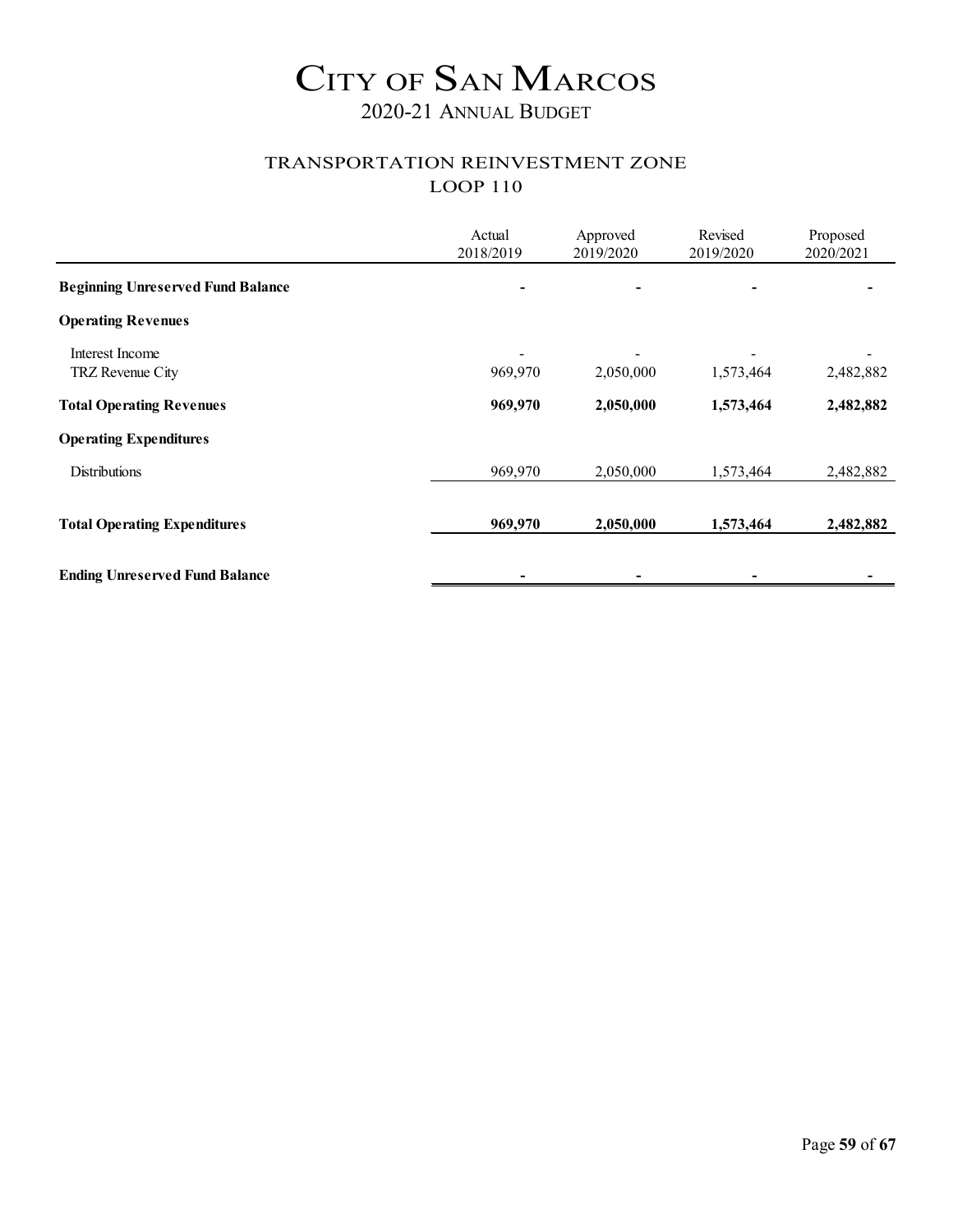### 2020-21 ANNUAL BUDGET

#### PUBLIC EDUCATION GOVERNMENTAL FUND (PEG)

|                                          | Actual<br>2018/2019 | Approved<br>2019/2020 | Revised<br>2019/2020 | Proposed<br>2020/2021 |
|------------------------------------------|---------------------|-----------------------|----------------------|-----------------------|
| <b>Beginning Unreserved Fund Balance</b> | 545,249             | 610,514               | 610,514              | 637,214               |
| <b>Operating Revenues</b>                |                     |                       |                      |                       |
| Public Education Governmental Fee        | 92,003              | 97,000                | 96,700               | 97,000                |
| <b>Total Operating Revenues</b>          | 92,003              | 97,000                | 96,700               | 97,000                |
| <b>Capital Outlay</b>                    |                     |                       |                      |                       |
| Equipment                                | 26,738              | 100,000               | 70,000               | 100,000               |
| <b>Total One-Time Expenditures</b>       | 26,738              | 100,000               | 70,000               | 100,000               |
| <b>Ending Unreserved Fund Balance</b>    | 610,514             | 607,514               | 637,214              | 634,214               |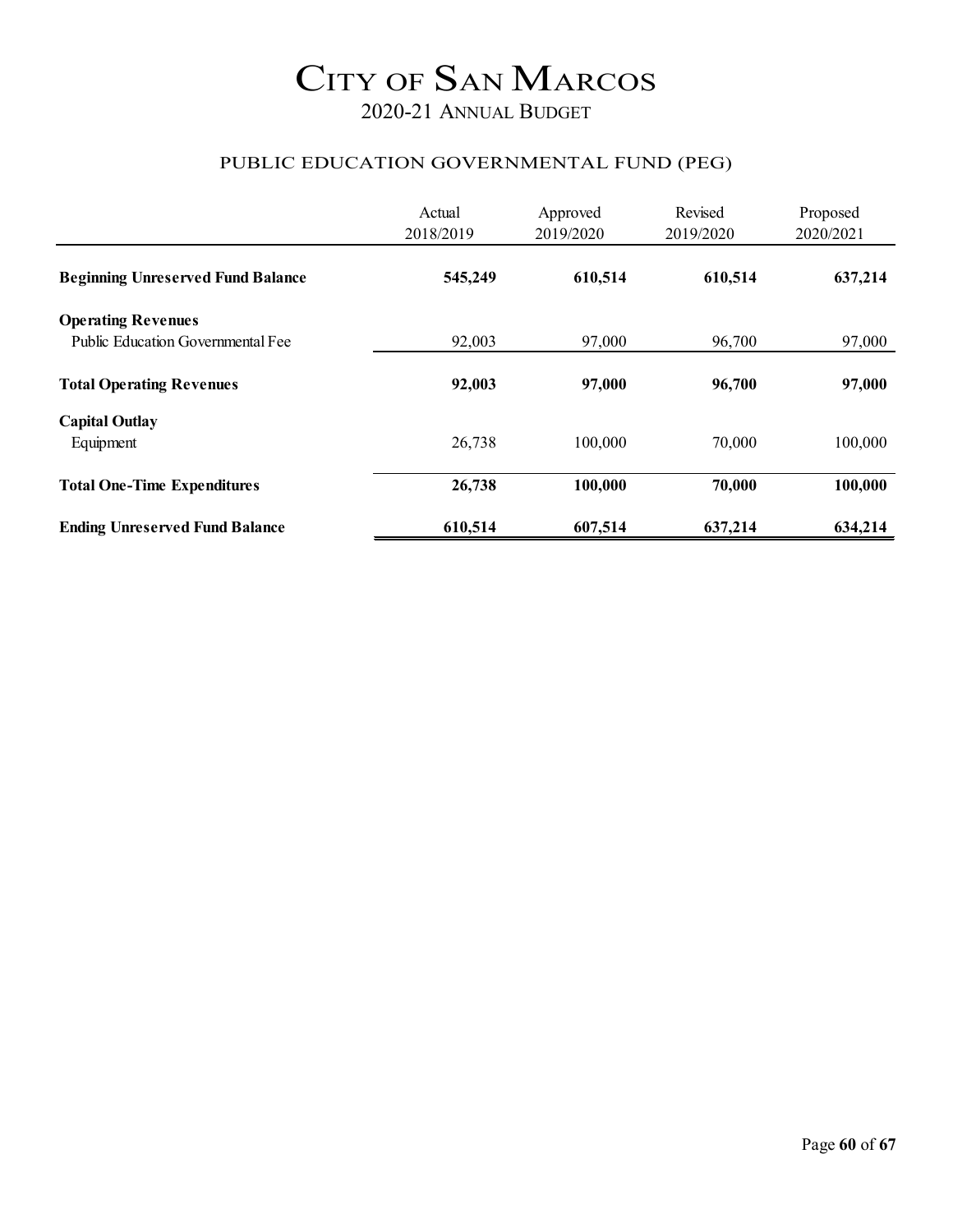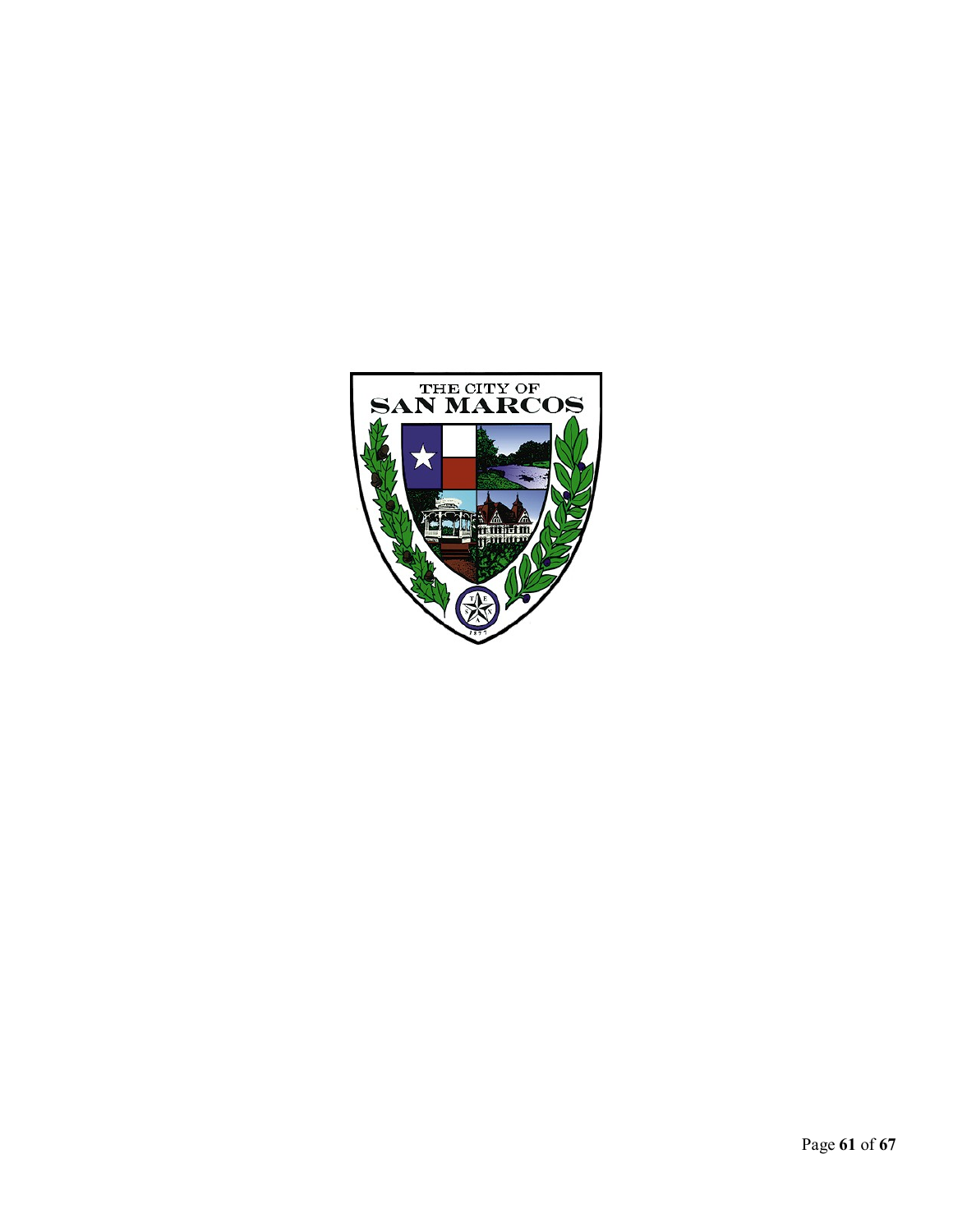#### ELECTRIC UTILITY FUND SUMMARY

|                                                   | Actual<br>2018/2019 | Approved<br>2019/2020 | Revised<br>2019/2020 | Proposed<br>2020/2021 |
|---------------------------------------------------|---------------------|-----------------------|----------------------|-----------------------|
| <b>Beginning Unreserved Fund Balance</b>          | 11,650,668          | 10,210,859            | 10,210,859           | 10,031,460            |
| <b>Operating Revenues</b>                         |                     |                       |                      |                       |
| Interest Income                                   | 397,125             | 281,959               | 281,959              | 284,779               |
| Sales Tax Discount                                | 8,603               | 8,916                 | 8,916                | 9,362                 |
| Electric Service Revenue                          | 53,904,378          | 57,203,312            | 57, 203, 312         | 58,291,758            |
| Connections - Electric                            | 547,952             | 575,050               | 375,050              | 603,803               |
| Reconnection Charges                              | 117,518             | 122,935               | 67,935               | 129,082               |
| Penalties                                         | 596,800             | 568,428               | 428,428              | 596,849               |
| Pole Attachment Contracts                         | 457,186             | 357,000               | 357,000              | 360,570               |
| Sale of Transformers                              | 15,561              | 3,329                 | 3,329                | 3,362                 |
| Ferguson Revenue                                  | 426,439             | 12,210                | 712,210              | 426,439               |
| Service Charges                                   | 12,450              | 22,701                | 22,701               | 22,928                |
| Other Revenue                                     | 75,788              | 167,371               | 179,581              | 169,045               |
| Reimbursement from Other Funds                    | 2,252,586           | 2,675,413             | 2,675,413            | 2,245,850             |
| <b>BAB</b> Subsidy                                | 21,616              | 19,720                | 19,720               |                       |
| <b>Total Operating Revenues</b>                   | 58,834,002          | 62,018,343            | 62,335,554           | 63,143,826            |
| <b>Operating Expenses</b>                         |                     |                       |                      |                       |
| <b>Personnel Services</b>                         | 5,619,294           | 6,914,021             | 6,337,021            | 7,495,355             |
| Purchase of Power                                 | 35,612,345          | 36,502,187            | 36,502,187           | 35,714,775            |
| Contracted Services                               | 2,375,491           | 4,212,844             | 3,567,844            | 4,627,424             |
| Materials and Supplies                            | 629,136             | 1,455,030             | 1,348,030            | 668,375               |
| Other Charges                                     | 3,444,295           | 3,962,125             | 3,897,339            | 3,150,935             |
| Franchise Fee                                     | 4,312,335           | 4,643,519             | 4,843,519            | 4,700,000             |
| Debt Service                                      | 4,277,975           | 4,522,300             | 4,250,729            | 4,097,867             |
| <b>Total Operating Expenses</b>                   | 56,270,870          | 62,212,026            | 60,746,669           | 60,454,732            |
| <b>One-Time Expenses</b>                          |                     |                       |                      |                       |
| One-Time Operating Transfers                      | 40,000              | 42,000                | 42,000               |                       |
| Capital Outlay                                    | 203,759             | 426,284               | 426,284              | 361,500               |
| Transfer to Capital Reserves                      | 3,000,000           | 249,669               | 1,300,000            | 2,800,000             |
| <b>Total One-Time Expenses</b>                    | 3,243,759           | 717,953               | 1,768,284            | 3,161,500             |
| <b>Total Expenses</b>                             | 59,514,629          | 62,929,979            | 62,514,953           | 63,616,232            |
| <b>Ending Fund Balance</b>                        | 10,970,040          | 9,299,223             | 10,031,460           | 9,559,054             |
| <b>Fund Balance Reserve-Revenue Stabilization</b> | 759,181             |                       |                      |                       |
| <b>Enbcumbrance Reserve</b>                       | 2,276,570           |                       |                      |                       |
| <b>Ending Unreserved Fund Balance</b>             | 7,934,289           | 9,299,223             | 10,031,460           | 9,559,054             |
|                                                   |                     |                       |                      |                       |
| <b>Fund Balance in Days of Opertation</b>         | 54.97               | 58.15                 | 64.60                | 61.72                 |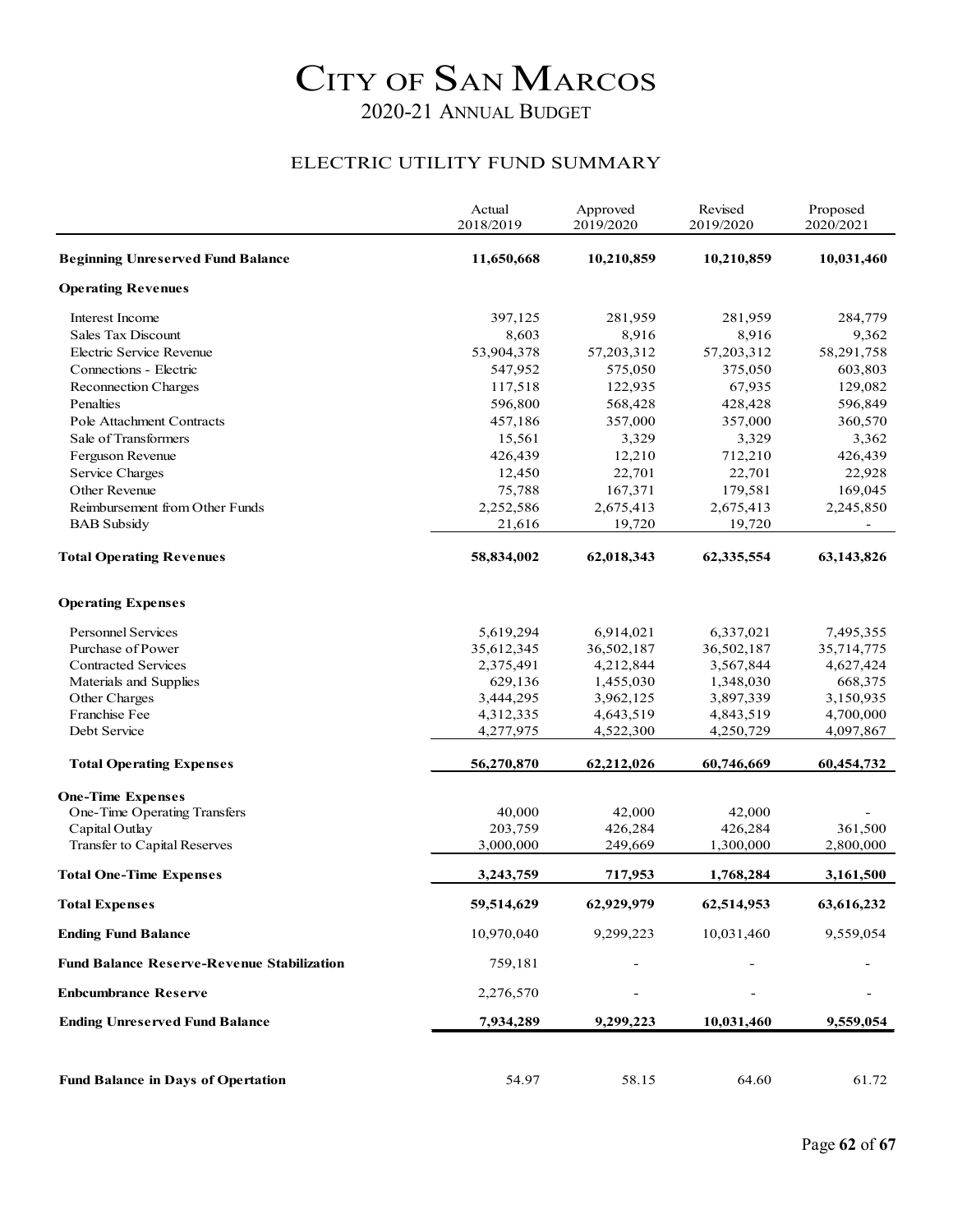#### WATER/WASTEWATER UTILITY FUND SUMMARY

|                                                       | Actual<br>2018/2019 | Approved<br>2019/2020 | Revised<br>2019/2020 | Proposed<br>2020/2021 |
|-------------------------------------------------------|---------------------|-----------------------|----------------------|-----------------------|
| <b>Beginning Unreserved Fund Balance</b>              | 12,955,360          | 10,402,489            | 10,402,489           | 11,100,938            |
| <b>Operating Revenues</b>                             |                     |                       |                      |                       |
| Interest Income                                       | 360,913             | 285,482               | 168,498              | 188,498               |
| Water Service Revenue                                 | 20,903,785          | 24,079,879            | 24,079,879           | 27,813,870            |
| Wastewater Service Revenue                            | 15,889,372          | 18,493,283            | 18,493,283           | 19,099,305            |
| Pretreatment Program                                  | 789,830             | 806,735               | 806,735              | 814,802               |
| Connections-Water                                     | 241,821             | 233,265               | 233,265              | 240,263               |
| Connections-Sewer                                     | 14,776              | 2,400                 | 2,400                | 2,472                 |
| Reuse Water Revenue                                   | 517,030             | 590,500               | 590,500              | 644,632               |
| <b>Wholesale Water Sales</b>                          | 693,023             | 525,000               | 525,000              | 771,637               |
| Penalties                                             | 392,737             | 341,303               | 341,303              | 351,542               |
| Other Revenue                                         | 278,746             | 262,060               | 262,060              | 239,318               |
| Service Charges                                       | 178,669             | 83,591                | 83,591               | 86,099                |
| Debt Service Reimbursement (Series 2006 and 2006A)    | 450,842             | 450,903               | 450,903              | 450,903               |
| <b>Build America Bond Subsidy</b>                     | 154,397             | 169,814               |                      |                       |
|                                                       |                     |                       |                      |                       |
| <b>Total Operating Revenues</b>                       | 40,865,941          | 46,324,215            | 46,037,417           | 50,703,341            |
| <b>Operating Expenses</b>                             |                     |                       |                      |                       |
| <b>Personnel Services</b>                             | 5,045,507           | 5,354,194             | 5,354,194            | 5,672,239             |
| <b>Contracted Services</b>                            | 9,490,986           | 11,879,409            | 11,879,409           | 12,484,127            |
| Materials and Supplies                                | 1,446,405           | 1,520,388             | 1,520,388            | 1,446,009             |
| Other Charges                                         | 6,290,089           | 7,075,372             | 7,204,490            | 5,823,755             |
| Franchise Fee                                         | 2,998,894           | 3,251,541             | 3,251,541            | 3,300,000             |
| Debt Service                                          | 13,357,532          | 14,397,946            | 14,327,433           | 13,229,719            |
| <b>Total Operating Expenses</b>                       | 38,629,414          | 43,478,850            | 43,537,455           | 41,955,848            |
| <b>Non-Recurring Expenses</b>                         |                     |                       |                      |                       |
| Operating/Administrative Transfers                    | 137,607             | 161,514               | 161,514              | 25,000                |
| Capital Outlay                                        | 466,944             | 490,000               | 240,000              | 440,000               |
| Transfer to Capital Reserves                          | 1,300,000           | 1,783,928             | 1,400,000            | 8,500,000             |
| <b>Total One-Time Expenses</b>                        | 1,904,551           | 2,435,442             | 1,801,514            | 8,965,000             |
| <b>Total Expenses</b>                                 | 40,533,965          | 45,914,292            | 45,338,969           | 50,920,848            |
| <b>Ending Fund Balance</b>                            | 13,287,336          | 10,812,412            | 11,100,938           | 10,883,430            |
| <b>Fund Balance Reserve-Revenue Stabilization</b>     | 2,884,847           |                       |                      |                       |
| <b>Enbcumbrance Reserve</b>                           | 788,250             |                       |                      |                       |
| <b>Ending Unreserved Fund Balance</b>                 | 9,614,239           | 10,812,412            | 11,100,938           | 10,883,430            |
| <b>Fund Balance as a Percentage of Total Expenses</b> | 24.9%               | 24.9%                 | 25.5%                | 25.9%                 |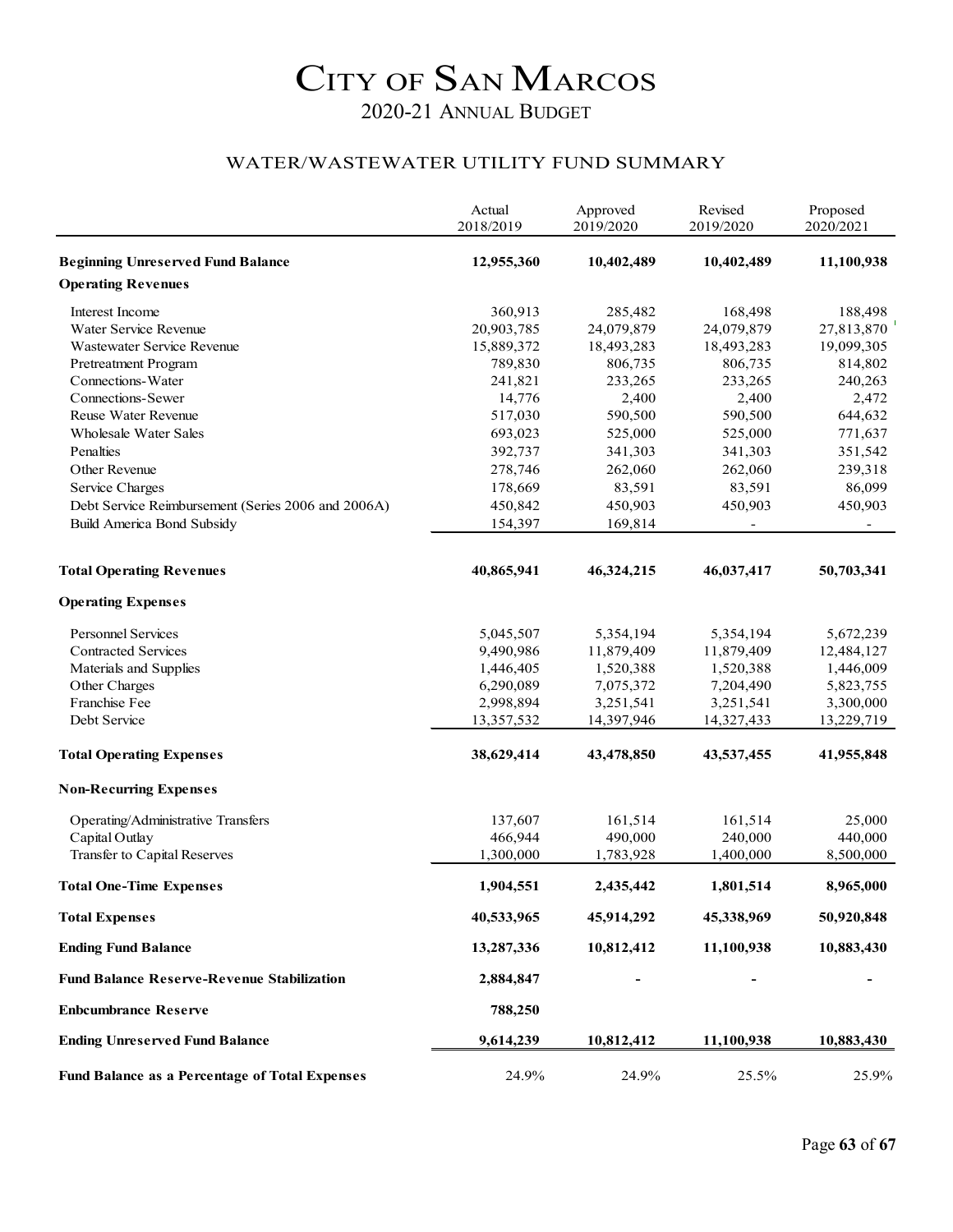#### DRAINAGE UTILITY FUND SUMMARY

|                                                       | Actual<br>2018/2019 | Approved<br>2019/2020 | Revised<br>2019/2020 | Proposed<br>2020/2021 |
|-------------------------------------------------------|---------------------|-----------------------|----------------------|-----------------------|
| <b>Beginning Unreserved Fund Balance</b>              | 1,064,541           | 1,692,444             | 2,192,444            | 2,019,236             |
| <b>Operating Revenues</b>                             |                     |                       |                      |                       |
| Interest Income                                       | 9,490               | 16,000                | 16,000               | 16,000                |
| Drainage Utility Fee                                  | 5,681,762           | 6,837,751             | 5,937,750            | 7,150,512             |
| Penalties                                             | 46,720              | 49,048                | 49,047               | 50,518                |
| Other Revenue                                         |                     |                       |                      |                       |
| <b>Build America Subsidy</b>                          | 40,143              | 40,795                |                      |                       |
| <b>Total Operating Revenues</b>                       | 5,778,114           | 6,943,594             | 6,002,797            | 7,217,030             |
| <b>Total Funds Available</b>                          | 6,842,655           | 8,636,038             | 8,195,241            | 9,236,266             |
| <b>Operating Expenses</b>                             |                     |                       |                      |                       |
| <b>Personnel Services</b>                             | 804,231             | 1,265,039             | 1,215,039            | 1,221,837             |
| <b>Contracted Services</b>                            | 793,739             | 1,196,517             | 1,126,517            | 983,825               |
| Materials and Supplies                                | 107,480             | 181,805               | 181,805              | 194,707               |
| Other Charges                                         | 323,685             | 353,527               | 353,527              | 1,409,749             |
| Debt Service                                          | 3,121,077           | 3,469,118             | 3,469,118            | 3,406,435             |
| <b>Total Operating Expenses</b>                       | 5,150,211           | 6,466,005             | 6,346,005            | 7,216,552             |
| <b>One-Time Expenses</b>                              |                     |                       |                      |                       |
| Capital Outlay                                        |                     | 330,000               | 330,000              | 81,000                |
| <b>Operating Transfer</b>                             |                     | 10,822                |                      |                       |
| <b>Total One-Time Expenses</b>                        |                     | 340,822               | 330,000              | 81,000                |
| <b>Reserved Fund Balance</b>                          |                     |                       |                      |                       |
| <b>Ending Unreserved Fund Balance</b>                 | 1,692,444           | 1,829,211             | 1,519,236            | 1,938,714             |
|                                                       |                     |                       |                      |                       |
| <b>Fund Balance as a Percentage of Total Expenses</b> | 32.86%              | 28.29%                | 23.94%               | 26.86%                |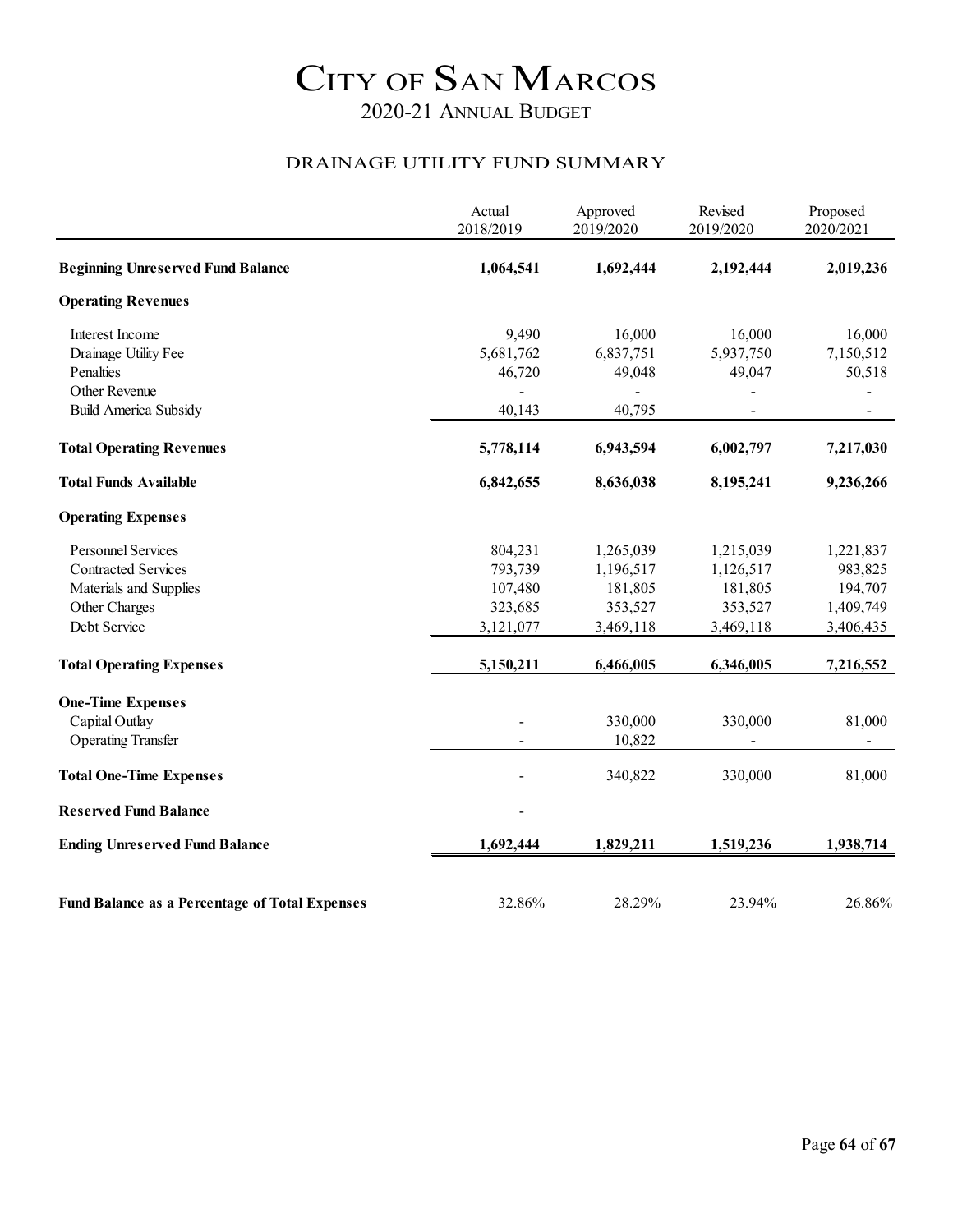#### MUNICIPAL AIRPORT FUND SUMMARY

|                                              | Actual<br>2018/2019 | Approved<br>2019/2020 | Revised<br>2019/2020 | Proposed<br>2020/2021 |
|----------------------------------------------|---------------------|-----------------------|----------------------|-----------------------|
| <b>Beginning Unreserved Fund Balance</b>     | 24,612              | (175)                 | (175)                | 88,362                |
| <b>Operating Revenues</b>                    |                     |                       |                      |                       |
| Interest Income                              |                     |                       |                      |                       |
| Penalties Assessed                           |                     |                       |                      |                       |
| City-Owned T-Hangar Rentals                  | 55,400              | 55,200                | 63,000               | 64,800                |
| City-Owned Shelter Rentals                   | 13,711              | 14,280                | 16,170               | 16,800                |
| <b>Agricultural Land Lease</b>               | 70,000              | 134,130               | 70,000               | 70,000                |
| Fuel Flowage Fees                            | 69,443              | 69,400                | 54,000               | 60,000                |
| City-Owned Storage Area Rentals              | 4,200               | 4,200                 | 4,875                | 5,100                 |
| Private Hangar/Land Rentals                  | 82,522              | 113,786               | 92,595               | 155,260               |
| Commercial Land/Facility Rentals             | 246,587             | 244,809               | 235,143              | 231,000               |
| Tie-Down Rent                                | 17,868              | 16,150                | 15,900               | 15,900                |
| <b>Commercial Gross Receipts</b>             | 34,452              | 37,900                | 22,100               | 20,000                |
| Other Sources                                |                     |                       | 116,072              |                       |
| <b>Total Operating Revenues</b>              | 594,183             | 689,855               | 689,855              | 638,860               |
| <b>Non-Operating Revenues</b>                |                     |                       |                      |                       |
| Commercial Land/Facility Improvement Credits | (65, 124)           | (74,000)              | (53,000)             | (77, 350)             |
| Transfer from General Fund                   | 25,000              |                       |                      |                       |
| <b>Total Non-Operating Revenues</b>          | (40, 124)           | (74,000)              | (53,000)             | (77, 350)             |
| <b>Total Revenue</b>                         | 554,059             | 615,855               | 636,855              | 561,510               |
| <b>Operating Expenses</b>                    |                     |                       |                      |                       |
| <b>Contracted Services</b>                   | 499,458             | 508,850               | 469,850              | 479,247               |
| Materials and Supplies                       | 160                 | 5,000                 |                      |                       |
| Other Charges                                | 79,228              | 102,065               | 78,468               | 141,169               |
| <b>Total Operating Expenses</b>              | 578,846             | 615,915               | 548,318              | 620,416               |
| <b>Ending Unreserved Fund Balance</b>        | (175)               | (235)                 | 88,362               | 29,456                |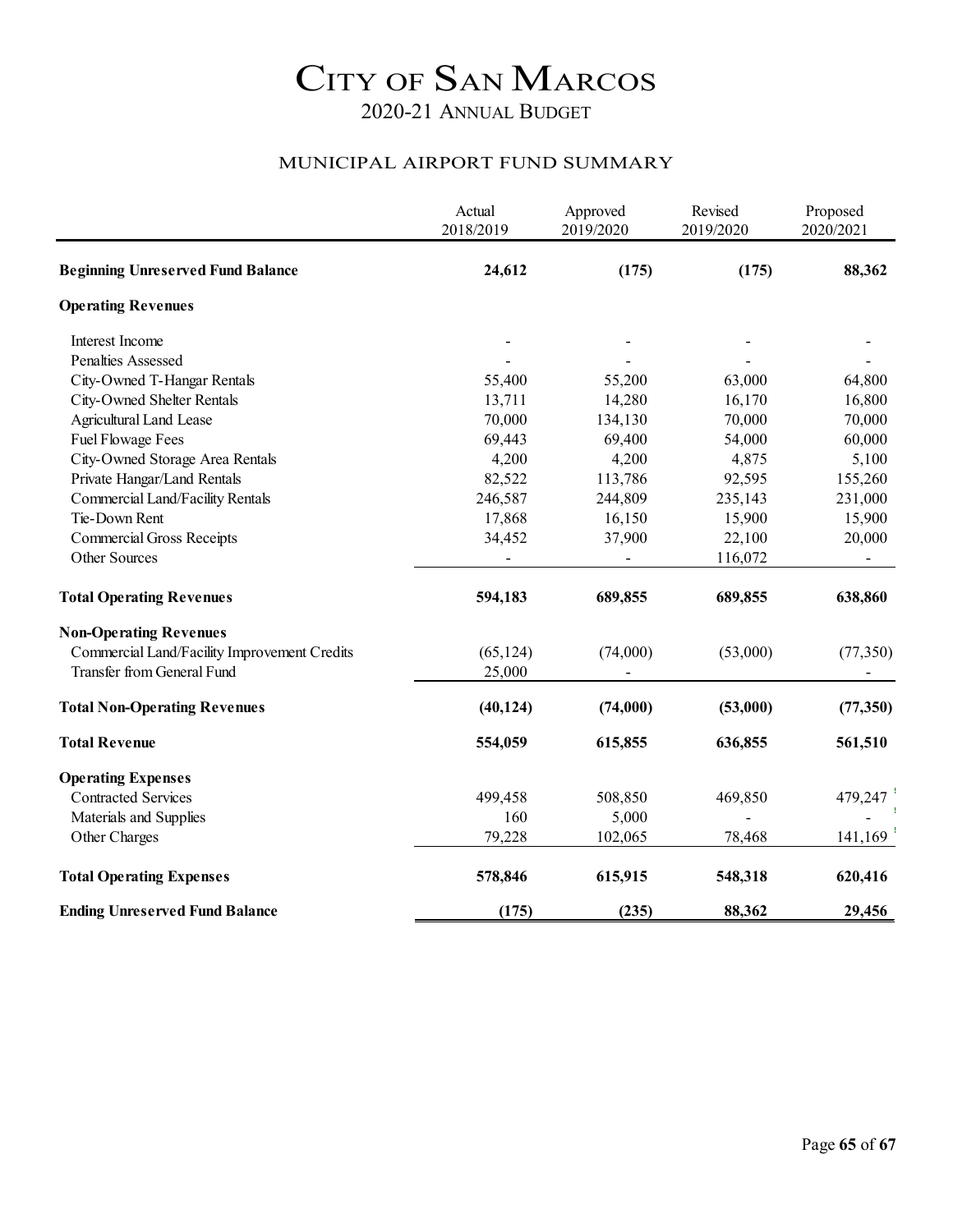#### RESOURCE RECOVERY FUND SUMMARY

|                                                         | Actual<br>2018/2019 | Approved<br>2019/2020 | Revised<br>2019/2020 | Proposed<br>2020/2021 |
|---------------------------------------------------------|---------------------|-----------------------|----------------------|-----------------------|
|                                                         |                     |                       |                      |                       |
| <b>Beginning Fund Balance - Reserved and Unreserved</b> | 1,527,239           | 1,689,257             | 1,689,257            | 1,706,108             |
| <b>Operating Revenues</b>                               |                     |                       |                      |                       |
| Residential Garbage Collection Fee                      | 3,016,105           | 3,307,944             | 3,307,944            | 3,526,760             |
| Penalties                                               | 74,822              | 79,069                | 79,069               | 83,034                |
| Recycling Collection Fee                                | 1,458,556           | 1,366,416             | 1,366,416            | 1,382,034             |
| Other Revenue                                           | 93,774              | 55,000                | 55,000               | 55,000                |
| <b>Total Operating Revenue</b>                          | 4,643,257           | 4,808,429             | 4,808,429            | 5,046,829             |
| <b>Operating Expenses</b>                               |                     |                       |                      |                       |
| <b>Personnel Services</b>                               | 457,622             | 403,946               | 403,946              | 363,148               |
| <b>Contracted Services</b>                              | 3,751,497           | 4,078,562             | 4,094,543            | 4,298,614             |
| Materials and Supplies                                  | 46,320              | 27,000                | 27,000               | 28,595                |
| Other Charges                                           | 225,799             | 284,089               | 256,089              | 417,810               |
| <b>Total Operating Expenses</b>                         | 4,481,238           | 4,793,597             | 4,781,578            | 5,108,167             |
| Capital Improvemements                                  |                     |                       | 10,000               |                       |
|                                                         |                     |                       |                      |                       |
| <b>Total Expenses</b>                                   | 4,481,238           | 4,793,597             | 4,791,578            | 5,108,167             |
| <b>Ending Unreserved Fund Balance</b>                   | 1,689,257           | 1,704,089             | 1,706,108            | 1,644,770             |